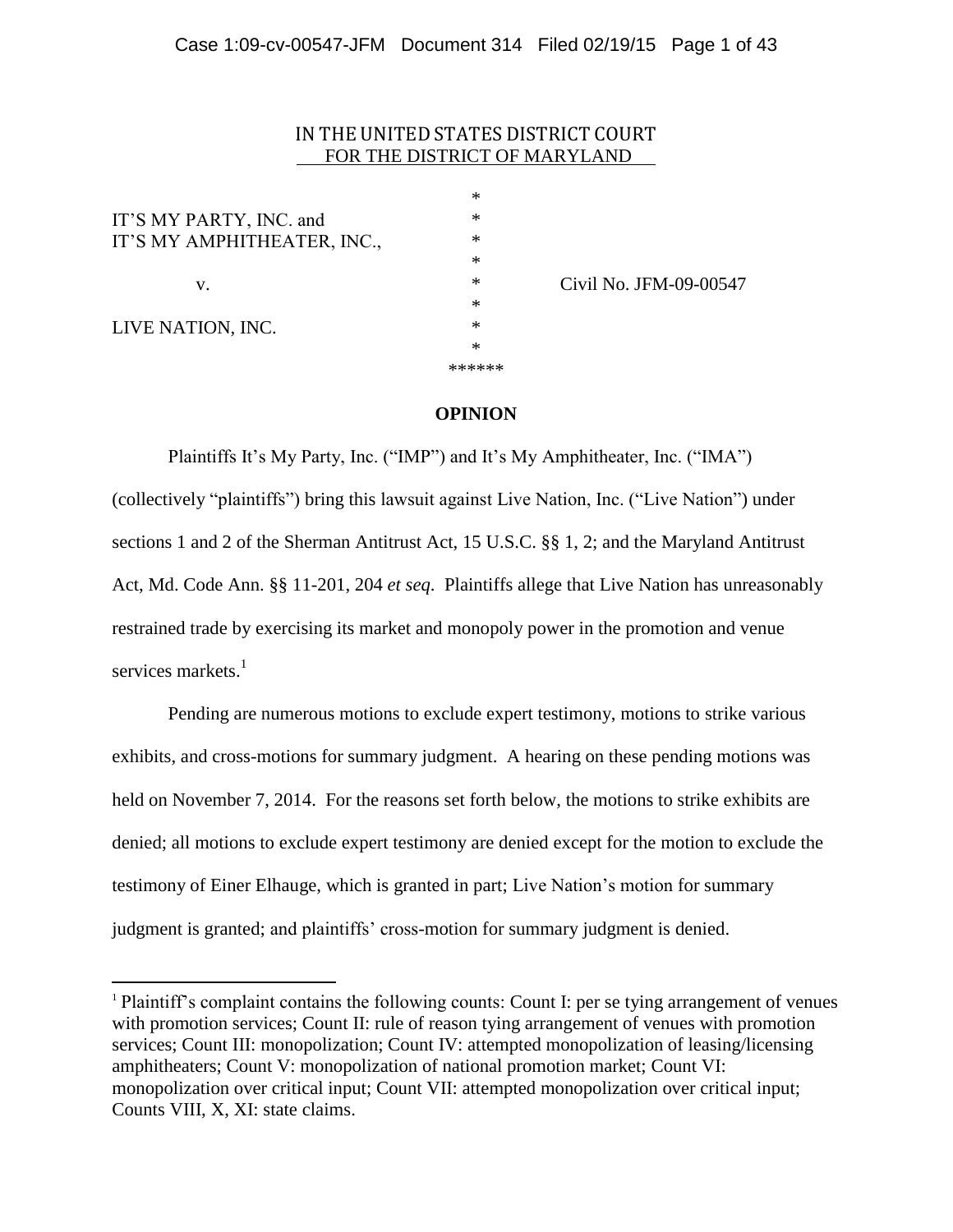#### **BACKGROUND**

### **I. Factual History.**

This case involves three parties in the concert industry: artists, local promoters, and national or global promoters. Artists who choose to showcase their music in live concerts have options for structuring their tours, namely how to schedule and book the individual venues for concerts that comprise the tour. Artists often contract with promoters who select and book concerts at venues and provide advertising and marketing for the concert (or set of concerts) to draw attendance. (ECF No. 279 at p. 9). Some promoters are local and book concerts at specific venues. In such a case an artist might contract with several promoters in different parts of the country to book sets of shows that make up the artist's national tour. (ECF No. 255 at pp. 5–6). Other promoters, fewer in number, have a national reach and contract with an artist to solely market, promote, and negotiate with venues across the country to develop a tour. (*Id.* at p. 6).

The chief difference between contracting with several, locally-based promoters and a single, national promoter is the form of the artist's compensation. Artists who contract with one or a few national promoters to organize their tours often receive a guaranteed payment from the promoter based on the number of shows organized by that promoter. *Id.* Artists who contract "locally" and book with several promoters in various parts of the country will often receive instead a percentage of the gross ticket sales from each concert. *Id.*

Another difference is that for national, "exclusive" tours, promoters sometimes "crosscollaterize" the tour. This means that the revenues from each individual concert are held in escrow by the promoter until the end of the tour. This practice enables the promoter to cover losses from concerts that underperformed with revenue from concerts that met or exceeded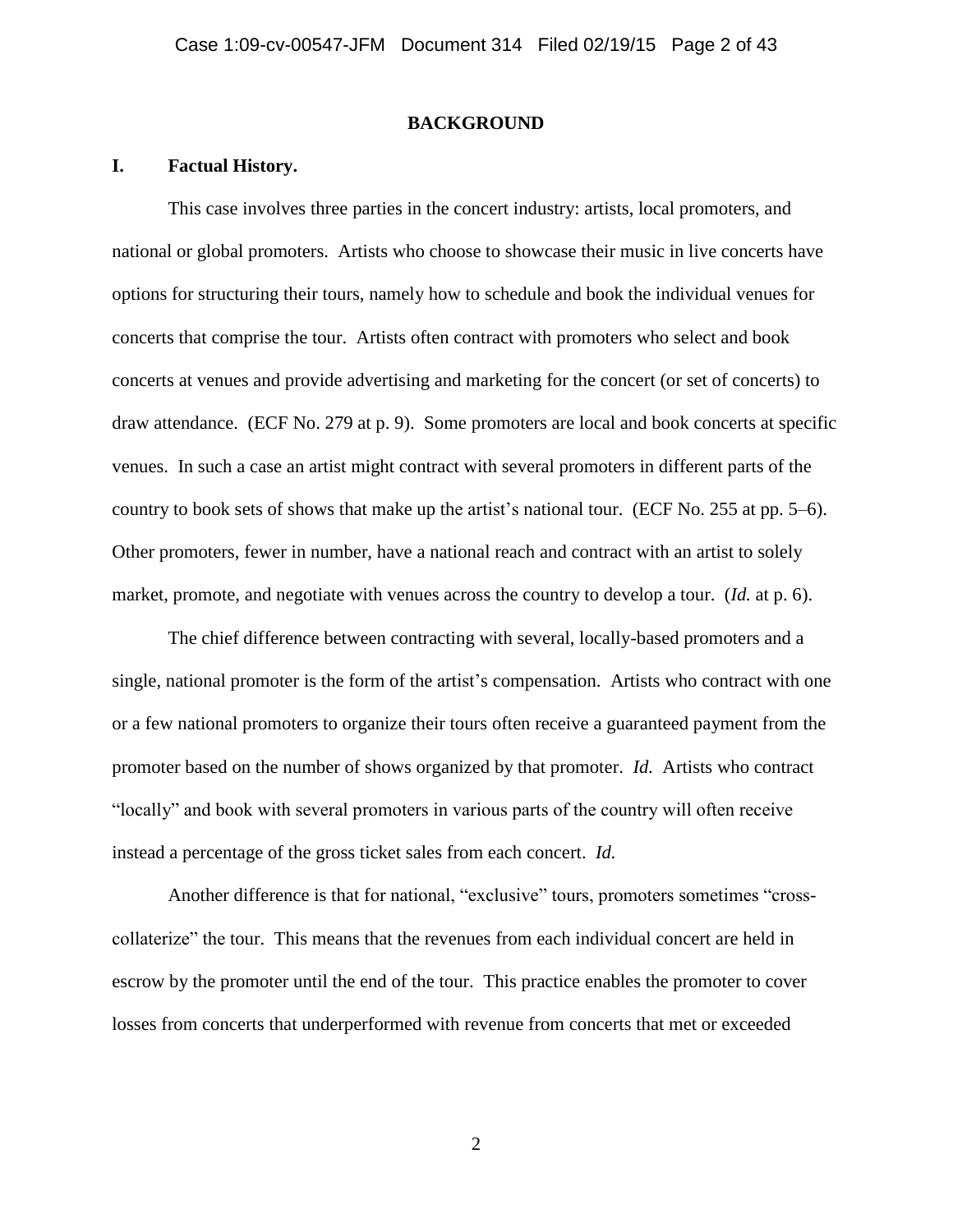expectations. *Id.* This mechanism operates as a de facto insurance policy for the national promoter, enabling it to offer higher guaranteed compensation to artists.

Promoters book artists at venues, and accordingly arrange concerts with venue owners. Venues range in size, from small clubs to sports stadiums with over 60,000 seat capacities. *Id.* As artists' popularity grows over time, they perform at correspondingly larger venues on their tours. Thus an artist who performs at smaller clubs one year may perform at larger amphitheaters or indoor arenas years later. (ECF No. 279 at p. 10). Venues earn money through ticket sales (less the amount paid to the artist), concession sales of food and beverages, and parking.

Plaintiffs and Live Nation are both promoters, but vary in terms of size and scope. Plaintiff IMP has operated as a regional promoter for over thirty years, and it contracts with artists to perform at a variety of venues in the Baltimore and Washington, D.C. markets. (Hurwitz Decl., ECF No. 112  $\P$  10, 12).<sup>2</sup> Live Nation's business operates on a global scale—as of 2012 Live Nation had promoted over 2,000 artists at venues throughout the United States and the world. (Siwek Rep., ECF No. 217-3 ¶ 5.2). Live Nation often serves as the exclusive promoter for artists on national tours, and uses cross-collaterization to offer artists higher guaranteed compensation. (ECF No. 255 at pp. 6–7). It has expanded its promotion capability over time through the purchase of other promoters, including Concert Productions International and House of Blues ("HOB") Entertainment. (ECF No. 279 at p. 12).

IMA was formed in 2004 to operate the Merriweather Post Pavilion ("Merriweather"), an outdoor amphitheater venue in Columbia, Maryland that hosts a variety of concerts, including those by popular artists such as The Who and Led Zeppelin. (ECF No. 112 ¶ 67). Merriweather

 $\overline{a}$ 

<sup>&</sup>lt;sup>2</sup> Seth Hurwitz is the co-founder and Chief Executive Officer of IMP, and is also the Chief Executive Officer of IMA. (*Id.* ¶¶ 1–2).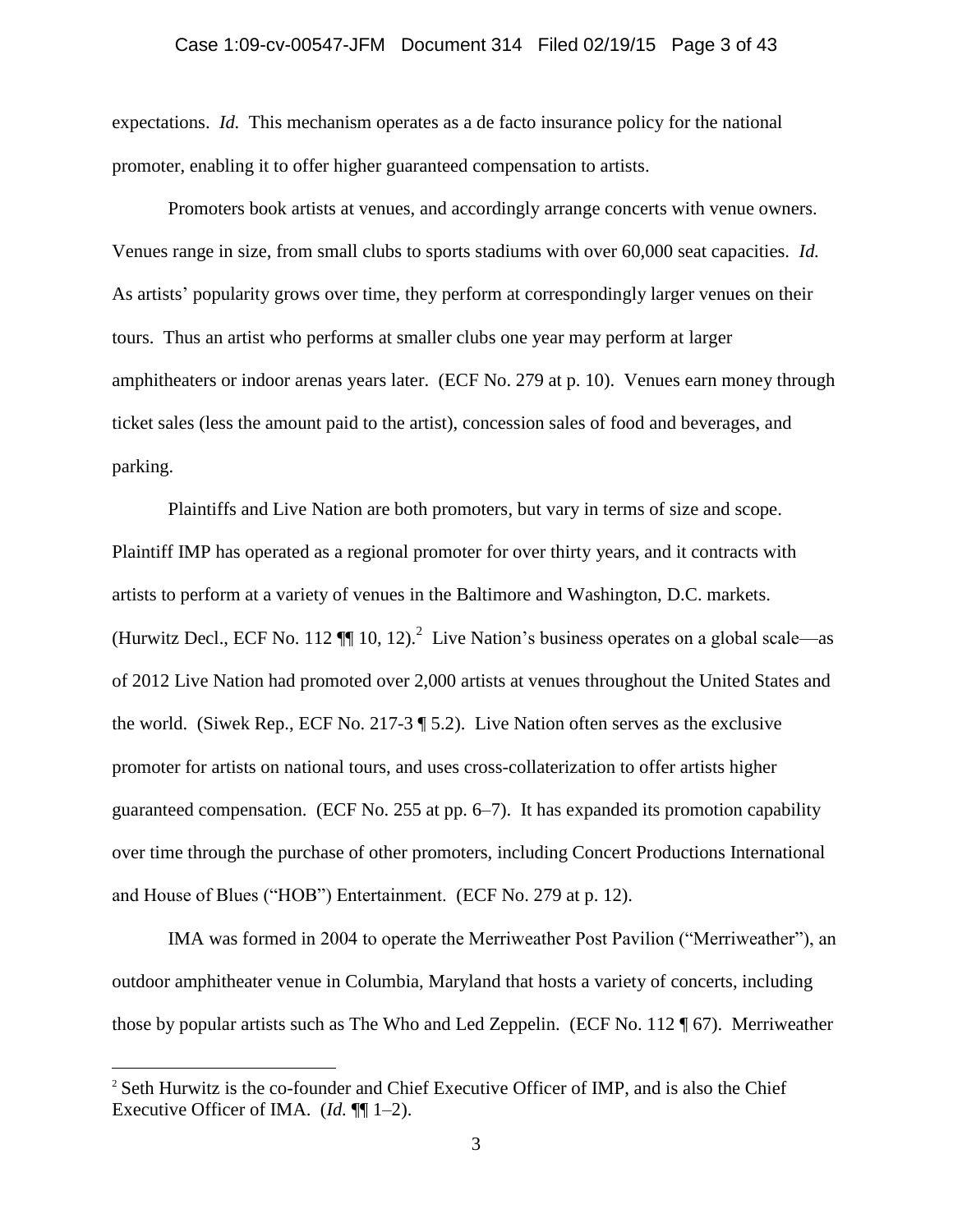# Case 1:09-cv-00547-JFM Document 314 Filed 02/19/15 Page 4 of 43

has a 19,000 fan capacity, with 5,000 "fixed" seats. (*Id.* ¶ 2; ECF No. 255 at p. 9). Live Nation "owns, operates, leases or has exclusive booking rights at venues throughout the United States," including the Nissan Pavilion ("Nissan"). (ECF No. 255 at p. 4).<sup>3</sup> Nissan is an outdoor amphitheater in Bristow, Virginia that is similar to Merriweather but has a slightly larger 25,000 fan capacity, with 10,000 "fixed" seats. (ECF Nos. 217-3  $\P$  7.7; 255 at p. 9).<sup>4</sup> In the Baltimore-Washington, D.C. area there are several arenas and amphitheaters of approximately the same size, including the Verizon Center (indoor arena, 19,000 fan capacity) and Filene Center at Wolf Trap (outdoor amphitheater, 7,000 fan capacity). (ECF No. 255 at p. 9).

In addition to being uncovered, outdoor amphitheaters are different from indoor arenas because they typically contain both fixed seats and lawn space on which fans can sit or stand. (ECF No. 279 at p. 9). Some may consider amphitheaters to be superior to similarly-sized indoor arenas due to "better sight lines," equipment designed specifically for artist concerts, and overall flexibility. *Id.* The unpredictability of weather, however, is obviously a disadvantage of performing at outdoor amphitheaters.

### **II. Procedural History.**

 $\overline{a}$ 

Plaintiffs filed their complaint on March 5, 2009, alleging several antitrust violations by Live Nation. (ECF No. 1). I denied Live Nation's motion to dismiss and (first) motion for summary judgment. (ECF Nos. 35; 101). The denial of Live Nation's motion for summary judgment was without prejudice and with leave to refile at the close of expert discovery. Live Nation brought the pending motion for summary judgment on March 21, 2014. (ECF No. 205).

<sup>&</sup>lt;sup>3</sup> The Nissan Pavilion is currently named Jiffy Lube Live, but will be referred to as Nissan to reflect the motions and briefs in this case.

<sup>4</sup> Live Nation also acquired Ticketmaster in 2010, a national on-line ticket seller for varied events including music concerts. That purchase, however, is not directly relevant to any of plaintiffs' allegations in this case.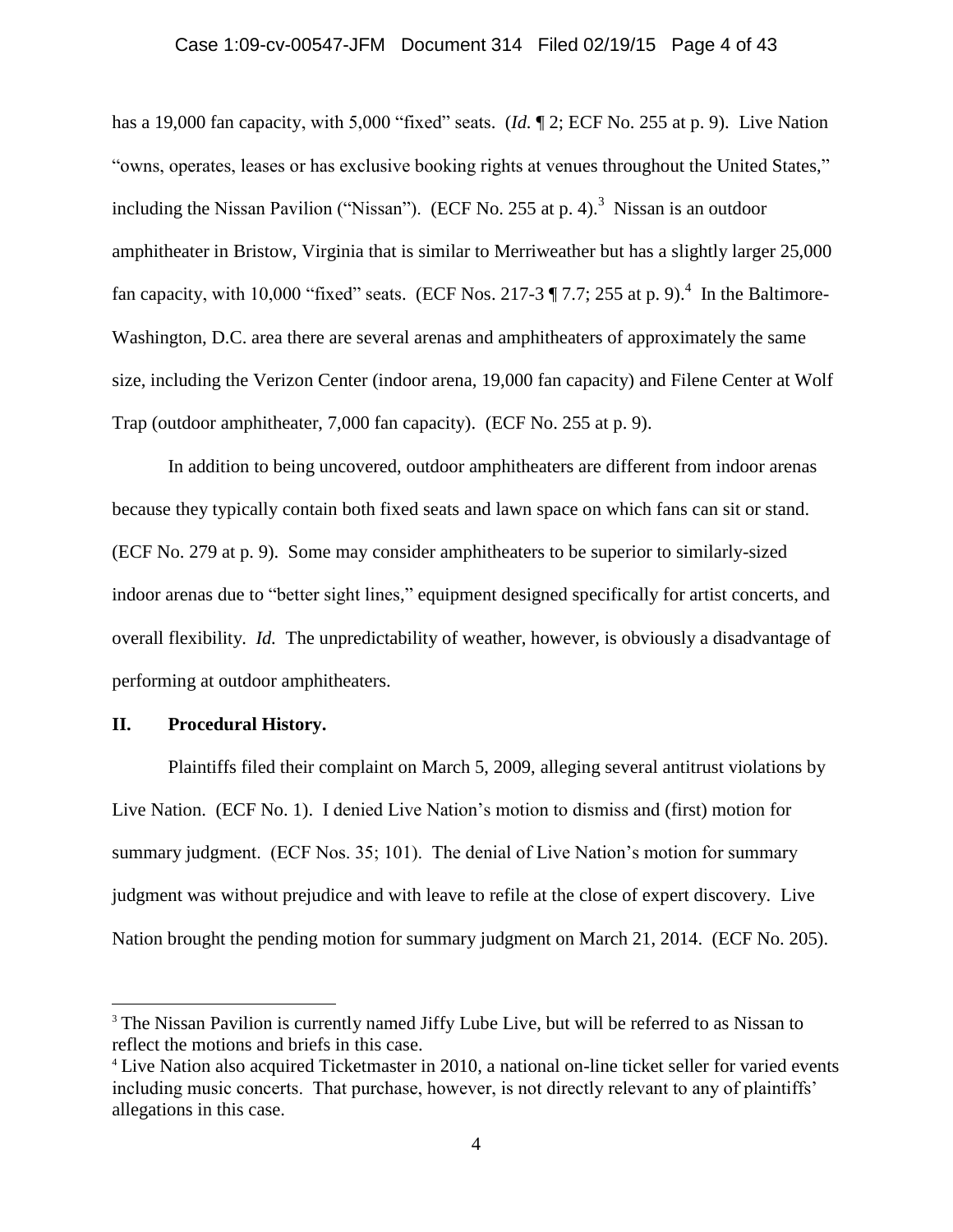Live Nation also filed motions to exclude four of plaintiffs' experts, and plaintiffs responded with motions to exclude two of Live Nation's experts.<sup>5</sup> Plaintiffs also filed a pending crossmotion for partial summary judgment on July 31, 2014. (ECF No. 279).

### **STANDARDS**

# **I. Admissibility of Expert Testimony under Rule 702.**

 $\overline{a}$ 

Expert testimony is admissible under Rule 702 in the form of an opinion or otherwise if: (a) the expert's scientific, technical or other specialized knowledge will help the trier of fact to understand the evidence or to determine a fact in issue; (b) the testimony is based on sufficient facts or data; (c) the testimony is the product of reliable principles and methods; and (d) the expert has reliably applied the principles and methods to the facts of the case.

Fed. R. Evid. 702. Rule 702 is broad and applies to subjects beyond the purely scientific. *Kumho Tire Co. v. Carmichael*, 526 U.S. 137, 141 (1999). In short, the question is whether an expert is qualified, and whether his opinion is reliable. *E.g.*, *Berlyn, Inc. v. Gazette Newspapers, Inc.*, 214 F. Supp. 2d 530, 534 (D. Md. 2002). Courts should focus on the reliability of the expert's "principles and methodology," not the conclusions. *Westberry v. Gislaved Gummi AB*, 178 F.3d 257, 261 (4th Cir. 1999).

By answering that question, district courts "play a gatekeeping function in deciding whether to admit" the testimony. *United States v. Crisp*, 324 F.3d 261, 265 (4th Cir. 2003). The gatekeeper judge must navigate two often competing principles: although Rule 702 was intended to liberalize the introduction of relevant expert testimony, expert witnesses "have the potential to

<sup>5</sup> Plaintiffs have also filed three motions to strike various exhibits and responses attached to Live Nation's briefs, (ECF Nos. 266, 270, 298), and a motion to supplement the record on summary judgment oral argument. (ECF No. 309). There also appear to be two pending motions to seal, filed by Live Nation. (ECF Nos. 218, 265). The motions to seal are granted.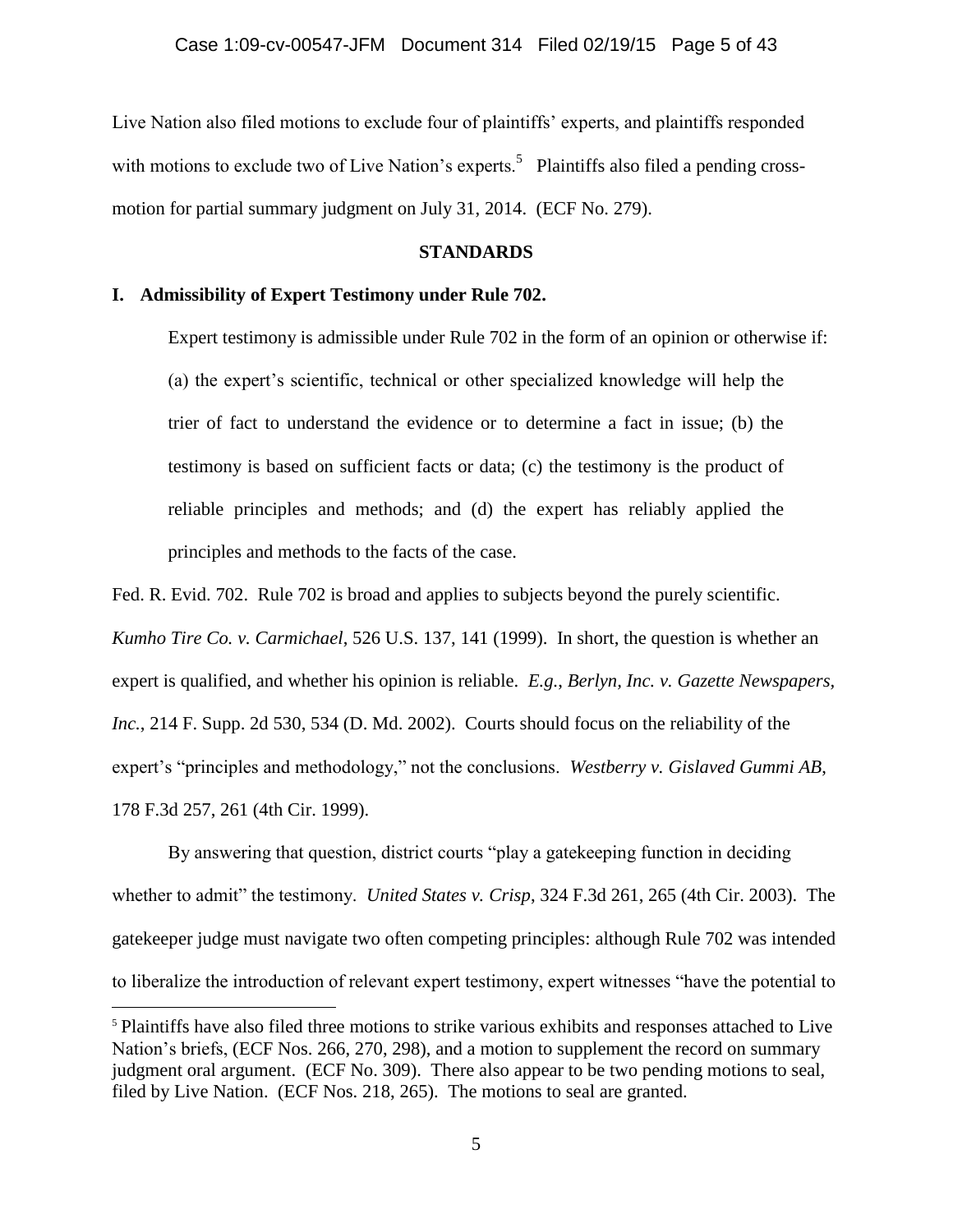# Case 1:09-cv-00547-JFM Document 314 Filed 02/19/15 Page 6 of 43

be both powerful and quite misleading." *Westberry*, 178 F.3d at 261. Courts often refer to a non-exhaustive list of factors to help decide whether the expert testimony is admissible. *Daubert*  v. Merrell Dow Pharm., Inc., 509 U.S. 579, 593–94 (1993).<sup>6</sup> District courts have broad discretion when exercising their gatekeeping function, and the precise factors and the manner in which they are applied depends on the factual circumstances of each case. *See generally Gross v. King David Bistro, Inc.*, 83 F. Supp. 2d 597, 598 (D. Md. 2000) (holding that district judges should assess expert testimony "based on the unique situations involved in each case"); *see also Kumho Tire Co.*, 526 U.S. at 142 (noting that a district court has "latitude when it decides *how* to determine reliability"). Finally, even expert testimony based on sound methodology should be excluded if it is based on unsound or incorrect assumptions. *E.g.*, *Tyger Const. Co. v. Pensacola Const. Co.*, 29 F.3d 137, 142 (4th Cir. 1994).

The proponent of the expert testimony bears the burden of producing evidence supporting its contentions and demonstrating that the testimony is reliable, relevant, and based on sound methodology. A proponent need not prove that the expert testimony is "irrefutable or certainly correct," because opinions based on reliable methodology can be tested through the adversarial process. *Westberry*, 178 F.3d at 261.

#### **II. Summary Judgment.**

 $\overline{a}$ 

Summary judgment is appropriate when the record shows that there is no genuine issue as to any material fact and the movant is entitled to judgment as a matter of law. Fed. R. Civ. P 56(a); *Celotex Corp v. Catrett*, 477 U.S. 317, 322 (1986). A genuine dispute about a material

 $6$  The factors are:  $(1)$  whether the particular scientific theory can be (and has been) tested; (2) whether the theory has been subjected to peer review and publication; (3) the known or potential rate of error; (4) the existence and maintenance of standards controlling the technique's operation; and (5) whether the technique has achieved general acceptance in the relevant scientific or expert community." *Crisp*, 324 F.3d at 266 (quoting *Daubert*, 509 U.S. at 593–94) (internal quotation marks omitted).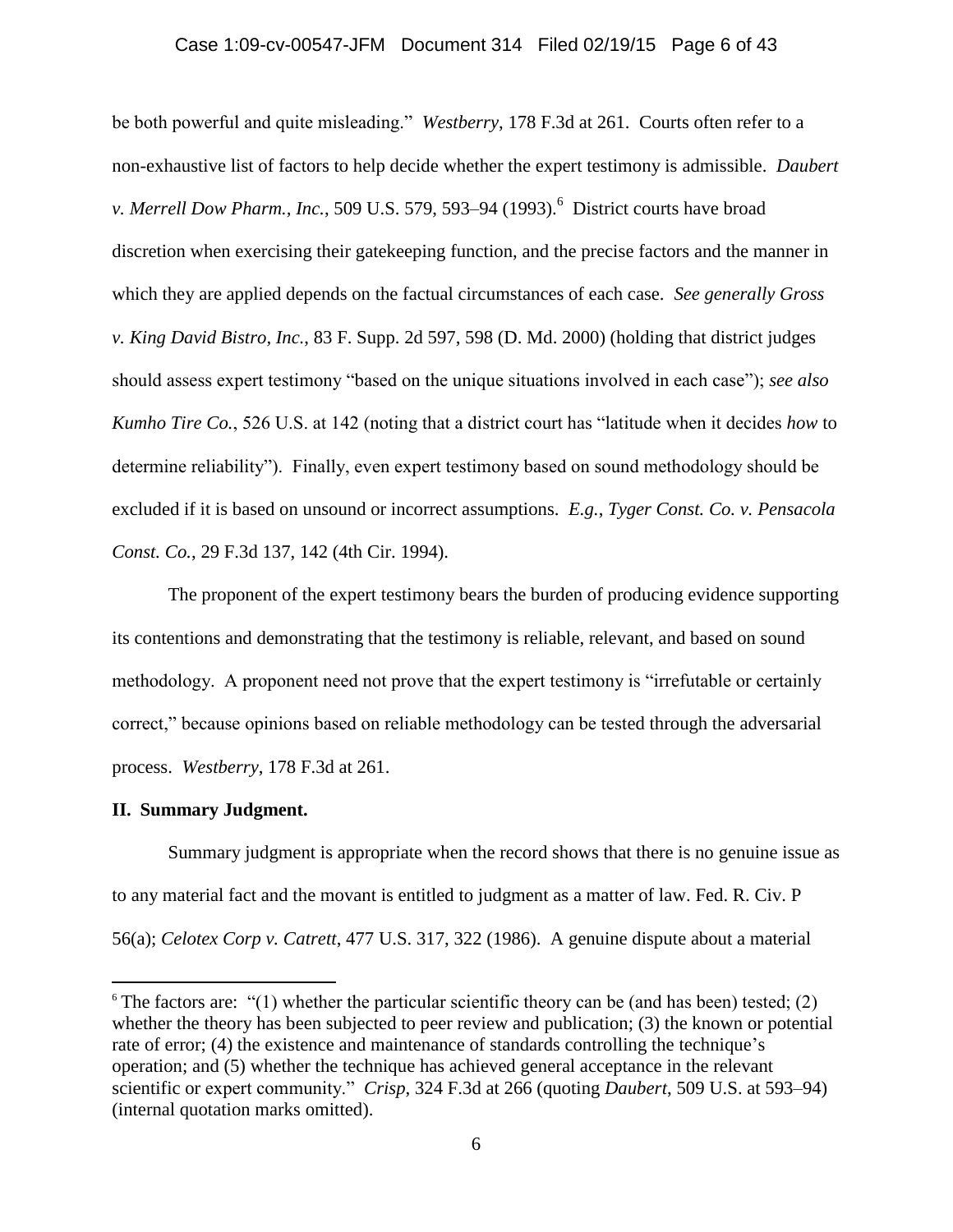# Case 1:09-cv-00547-JFM Document 314 Filed 02/19/15 Page 7 of 43

fact exists only "if the evidence is such that a reasonable jury could return a verdict for the nonmoving party." *Anderson v. Liberty Lobby, Inc.*, 477 U.S. 242, 248 (1986). When reviewing a motion for summary judgment, the court must look at the facts and inferences drawn from there in the light most favorable to the non-moving party. *Scott v. Harris*, 550 U.S. 372, 378 (2007).

Although the moving party bears the burden to demonstrate the absence of any genuine issue of material fact, *Adickes v. S.H. Kress & Co.*, 398 U.S. 144, 157 (1970), the non-moving party may not merely rest upon allegations or denials in pleadings, but must, by affidavit or other evidentiary showing, set out specific facts showing a genuine issue remains for trial. Fed. R. Civ. P.  $56(c)(1)(A)$ . A court should enter summary judgment where a non-moving party fails to make a sufficient showing to establish the elements essential to the party's claim and on which the party will bear the burden of proof at trial. *See Celotex*, 477 U.S. at 322.

If there is insufficient evidence for a reasonable jury to render a verdict in favor of the non-moving party, there is no genuine issue of material fact, and summary judgment may be granted. *See Anderson*, 477 U.S. at 248. The court must not yield its obligation "to prevent factually unsupported claims and defenses from proceeding to trial." *Bouchat v. Baltimore Ravens Football Club, Inc.*, 346 F.3d 514, 526 (4th Cir. 2003). Conversely, the motion should be denied if factual issues exist "that properly can be resolved only by a finder of fact because they may reasonably be resolved in favor of either party." *Anderson*, 477 U.S. at 250.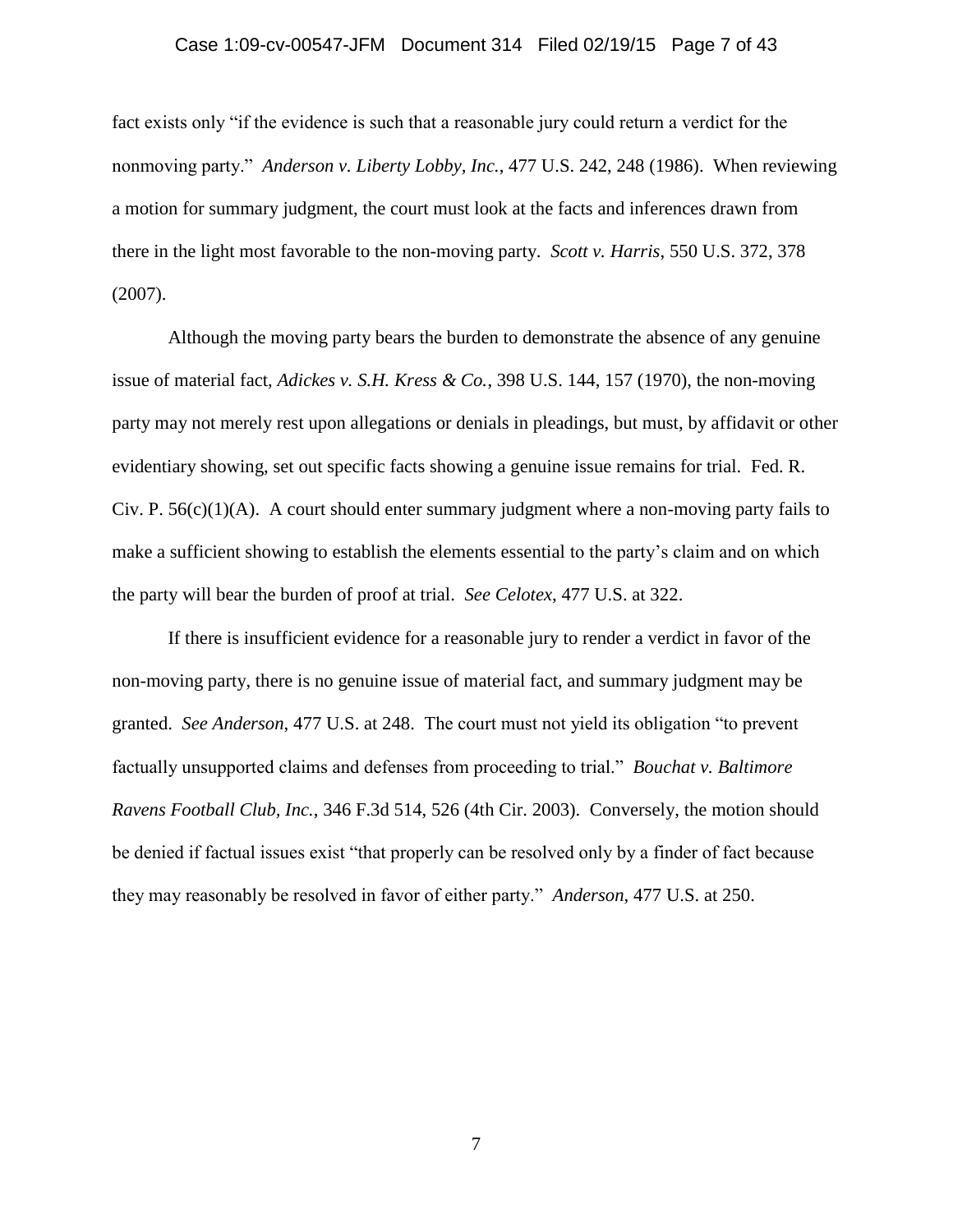### **ANALYSIS**

Pending are three groups of motions filed by both sides: to strike exhibits, to exclude expert testimony, and for summary judgment. The admissibility of the six contested experts is discussed first before determining whether summary disposition of plaintiffs' claims is proper.<sup>7</sup>

# **I. Motions to Exclude Expert Testimony.**

 $\overline{a}$ 

Plaintiffs and Live Nation have each filed motions to exclude testimony of the opposing party's proposed expert witnesses. Live Nation moves to strike four of plaintiffs' expert witnesses: Einer Elhauge (ECF No. 212), Joshua Baron (ECF No. 210), Chris Bigelow (ECF No. 211), and Stephen Siwek (ECF No. 214). Plaintiffs move to strike the testimony of two of defendant's witnesses: Benjamin Klein (ECF No. 221) and Michael Smith (ECF No. 219).

Elhauge, a Harvard law professor, is plaintiffs' key expert witness. He defines the venue and promotion markets that form the basis of plaintiffs' claims, and also analyzes Live Nation's share and control of these markets. Plaintiffs other witnesses testify about the history of, and general practices in, the concert industry (Baron), food and beverage prices at concert venues (Bigelow), and plaintiffs' damages (Siwek). Live Nation's two experts that plaintiffs seek to exclude are offered for the purpose of rebutting Elhauge's testimony (Klein) and plaintiffs' damages calculations (Smith).

I find that portions of Elhauge's testimony are inadmissible under Federal Rule of Evidence 702, and Live Nation's motion to exclude his testimony will be granted in part. The

<sup>7</sup> Plaintiffs' motion to strike portions of Live Nation's reply in support of its motion to exclude Elhauge (ECF No. 266) is denied. The arguments that plaintiffs contend are new were adequately briefed in Live Nation's initial motion to exclude. Plaintiffs' motions to strike various exhibits proffered by Live Nation (ECF Nos. 270, 298) are also denied. Plaintiffs' arguments are not without merit, but they go to weight and credibility, not admissibility. Finally, Plaintiffs' motion to supplement the record from the hearing held on November 7 is granted. (ECF No. 309). I am not, however, ruling on ultimate admissibility at trial, only that I am considering the supplemental facts in light of their mention during the hearing. (ECF No. 309).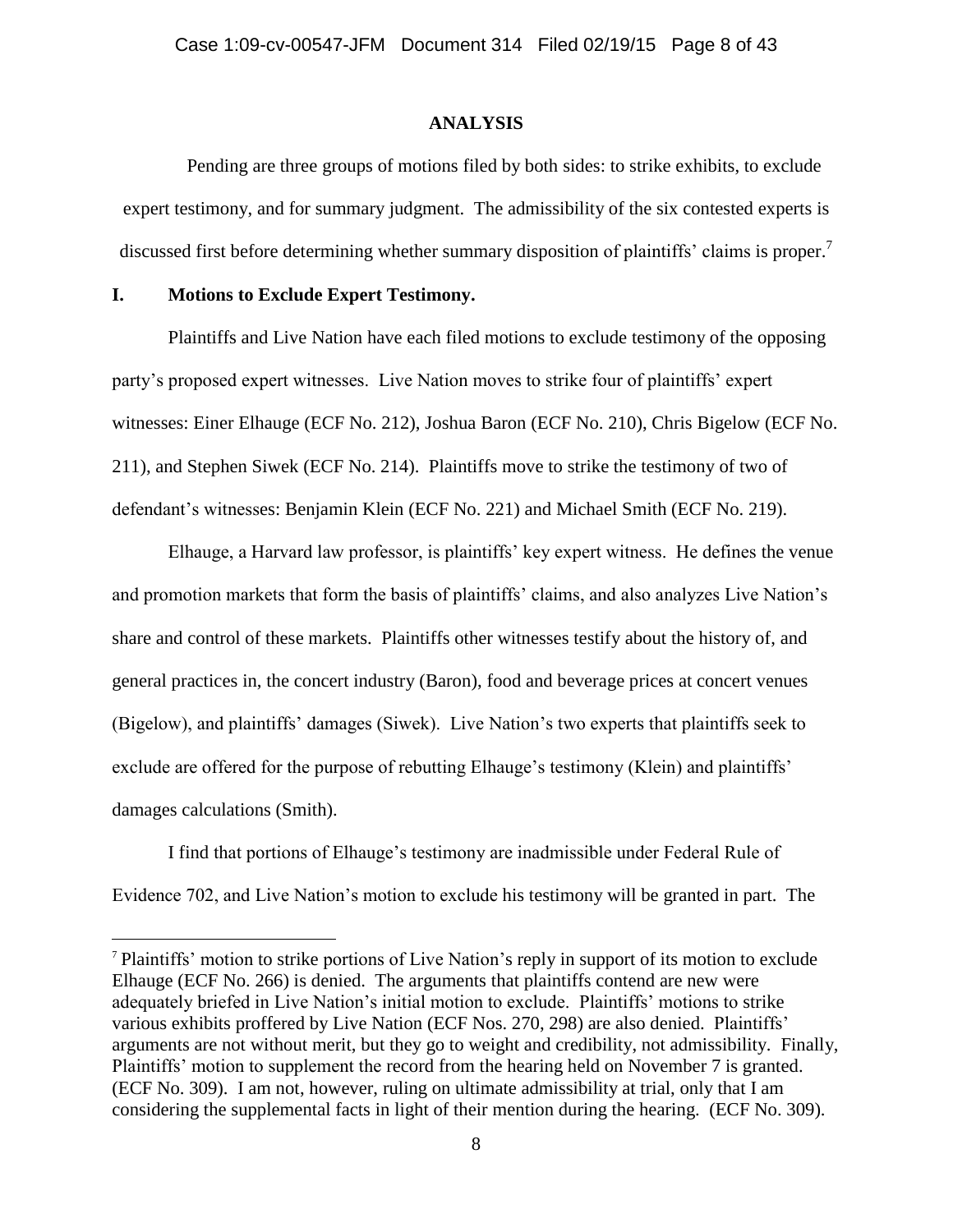#### Case 1:09-cv-00547-JFM Document 314 Filed 02/19/15 Page 9 of 43

remaining motions to exclude will be denied—I find that there are not significant grounds to exclude the other five witnesses.

#### **A. Portions of Einer Elhauge's Testimony Are Inadmissible.**

Elhauge's analysis is the foundation of plaintiffs' claims. He defines the venue and promotion markets and calculates Live Nation's market share of each. Live Nation challenges his testimony on three grounds: his qualifications, the methodology underpinning his definition of the market for venues, and his opinions and conclusions regarding Live Nation's alleged tying and foreclosure of those markets. After briefly discussing Live Nation's first challenge, I turn to the second objection. The third is more properly brought as a challenge to the merits of plaintiffs' claims, rather than the admissibility of Elhauge's testimony, and is discussed in the section of this opinion addressing the merits of plaintiffs' claims.

I deny the motion to exclude Elhauge based on his qualifications. The Federal Rules of Evidence state that experts are qualified as such based on their "knowledge, skill, experience, training, or education." Fed. R. Evid. 702. "The use of the disjunctive" in this rule "indicates that a witness may be qualified as an expert on any one of the five listed grounds." *Friendship Heights Assocs. v. Vlastimil Koubek, A.I.A.*, 785 F.2d 1154, 1159 (4th Cir. 1986). Elhauge has an extensive background in the study of antitrust law and regulation, and he has taught on the subject for more than a decade. (Elhauge CV, ECF No. 251-4). Although lacking a formal economics degree, Elhauge has a law degree, and he has taken relevant courses in economics, statistics and economic analysis of law. (Elhauge Rep., ECF No. 217-1  $\P$  11). Thus, the argument to exclude him based on his qualifications should not be accorded significant weight. It is unsurprising that seven prior courts have also reached this conclusion. *E.g.*, *Natchitoches Parish Hosp. Serv. Dist. v. Tyco Intern., Ltd.*, No. 05-12024, 2009 WL 3053855, at \*3 (D. Mass.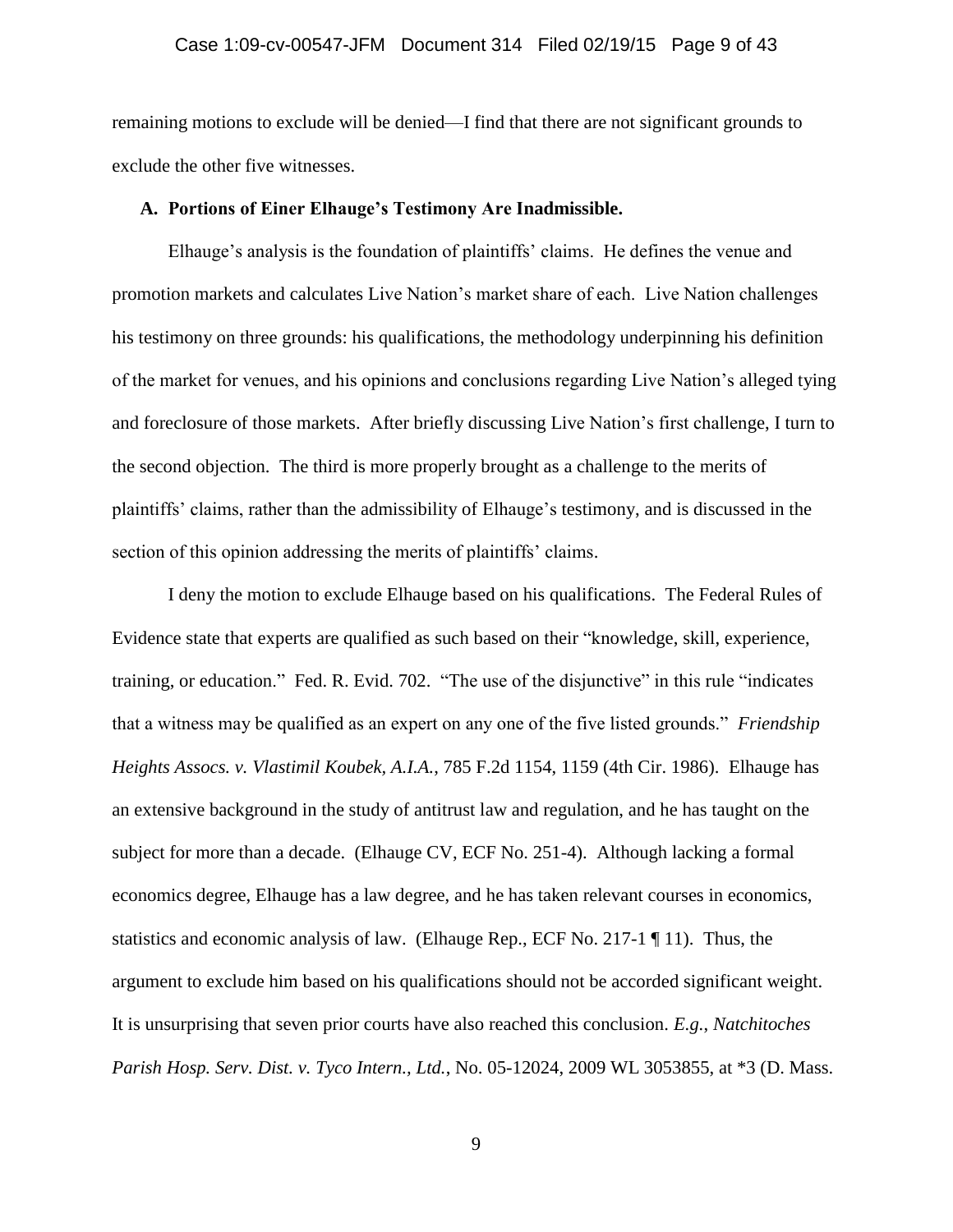Sept. 21, 2009) (holding that "Professor Elhauge is qualified in the narrower field of antitrust economics").<sup>8</sup>

Elhauge's definition of the venue market, specifically its foundation in the concept that some artists "prefer amphitheaters," will be excluded. According to Elhauge, the relevant product market for venues in this case is the market for "major amphitheaters." This is defined by precise parameters—concerts by artists who "prefer amphitheaters," in amphitheaters having a capacity of 8,000 or more, which actually draw 8,000 or more fans, and that are performed only from May to September. (ECF No. 111 ¶¶ 22, 27–32). The only two venues that fit into this category in the Baltimore/Washington metro area are Merriweather and Nissan. Filene Center, an amphitheater in Vienna, Virginia, with a reported capacity of approximately 7,000 seats, is excluded. (Klein Reb., ECF No. 217-5 ¶ 38). Also left out are non-amphitheater arena venues in the area, specifically the Verizon Center, 1st Mariner arena, and the Patriot Center, which together represented 39% of concert tickets sold from 2006–2010 in the Baltimore-D.C. area. (ECF No. 263 at p. 2 n.1). The fact that the market is so narrowly drawn is beneficial to plaintiffs, who, in order to succeed on any claim, must prove that Live Nation possesses market power. This is much easier if the market is restricted to only Merriweather and Nissan.

Elhauge bases his market definition on a portion of the U.S. Department of Justice and Federal Trade Commission Horizontal Merger Guidelines (2010). These provide that a market can be defined using a "targeted customers" approach. Guidelines 4.1.4. Thus, "[i]f a hypothetical monopolist could profitably target a subset of customers for price increases, the Agencies may identify relevant markets defined around those targeted customers." *Id.* In other words, if a specific group of customers so prefer the relevant product, to such an extent that even

 $\overline{a}$ 

<sup>8</sup> Plaintiffs cite the other six cases in their opposition motion. (ECF No. 251 at p. 8).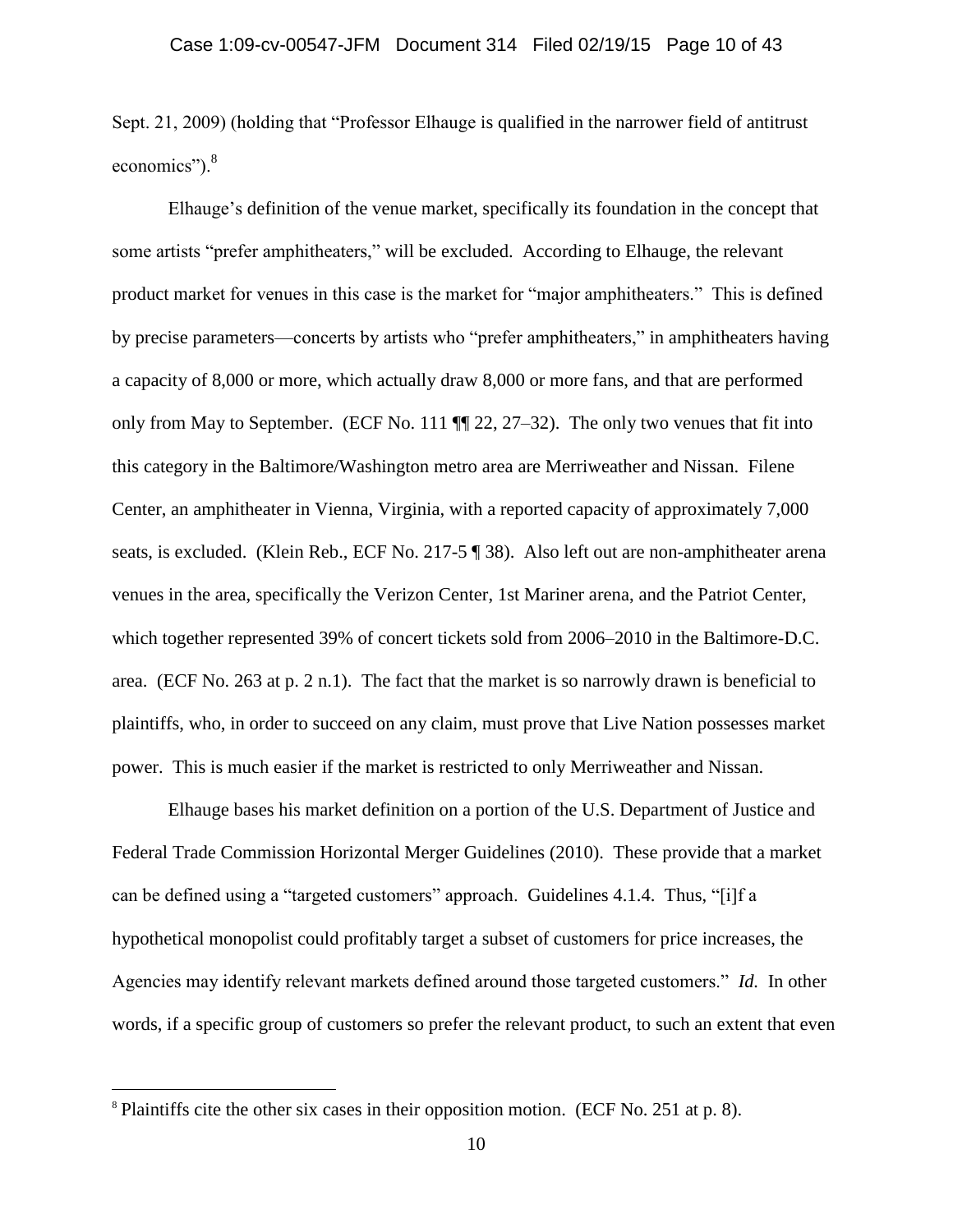if the price increased significantly they would still not substitute another product, the market can be defined around that specific product. Here, the "customers" are the performing artists.

The crux of Elhauge's market definition is his claim that a subset of artists "prefer amphitheaters," and would not substitute different venues for them, even if the price to perform at them substantially increased (put differently, artists would receive lower compensation). (ECF No. 217-1 ¶ 31) (stating that "artists generally have strong preferences either for amphitheaters or for non-amphitheaters"). (ECF No. 217-1 ¶ 27). This allows Elhauge to exclude any venue that is not an amphitheater from the market definition—including the three nearby arenas. Elhauge offers both anecdotal and quantitative evidence to support this claim. I find that neither is based on "sufficient facts or data" as required by Federal Rule of Evidence 702. As a result, Elhauge's testimony is not "the product of reliable principles and methods" and must be excluded.

The basis of Elhauge's "preferring amphitheaters" category of artists is a U-shaped histogram that he constructs. This shows that even when artists could choose between amphitheaters and non-amphitheaters, "just under 30% earned more than 90% of their ticket revenues at amphitheaters, and over 40% earned less than 10% of their ticket revenue at amphitheaters." (Elhauge Rpt. 217-1 at 9). In lay terms, Elhauge's analysis means that the majority of artists are situated at one extreme or the other—either they strongly prefer playing at amphitheaters or they strongly prefer playing at non-amphitheaters. Thus, when graphed, the preferences form a U-shape, with few artists falling in the middle portion, i.e. not having a strong preference for amphitheaters or non-amphitheaters.

The central problem is that the histogram does not do what Elhauge promises it does prove that certain artists "prefer amphitheaters" in such a significant way that they constitute a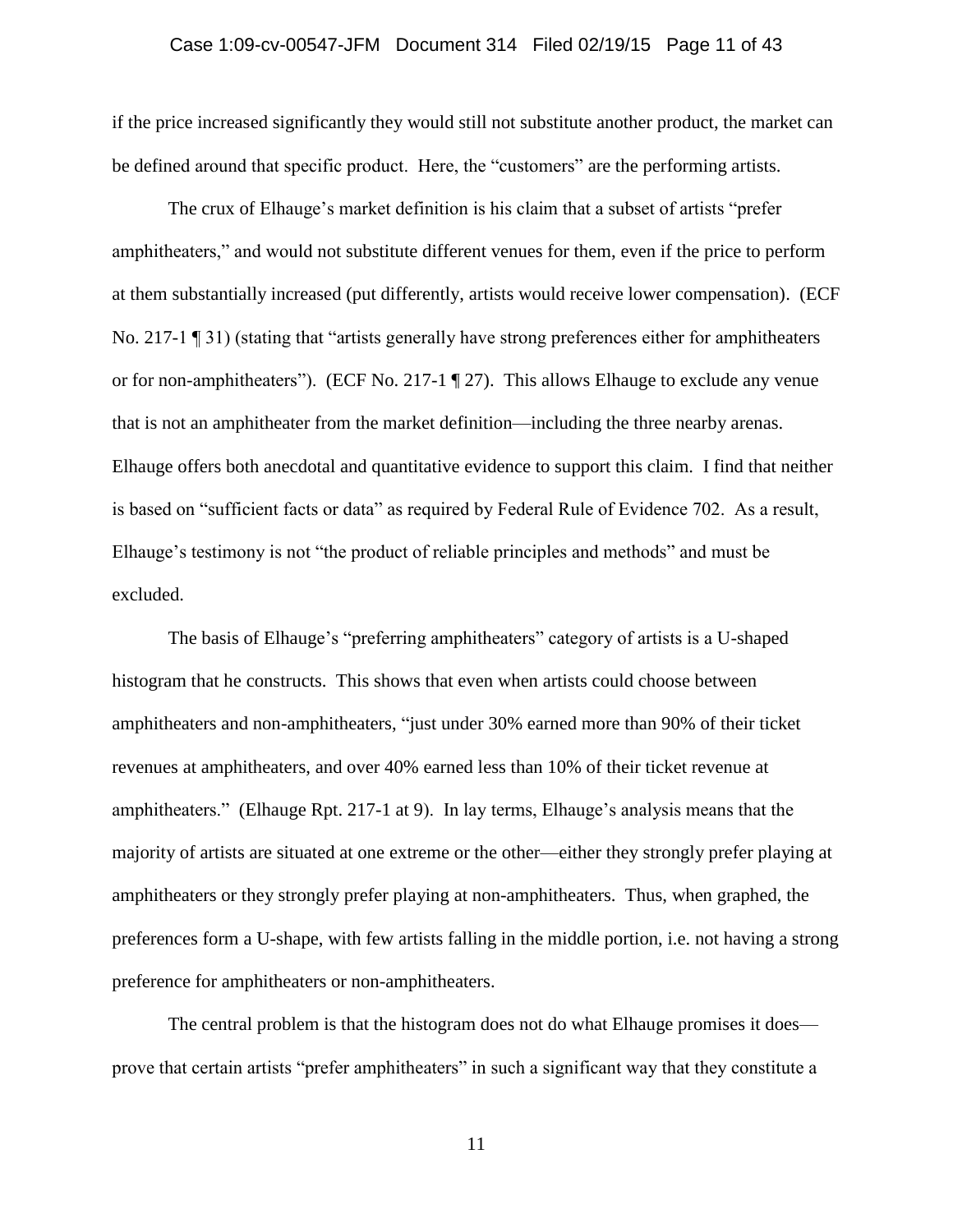# Case 1:09-cv-00547-JFM Document 314 Filed 02/19/15 Page 12 of 43

distinct market. The key question is whether amphitheaters and non-amphitheaters are "reasonably interchangeable." *United States v. E.I. duPont de Nemours & Co*., 351 U.S. 377, 395 (1956). This means that consumers would switch from one to another in the event of a small but significant change in price or other key attributes. *Eastman Kodak Co. v. Image Technical Servs*., 504 U.S. 451, 469 (1992) ("[T]he extent to which consumers will change their consumption of one product in response to a price change in another, i.e., the 'cross-elasticity of demand.'").

Elhauge's analysis identifies only what percentage of revenue artists make from each type of show. His histogram does nothing to indicate whether a change in the price to artists for amphitheaters (i.e., offering a lower guarantee) would induce greater demand for arenas or other venues. *See, e.g., FTC v. Tenet Healthcare Corp*., 186 F.3d 1045, 1052 (8th Cir. 1999); *Va. Vermiculite Ltd. v. W.R. Grace &Co.-Conn*., 98 F. Supp. 2d 729, 737-38 (W.D. Va. 2000), *aff'd on other issues*, 307 F.3d 277 (4th Cir. 2002). Accordingly, I find that using the histogram to conclude that certain artists prefer amphitheaters is not following "reliable principles and methods" as required by Rule 702. This is exacerbated by the fact that the data used within the histogram itself is questionable.<sup>9</sup> As a result, I will exclude the histogram.

Elhauge's attempt to offer subjective proof of artist preference is similarly unreliable. Elhauge argues that because amphitheaters "offer concert-specific advantages over multipurpose arenas, including better acoustics and lines of sight" (ECF No. 217-1 at 19), artists actively seek out and "prefer" amphitheaters. To support this claim, Elhauge relies on the

 $\overline{a}$ 

<sup>&</sup>lt;sup>9</sup> As Live Nation points out, Elhauge included plays and musicals that were only performed on one occasion, such as Mamma Mia and Barbie Live, in his data. Given the single occurrence of these performances, they are unlike artists on tour and necessarily only perform at amphitheaters or non-amphitheaters. As such, these performances are "incapable of switching (in response to a price change or otherwise)," thus further skewing the data and creating more data points for the 100% and 0% sides of the U-shaped histogram. (ECF Nos. 212 at p. 7 n.3; 263 at p. 8).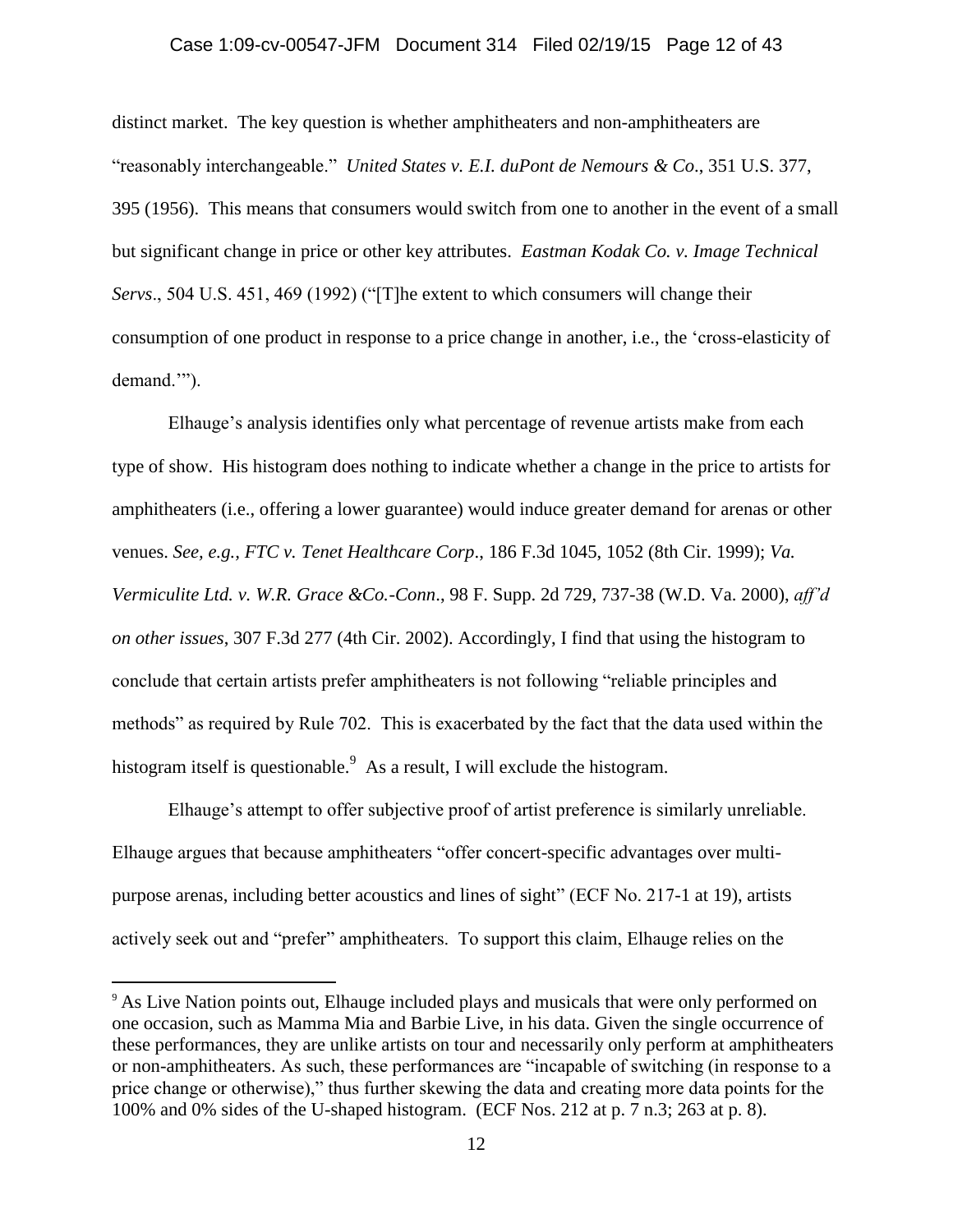#### Case 1:09-cv-00547-JFM Document 314 Filed 02/19/15 Page 13 of 43

deposition of artist Trent Reznor, front man and creator of the heavy metal band Nine Inch Nails. It is true that Reznor stated that amphitheaters had significant advantages over arena venues. (ECF No. 264-2 at 19:8-9, 17-19) (stating that "an arena can feel like the same cement dungeon that you're in back stage all the time" and that, in contrast, an amphitheater is a venue that "feel[s] like it was meant to play music, it sounds better, the experience is better").

The fact that Reznor enjoyed performing in amphitheaters more than in nonamphitheaters, however, did not result in the type of "preference" that Elhauge argues artists have. Reznor himself states that while he "personally enjoy[s] playing amphitheaters as opposed to arenas," this preference "plays a small factor, but not a huge one." *Id.* at 18:5-7. He also states that the advantages of amphitheaters "for me personally will sometimes make me lean towards an amphitheater if its appropriate businesswise." *Id*. at 19:22-24. This does not indicate that Reznor and his band would not substitute non-amphitheaters for amphitheaters. Indeed, this conclusion defies reality—Nine Inch Nails performed only 35% of their "major venue" shows at amphitheaters. (ECF No. 263 at p. 10) (citing Elhauge backup data file).

Additionally problematic is the fact that when Elhauge implements the results of his histogram, he changes how he defines that category of artists who "prefer amphitheaters." While the U-shaped histogram determined "preference for amphitheaters" based upon the percentage of total revenue made by artists at amphitheater venues, in his market share calculation Elhauge categorizes artists as "preferring amphitheaters" based on the percentage of concerts, not revenue. Elhauge does this without providing significant explanation. I have serious qualms with this finding and its application.

Finally, categorizing any artist who plays more than 50% of their shows at amphitheaters is arbitrary. In Elhauge's analysis, artists who perform just more than half of their shows at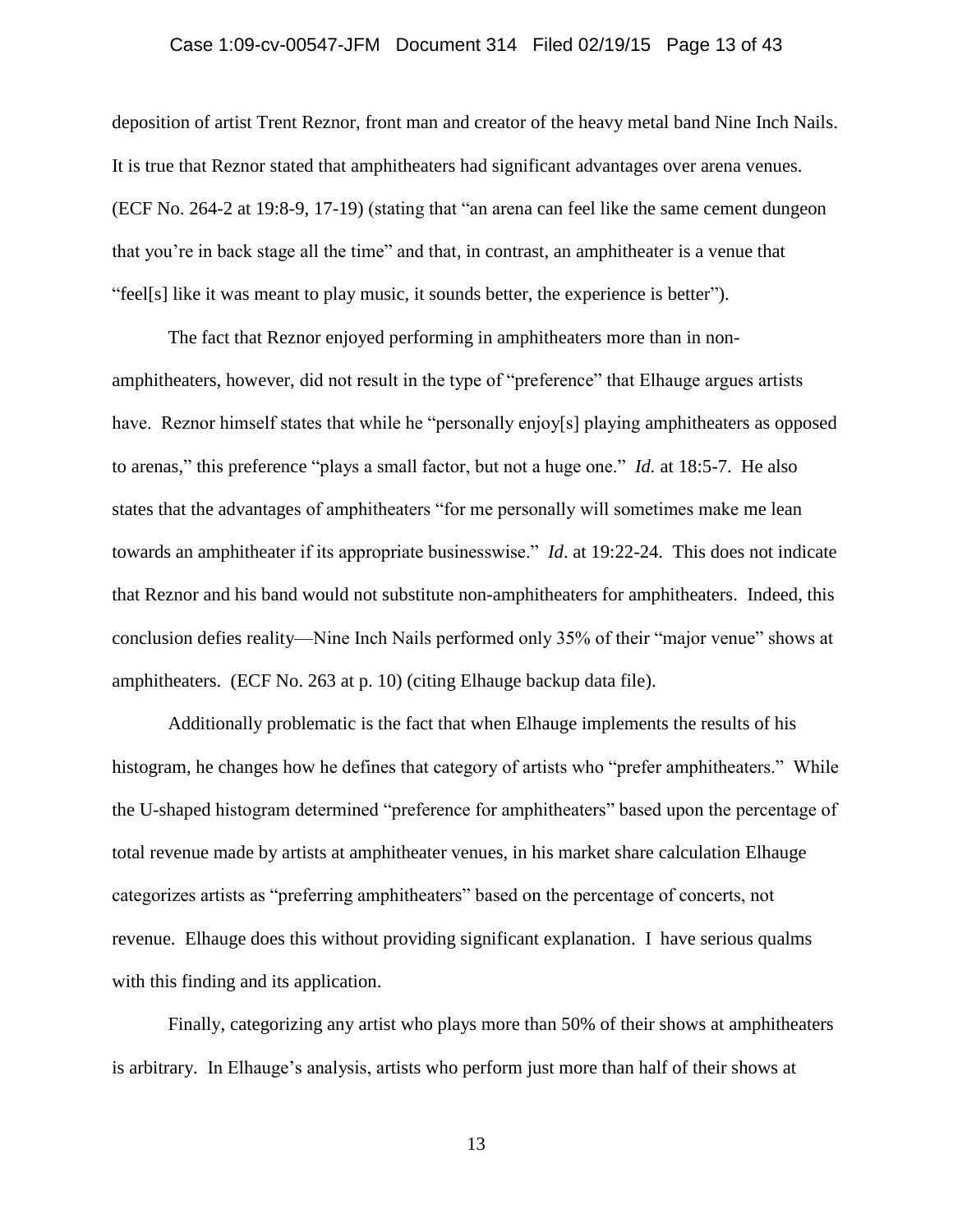### Case 1:09-cv-00547-JFM Document 314 Filed 02/19/15 Page 14 of 43

amphitheaters are said to prefer amphitheaters in the sense that they would not substitute a nonamphitheater venue for an amphitheater, even if there was a substantial difference in price. This assertion is contrary to artists' actual behavior—given that these very performers often played a substantial percentage of their shows in non-amphitheaters. Furthermore, the way that the 50% is calculated is skewed in favor of plaintiffs. To determine if an artist meets the 50% threshold, "observations" of performances, which Elhauge calculates by counting every venue where an artist performed, are considered. The tally of "observations" does not take into account how many concerts the artist performed at each of the venues. Therefore, several performances at the same venue around the same date count as a single observation, rather than three or four separate performances. Live Nation suggests that this delineation increases the number of artists who "prefer amphitheaters" in Elhauge's market share calculations.

In response to Live Nation's arguments against the 50% threshold, plaintiffs contend that even if they changed the statistic, from 50% to 75% or even 90%, their calculations of market share would not change. This may be accurate, but it misses the point. The problem with the 50% threshold is not the corresponding findings of market share that accompany it. The problem is that Elhauge purports to define artist preference based on the percentage of shows performed at an amphitheater in a given time period, and alters the rule for what constitutes "preference" depending on which calculation best serves him. The result is a defined market that suits the needs of plaintiffs and excludes potentially reasonable substitute venues within the vicinity.

Overall, I conclude that the methods utilized by Elhauge to create a category of artists who "prefer amphitheaters" is unreliable. Each piece of evidence that Elhauge uses has been rebuked, and more importantly, the methodology he employs to reach his conclusions is not based on sound logic or reasoning. Accordingly, I exercise my discretion under 702 to exclude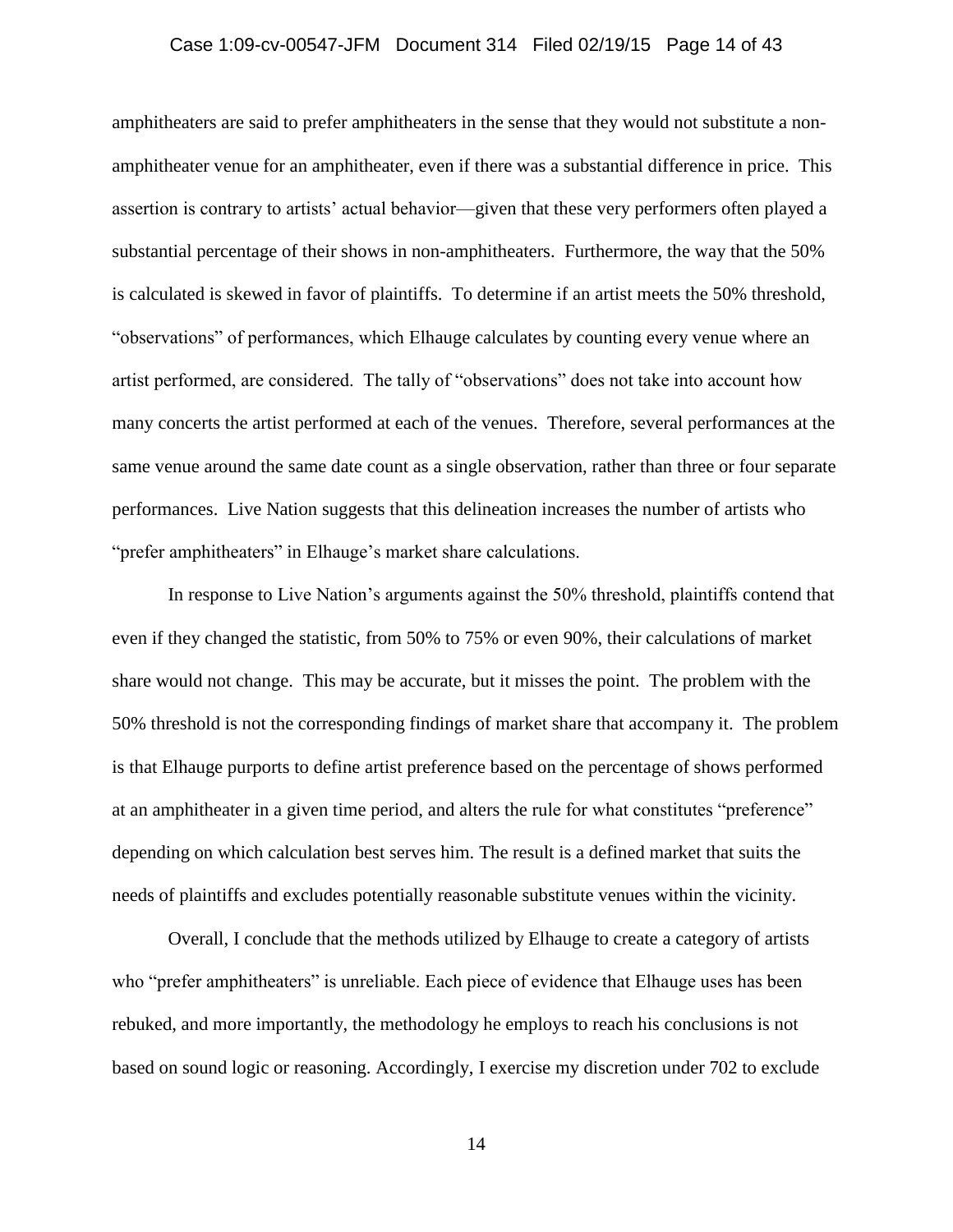### Case 1:09-cv-00547-JFM Document 314 Filed 02/19/15 Page 15 of 43

the "preferring amphitheaters" categorization. This alone is sufficient to exclude the entire "venue market" definition that Elhauge offers. I recognize that Live Nation has challenged the validity of other parameters Elhauge imposes on the market, including the limitations to venues of 8,000 capacity or greater, to shows that actually attract more than 8,000 fans, and to shows from May-September. I do not need to address these arguments because excluding the prefer amphitheaters parameter renders the entire venue market definition defective.

### **B. Other Experts.**

 $\overline{a}$ 

I deny the other motions to exclude the additional experts offered by plaintiffs (Baron, Bigelow, Siwek) and Live Nation (Smith and Klein). In so holding, I recognize that each additional expert is qualified to testify and that their conclusions and analyses, appear, in my discretion, to be sound. I note, however, that several of the plaintiffs' offered witnesses, specifically Bigelow and Baron, offered "expert" testimony through filed reports that went well beyond the area of their expertise.<sup>10</sup> If this case were to proceed forward, the subjects on which these experts could testify would be strictly limited.

<sup>&</sup>lt;sup>10</sup> For example, plaintiffs intend to rely on Joshua Baron to explain the "development, workings" and structure of the concert industry, and Live Nation's domination of that industry to the jury." (ECF No. 243 at p. 1). Specific opinions he provides include the difference between amphitheater and non-amphitheater performances, and the category of artists who "prefer" the former. *Id.* at 11. This testimony is well within his expertise on the concert industry. Other offered testimony, however, including antitrust conclusions such as "Live Nation's control of the only network of amphitheaters gives it significant leverage over artists," *id.*, and "Live Nation has engaged in anticompetitive conduct," *id.* at 12, is not, and would accordingly not be permitted.

The same would apply to Bigelow, an expert on the food and beverage industry at concert venues. (ECF No. 248). While permitted to testify on the pricing system at Nissan and Merriweather, and to compare prices at these venues with those at peer venues, Bigelow could not offer his opinion as to underlying market behavior that caused these prices, or use the price data to make claims of anticompetitive or monopolist behavior. (ECF No. 205-26).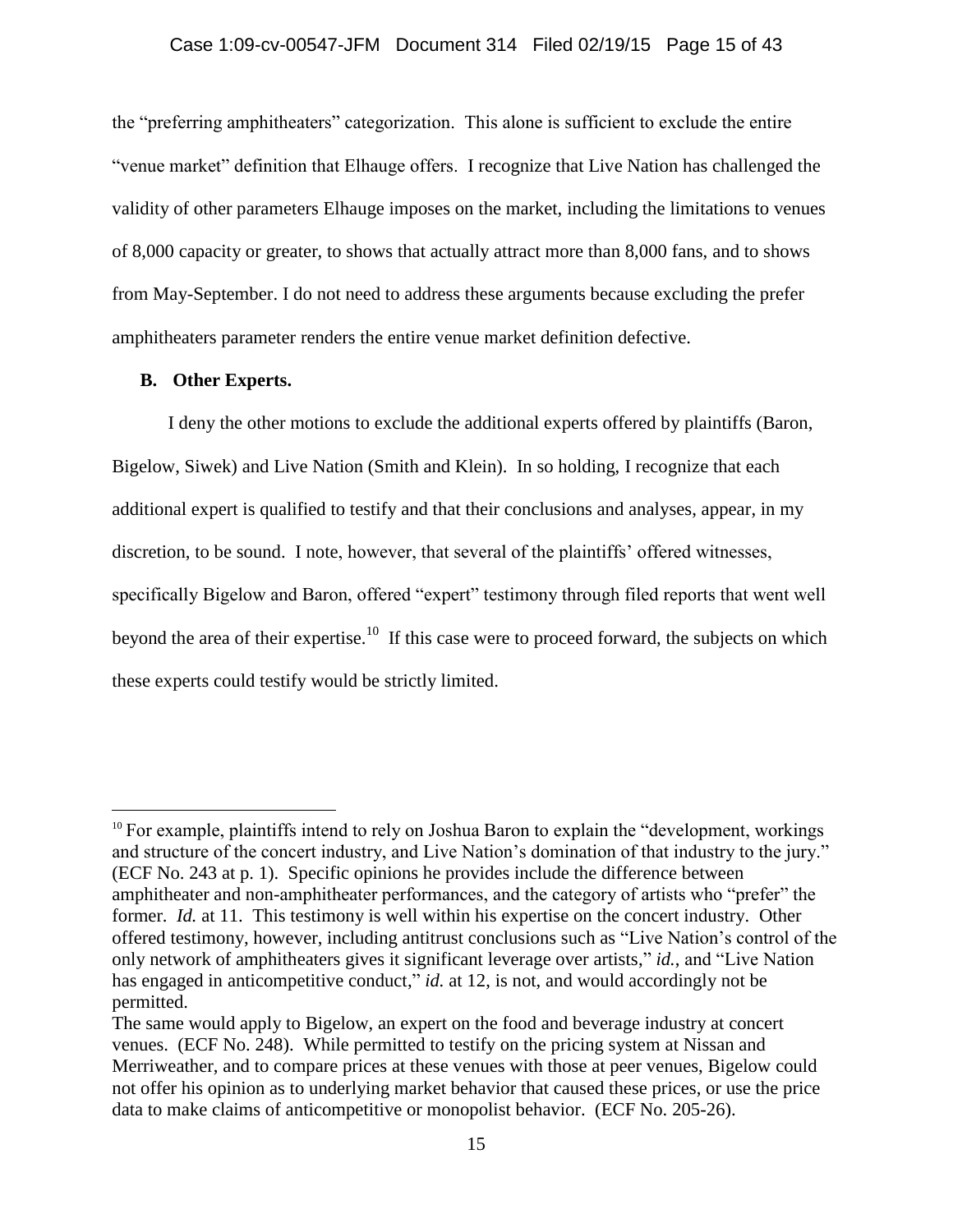# **II. Cross-Motions for Summary Judgment.**

Live Nation moves for summary judgment on all of plaintiffs' claims. Plaintiffs oppose that motion, and also move for summary judgment on certain claims and issues in their favor. This section first discusses plaintiffs' tying claims under  $\S$  1 before addressing their monopolization claims under § 2. Because no genuine disputes of material facts exist and Live Nation is entitled to judgment as a matter of law, its motion is granted and plaintiffs' crossmotion is denied.

#### **A. Plaintiffs' Tying Claims Under § 1.**

Plaintiffs allege that Live Nation violated  $\S 1$  of the Sherman Act by tying together its promotion and venue services. Live Nation moves for summary judgment on all of plaintiffs' tying claims, Counts I and II of the complaint. Plaintiffs move for summary judgment in their favor on the question of whether Live Nation possesses market power in the promotion services market, and also argue that genuine disputes of material facts preclude summary disposition of their other allegations.

Conditioning the sale of one product—the tying product—on the sale of a separate and distinct product—the tied product—can violate § 1 of the Sherman Act in certain contexts. *See generally Jefferson Parish Hosp. Dist. No. 2 v. Hyde*, 466 U.S. 2, 9 (1984), *abrogated by Illinois Tool Works Inc. v. Indep. Ink, Inc.*, 547 U.S. 28 (2006) (overruling precedent regarding patent owners and presumptive market power). If a competitive market exists where buyers are free to accept or decline the seller's tying arrangement, a § 1 violation is unlikely. *See Northern Pac. R. Co. v. United States*, 356 U.S. 1, 7 (1958) (noting that "if one of a dozen food stores in a community were to refuse to sell flour unless the buyer also took sugar[,] it would hardly tend to restrain competition in sugar if its competitors were ready and able to sell flour by itself."). On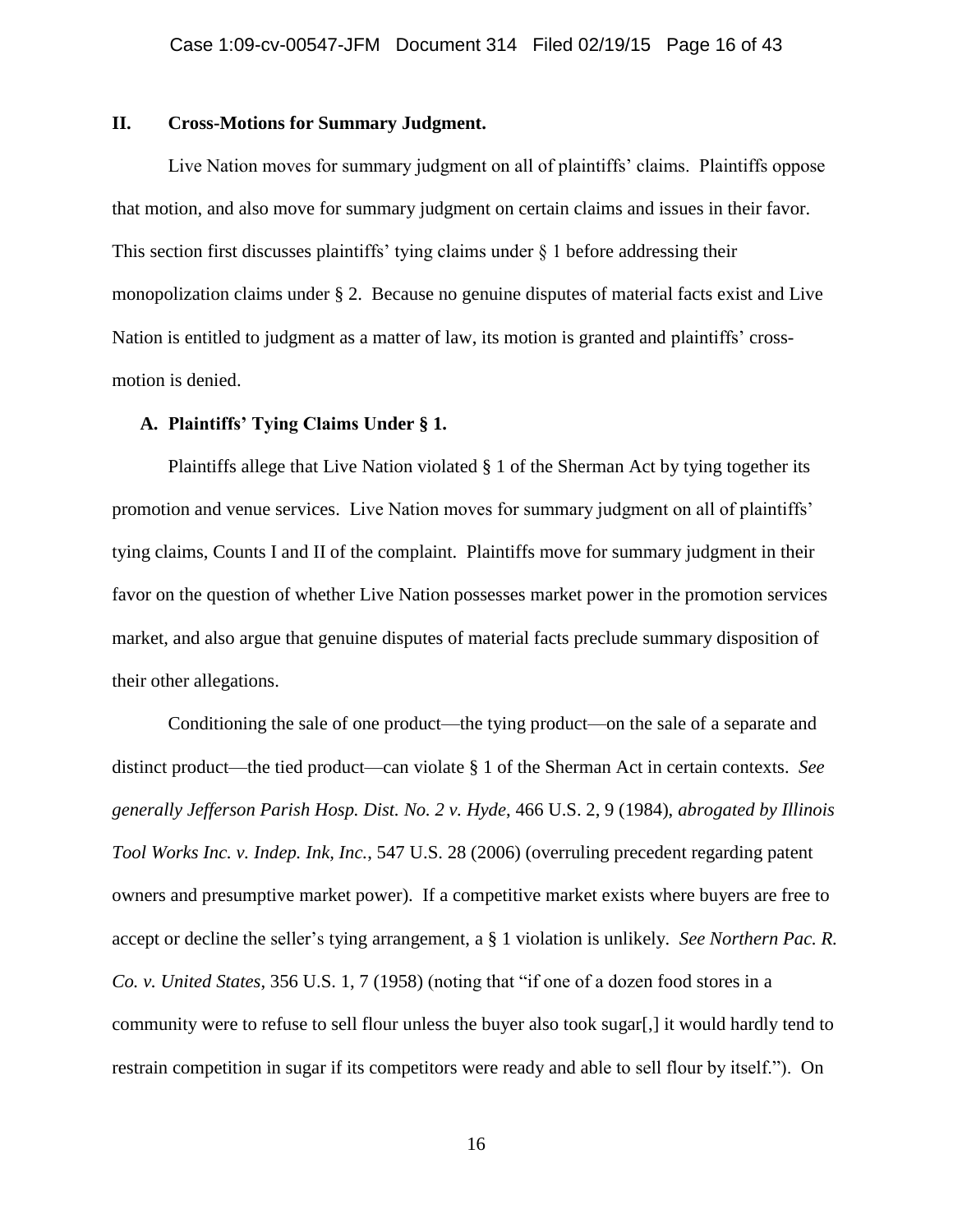# Case 1:09-cv-00547-JFM Document 314 Filed 02/19/15 Page 17 of 43

the other hand, a single seller's "*exploitation* of its control over the tying product to *force* the buyer into the purchase of a tied product" is likely unreasonably restraining trade. *Jefferson Parish*, 466 U.S. at 12 (emphasis added); *see also Nobel Scientific Indus., Inc. v. Beckman Instruments, Inc.*, 670 F. Supp. 1313, 1325 (D. Md. 1986) ("First, no tying arrangement exists if there is freedom to choose whether to buy the two products separately or as a unit.").

A seller's "control" over a product is also referred to as its market power, as determined by its share of the market (often calculated by total revenue or sales). A seller can exert its market power in a tying product to "force the buyer into the purchase of a [separate] tied product that the buyer either did not want at all, or might have preferred to purchase elsewhere on different terms." *Jefferson Parish*, 466 U.S. at 12; *see also Serv. & Training, Inc. v. Data Gen. Corp.*, 963 F.2d 680, 683 (4th Cir. 1992). The antitrust laws are designed to prevent a seller with market power from exerting that power to force buyers into accepting tying arrangements that "pose[] an unacceptable risk of stifling competition in the sale and purchase of a tied product or service." *Faulkner Adver. Assoc., Inc. v. Nissan Motor Corp. in USA*, 905 F.2d 769, 772 (4th Cir. 1990).

A plaintiff alleging an unlawful tying arrangement bears the burden to prove that: (1) the defendant linked two separate and distinct product markets; (2) the defendant conditioned the sale of one product on the purchasing of a different, "tied" product; (3) the seller possessed sufficient market power to "appreciably restrain market competition" through the tying arrangement; and (4) the tying arrangement affected a "not insubstantial" amount of commerce. *Eastman Kodak Co. v. Image Tech. Serv., Inc., 112 S. Ct. 2072, 2079 (4th Cir. 1992).*<sup>11</sup>

 $\overline{a}$ 

<sup>&</sup>lt;sup>11</sup> Courts sometimes distinguish between *per se* illegal tying arrangements, and tying arrangements reviewed under the rule of reason. *E.g.*, *Montgomery Cty. Ass'n of Realtors, Inc. v. Realty Photo Master Corp.*, 783 F. Supp. 952, 959 (D. Md. 1992). I do not need to parse the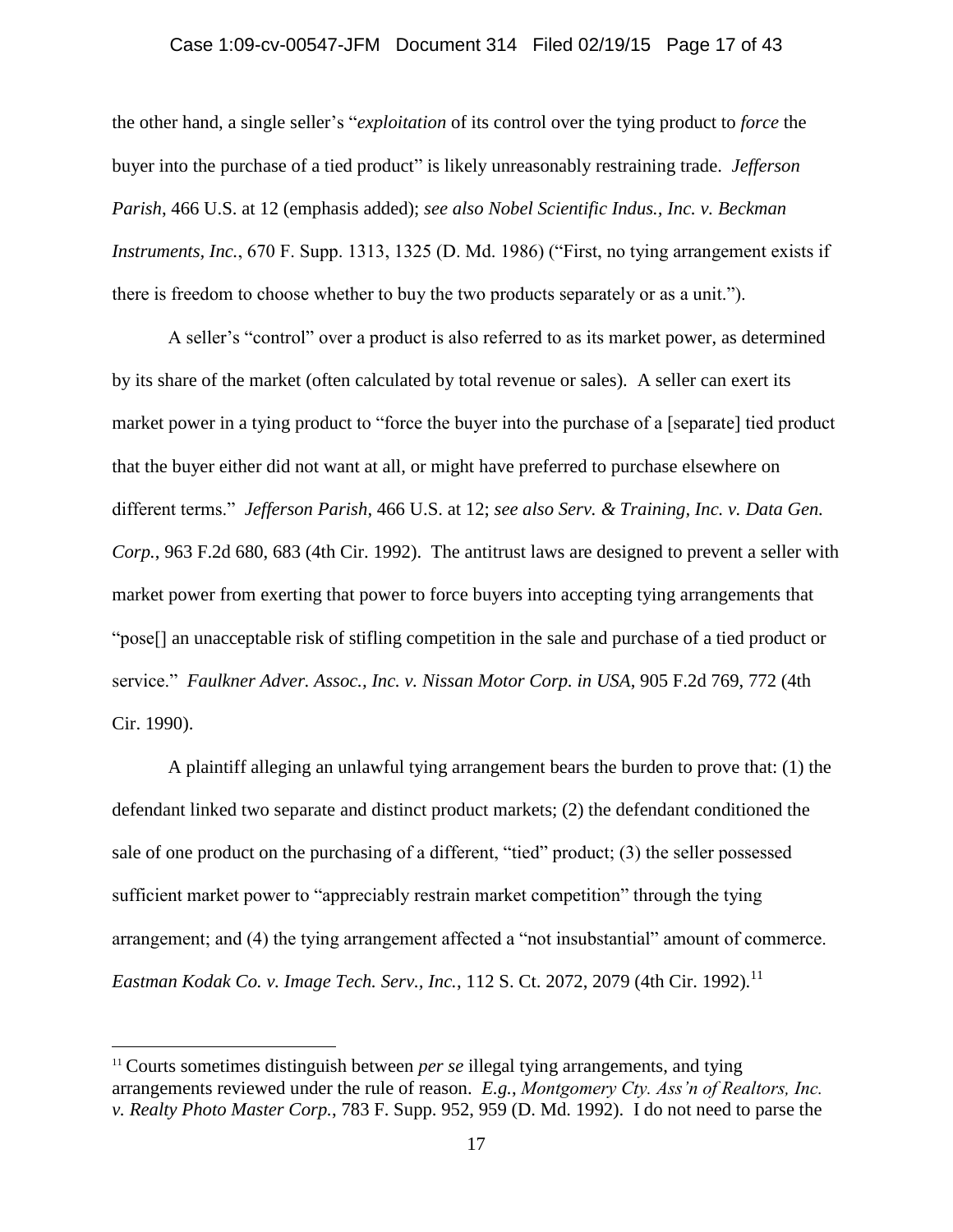### Case 1:09-cv-00547-JFM Document 314 Filed 02/19/15 Page 18 of 43

In this case, the first and fourth elements are not disputed. Live Nation concedes that "for purposes of this case only . . . promotion and venue services are 'separate products,'" (ECF No. 287 at p. 31 n.7), and the degree of commerce affected by Live Nation's alleged illegal conduct surpasses the low threshold set by courts as "not insubstantial." *See, e.g.*, *Fortner Enter., Inc. v. U.S. Steel Corp.*, 394 U.S. 495, 502 (1969) (holding that \$200,000 of commerce was not insubstantial). The second and third elements, however, are disputed. Live Nation argues that the market definitions adopted by plaintiffs are defective, thus voiding their market share calculations, and also that plaintiffs do not cite necessary evidence of coercion by Live Nation.

Plaintiffs' two chief tying allegations under §1 are addressed in turn: that Live Nation tied its promotion services to performing in venues it owns (promotion-venue), and tied performing in venues it owns with performances in other such venues (venue-venue). Both claims suffer from the same two flaws: defective market definitions and no evidence of coercion.

### **1. Promotion – venue tying.**

 $\overline{a}$ 

Plaintiffs allege that Live Nation conditioned its offer of national promotion services namely an exclusive, national deal in which Live Nation promoted almost all of an artist's tour in exchange for a guaranteed (and often upfront) payment—on performing at Live Nation-owned venues, such as Nissan. Plaintiffs claim that artists who wanted to perform at non-Live Nation venues, like plaintiffs' Merriweather, were prevented from doing so at the risk of losing their national promotion deal with Live Nation. Live Nation argues that Elhauge improperly defined the promotion market as national rather than local, and that plaintiffs have not cited any evidence of coercion. Live Nation is correct on both arguments.

differences here, for the analysis is substantially similar. *See BookLocker.com, Inc. v. Amazon.com, Inc.*, 650 F. Supp. 2d 89, 97 n.2 (D. Me. 2009) ("In any event, the gap between a per se claim and a rule of reason claim in the tying context may not be wide.").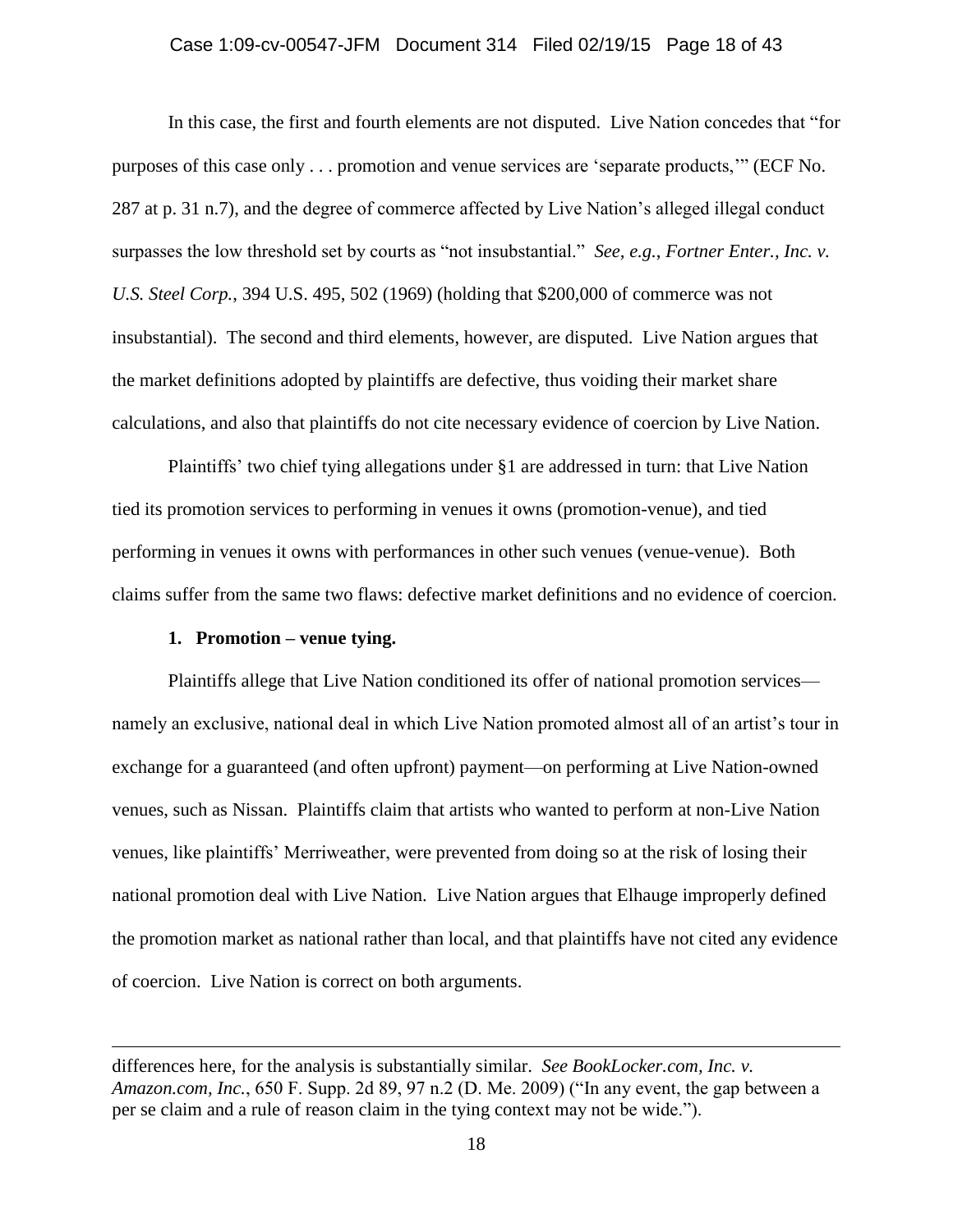### **a. Promotion market is local, not national.**

Antitrust claims require defining the relevant product markets. *See generally E.I. du Pont de Nemours and Co. v. Kolon Indus., Inc.*, 637 F.3d 435, 441 (4th Cir. 2011). Each market definition is comprised of two elements: a product dimension and a geographic dimension. *See Nobel Scientific Indus., Inc.*, 670 F. Supp. at 1327. Defining markets is necessarily fact-bound, and typically requires expert testimony. Here, the dispute is whether Elhauge correctly defined the promotion market nationally. Live Nation argues that it is local, and both sides move for summary judgment on this issue.<sup>12</sup> After reviewing the briefing and (admissible) expert testimony, I conclude that the relevant promotion market is local, not national.

A market's geographic dimension should reflect the area "within which the defendant's customers . . . can practicably turn to alternative supplies if the defendant were to raise its prices or restrict its output." *E.I. du Pont de Nemours and Co.*, 637 F.3d at 441. Defining the geographic dimension of a market is a "fact-intensive exercise centered on the commercial realities of the market and competition" between entities in the market. *Id.* at 442; *see also Heerwagen v. Clear Channel Comm.*, 435 F.3d 219, 228 (2d Cir. 2006) ("For example, historically, the geographic market for banking services is localized due to the local nature of the demand for such services.").

The proper perspective when defining a market is that of the consumer, which in this case is an artist seeking to contract with a promoter. It is undisputed that broadly, an artist has two options on how to promote its concerts: a national promotion contract with a single promoter, such as Live Nation, or a series of contracts with local promoters in various locations throughout

 $\overline{a}$ 

 $12$  Plaintiffs, not Live Nation, move for summary judgment on the product dimension of the promotion services market. I do not need to address this question because the geographic dimension is defective, therefore tainting the entire promotion services market definition relied upon by plaintiffs.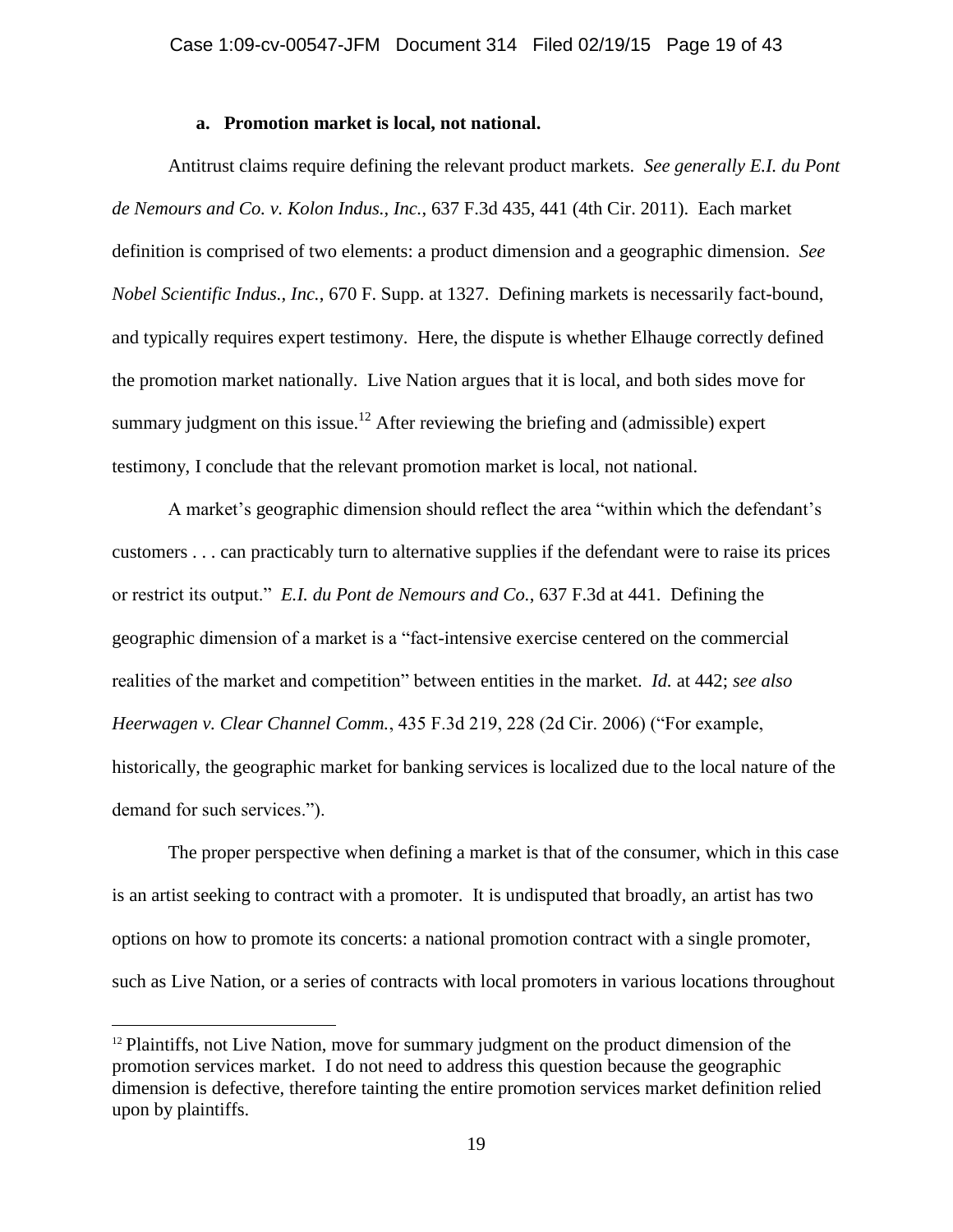#### Case 1:09-cv-00547-JFM Document 314 Filed 02/19/15 Page 20 of 43

the country that together constitute a national tour. (ECF No. 287 at p. 3). Live Nation cites evidence of several artists that book "locally" by contracting with several different promoters to bolster their claim that the promotion market it local, not national in scope. (*E.g.*, Harrington Decl., ECF No. 205-18 ¶ 5).

Plaintiffs agree that the option to book several local promoters exists, but advance two arguments to justify defining the market as national. First, plaintiffs argue that local promoters "must meet price and other competitive terms established nationally" by large competitors with a national scope, such as Live Nation. (ECF No. 279 at p. 26). That argument, however, misses the mark by sidestepping the core question: what are the artist's options? Even if a local promoter faces competitive pressure to match prices set by Live Nation, the fact remains that artists cannot contract with local promoters on a national level. Co-plaintiff IMP is an illustrative example in that it admittedly only contracts with artists, and competes with Live Nation, to promote concerts in the Baltimore-D.C. region. (ECF No. 287-12 at p. 25) (stating that "IMP competes to acquire one of [an artist's] appearance dates for the Baltimore and Washington D.C. markets").

Moreover, promoting a concert requires contacting, contracting, and working with local media outlets (newspapers, radio stations) to reach potential concertgoers who live proximate to the venue. For example, Live Nation books the majority of its television advertising locally, with only about five percent spent on national advertising. (ECF No. 287 at p. 37) (Live Nation also characterizes its national promotion contracts as simply "aggregating a series of local dates"). This too is indicative of the market's local character.

Second, plaintiffs cite Elhauge's testimony for the argument that because of modern telecommunications, promotion services are "highly mobile." (ECF No. 217-1 ¶ 61). Elhauge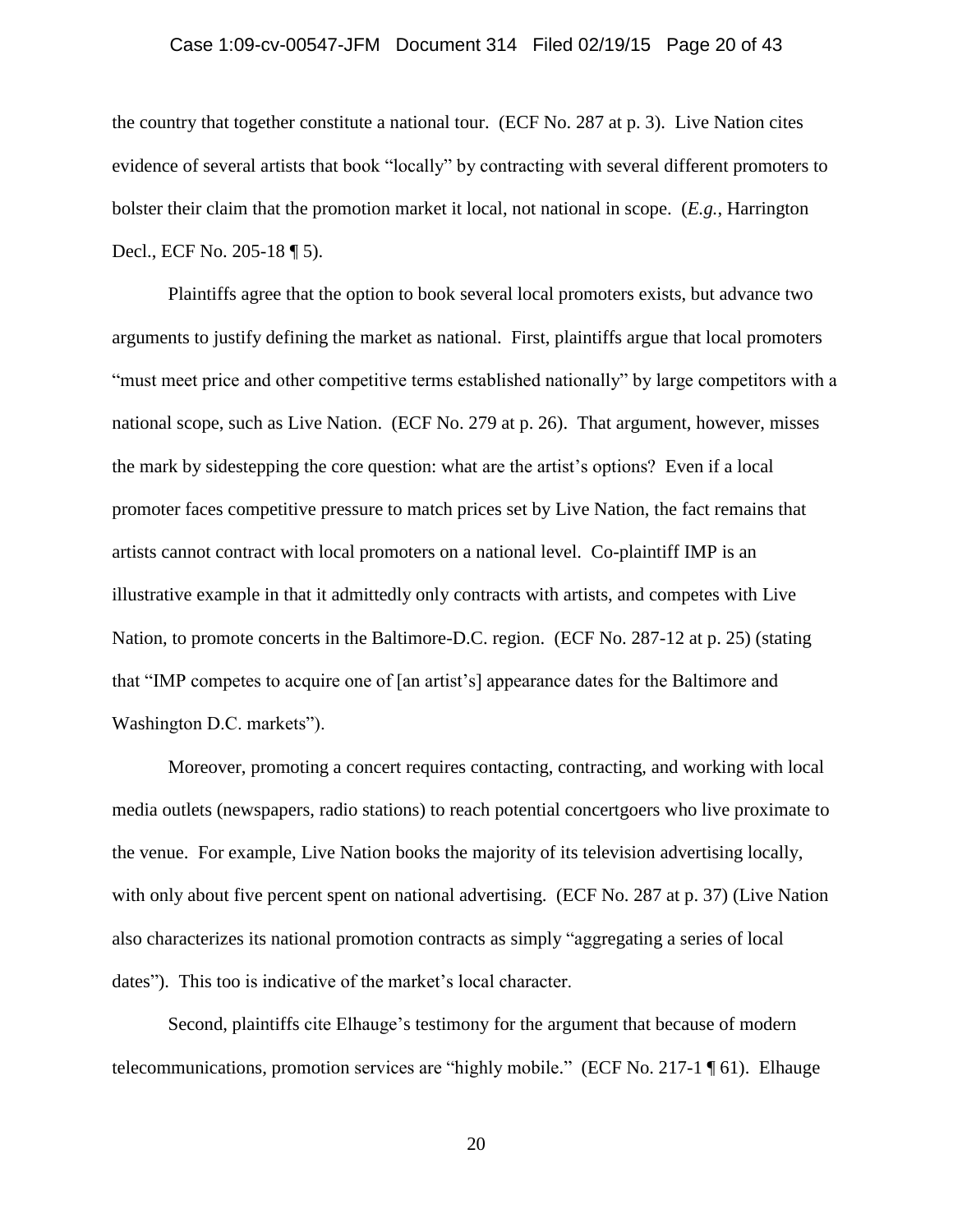### Case 1:09-cv-00547-JFM Document 314 Filed 02/19/15 Page 21 of 43

states there "does not seem to be any natural reason why a promoter in one locality could not also promote concerts in another locality." (*Id.* ¶ 75). As evidence, Elhauge lists several large promoters by the number of distinct localities they promote in. (ECF No. 217-1 ¶ 74, Table 9). For example, Live Nation promoted in the highest number of localities, 114, while Atlanta Worldwide Touring, Outback Concerts, and JAM Productions promoted in 21, 22, and 23 distinct localities, respectively, over the relevant time period. *Id.* Elhauge argues that this is evidence of a "highly mobile" market with "overlap" and a "chain of substitution" between promoters that justifies defining the promotion market nationally.

Plaintiffs' reliance on Elhauge's reasoning does not satisfy their burden to oppose Live Nation's motion for summary judgment. Elhauge argues that there is no "natural reason" why one promoter cannot promote anywhere, but has not cited evidence that demonstrates promoters beyond Live Nation and AEG Live can, and do, promote everywhere throughout the country. The facts of this case establish that an artist seeking a promoter in the Baltimore-D.C. region has at least two choices: plaintiff IMP and defendant Live Nation.<sup>13</sup> But neither Elhauge or plaintiffs offer any evidence that the other promoters listed in Elhauge's Table 9 compete in Baltimore-D.C. If an artist cannot turn to JAM Productions (promoted shows in 23 distinct localities) or Outback Concerts (promoted shows in 22 distinct localities), those promoters' alleged availability in some putative national market is irrelevant to the artist who actually needs a promoter for its shows in the Baltimore-D.C area.

 $\overline{a}$ 

 $13$  At one point, plaintiffs mischaracterize the national vs. local inquiry. (ECF No. 291 at p. 6) ("Artists reside throughout the country and are not seeking promoters where they reside."). Where artists reside is irrelevant, the question is where artists perform and whether promoters do in fact operate on a national scale, available in multiple locations. As Live Nation argues, an artist seeking a promoter for the Baltimore-D.C. area "is not going to retain the services of a promoter based in Florida." (ECF No. 287 at p. 36).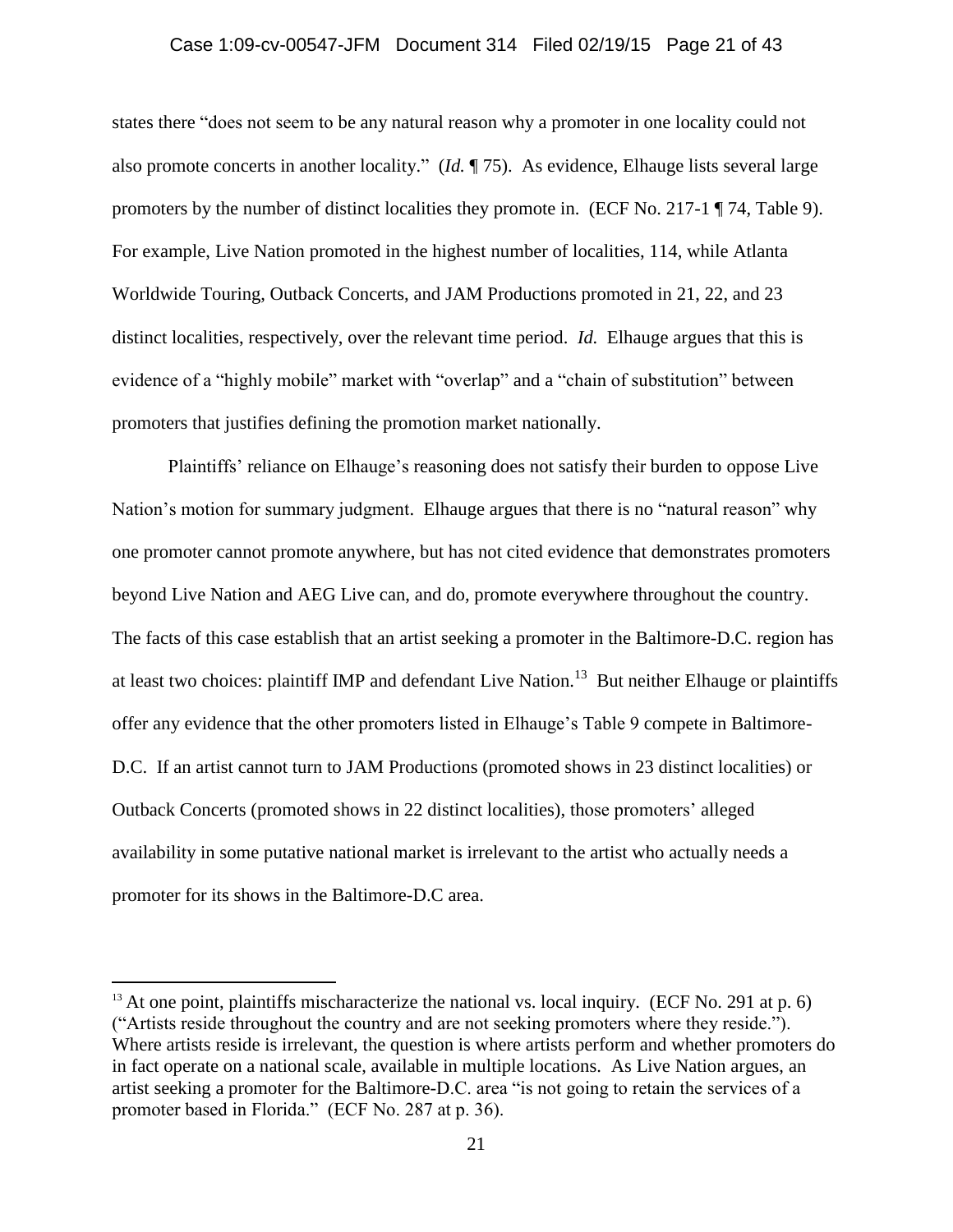### Case 1:09-cv-00547-JFM Document 314 Filed 02/19/15 Page 22 of 43

There are no factual disputes on whether the promotion market is national or local because there is no affirmative evidence that artists enter into a national market with numerous promoters that can promote anywhere in the country, outside of Live Nation. Indeed, the evidence in the record shows that promoting shows is highly localized, and that most promoters promote in specific locations. The fact that Live Nation promotes in many localities throughout the country simply does not by itself justify defining the promotion market nationally. *See Heerwagen v. Clear Channel Commc'ns*, 435 F.3d 219, 230 (2d Cir. 2006) (holding that "[l]ocal markets for tickets sales are not transformed into a national market simply because concert tours are coordinated nationally"), *abrogated on other grounds by Miles v. Merrill Lynch & Co., (In re Initial Pub. Offerings Sec. Litig.)*, 471 F.3d 24 (2d Cir. 2006) ("*In re IPO*").

Accordingly, the promotion market's geographic dimension is local, not national. That conclusion renders Elhauge's calculations on Live Nation's market share in the alleged national promotion market inapplicable to this case, because they are based on a defective market definition. As a result, plaintiffs' promotion-venue market tying claim cannot survive.

#### **b. Plaintiffs have not cited evidence of coercion.**

Even if Elhauge and plaintiffs are correct in defining the promotion market nationally, plaintiffs still bear the burden to prove that Live Nation conditioned (i.e., coerced) the sale of one product on the purchasing of a different, "tied" product. *E.g.*, *Eastman Kodak Co.*, 112 S. Ct. at 2079. Evidence of coercion is necessary because buyers may voluntarily choose to purchase the tied products together, perhaps to take advantage of a lower "package sale" price. Live Nation argues that there is no evidence of coercion, while plaintiffs argue that genuine disputes of material facts exist that render summary disposition improper. Live Nation is correct.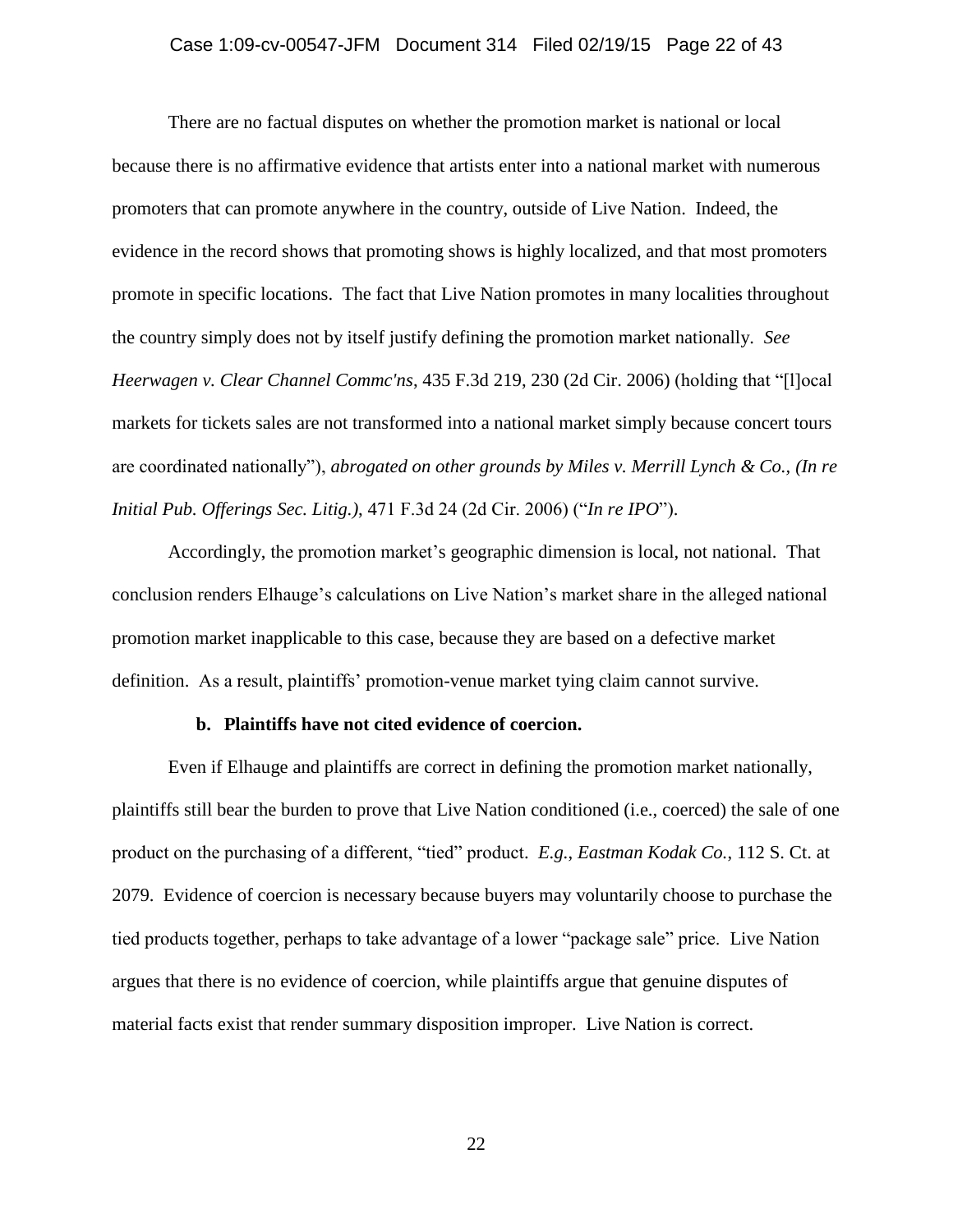As a threshold matter, plaintiffs argue that evidence of actual "coercion" is unnecessary. (ECF No. 279 at p. 33). In a narrow sense that is true, because when courts recite the elements of a tying arrangement they ask whether the seller "conditioned" the sale of one product or service on the purchase of another. *See, e.g.*, *Serv. & Training, Inc. v. Data Gen. Corp.*, 963 F.2d 680, 683 (4th Cir. 1992). Those same courts, however, further define that question as whether there is evidence that the seller "exploited" or "force[d]" buyers into accepting the tying arrangement. *Id.* at 688.<sup>14</sup> Plaintiffs claim that Live Nation has not cited a case "where proof of conditioning was held insufficient to establish a tie," (ECF No. 279 at p. 34), but the Fourth Circuit, in the very case cited by plaintiffs, affirmed summary judgment in favor of the defendant based in part on the plaintiffs' failure to prove that the defendant "force[d] customers" into purchasing the tied product. *Serv. & Training, Inc.*, 963 F.2d at 688. Relevant precedent holds, therefore, that regardless of the terminology—coerced, forced, exploited—plaintiffs must introduce evidence demonstrating unlawful pressure by Live Nation against artists to perform at Nissan as a condition of entering into a national promotion contract.

Plaintiffs argue that the record contains "compelling evidence" that Live Nation coerced artists into performing at venues it owned, such as Nissan, as a condition of signing a national promotion tour. Plaintiffs' cited evidence can be grouped into three general categories: (1) regression analyses calculated by Elhauge; (2) statements by artists and managers that plaintiffs characterize as demonstrating coercion by Live Nation; and (3) Live Nation's practice of charging "co-promotion" fees if an artist on a national Live Nation contract performed at a non-

 $\overline{a}$ 

<sup>&</sup>lt;sup>14</sup> See also Holmes and Mangiaracina, Antitrust Law Handbook § 2:18 ("It must be more specifically shown that the buyer was coerced into taking the tied item, not because he wanted it or was simply ignorant in his purchasing decision, but because this was a condition forced upon him directly or by the practical economics of the arrangement.").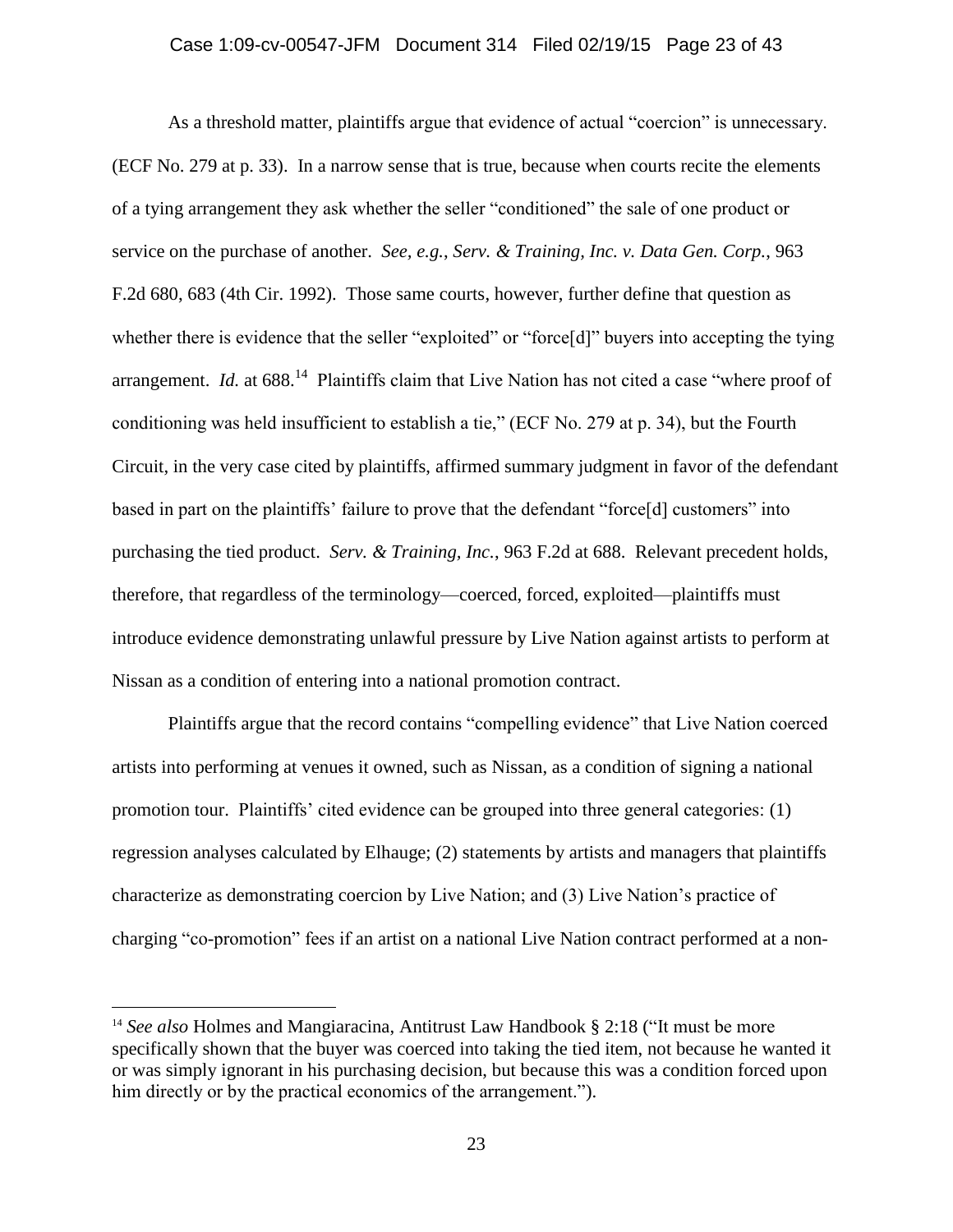#### Case 1:09-cv-00547-JFM Document 314 Filed 02/19/15 Page 24 of 43

Live Nation venue such as Merriweather. None of the cited evidence, however, permits a reasonable fact-finder to infer coercion.

#### *i. Regression analysis by Elhauge.*

Plaintiffs first cite data and conclusions prepared by Elhauge, who claims that Live Nation conditioned its offer of promotion services, namely a nationally-organized, all-inclusive tour, on artists performing at Live Nation-owned amphitheaters to the detriment of independent venues like Merriweather. (ECF No. 111 at ¶¶ 101–105). One of his regression analyses calculates the impact that signing a national promotion contract with Live Nation had on an artist's appearances at Merriweather. He concludes that the likelihood the artist performed at Merriweather fell from 74% to 14% over the relevant time period, a statistically significant difference. (ECF Nos. 279 at p. 29; 217-1  $\P$  123–27 & Table 16). This, argue plaintiffs, is evidence that signing a national promotion tour with Live Nation "induces artists to substitute Nissan for Merriweather."

Accepting that statistic as true for summary judgment purposes, it does not demonstrate that Live Nation *coerced* artists into substituting Nissan for Merriweather. Artists may have elected to perform at Nissan while also on a national tour promoted by Live Nation for a variety of reasons, including increased financial compensation. Inducing artists to perform at Nissan by increasing their compensation is akin to the "attractive package sale" that courts have upheld as lawful. *See, e.g.*, *Jefferson Parish*, 466 U.S. at 11–12.

#### *ii. Individual instances of Live Nation trying to coerce artists.*

Plaintiffs also cite several statements by artists, their managers, and their agents that plaintiffs argue evidence coercion. The cited examples, however, are either too innocuous to constitute coercion or are directly contradicted by the very same artist, manager, or agent.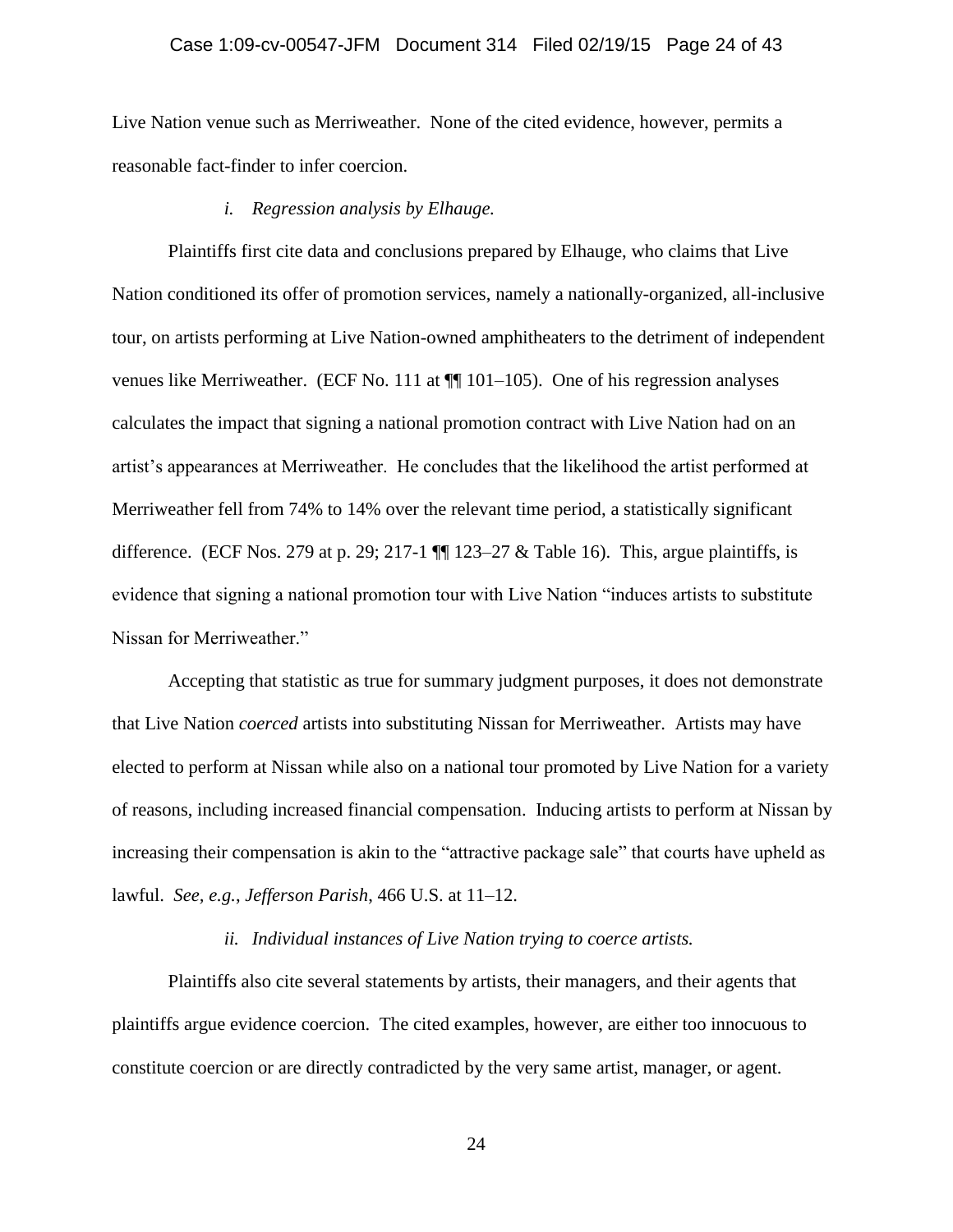# Case 1:09-cv-00547-JFM Document 314 Filed 02/19/15 Page 25 of 43

First, plaintiffs cite an email from Live Nation's Jason Garner as evidence that he "coerced . . . the Counting Crows and Goo Goo Dolls . . . Santana and Ashlee Simpson . . . to forego appearing at Merriweather." (ECF No. 279 at p. 36). That email to fellow Live Nation employee Ted Mankin, however, simply stated that Garner would "try to help" sign those artists to perform at Nissan instead of Merriweather, while asking Makin to do the same with "Panic" (presumably artist Panic! at the Disco). (ECF No. 118-1 at p. 8). That statement contains no facial evidence of coercion, nor could a reasonable fact-finder infer coercion from Garner's offer to "try to help." It only states the obvious—Live Nation tries to book artists at its own venues.

Next, plaintiffs cite instances where artists on Live Nation national promotion tours felt coerced by Live Nation to perform at Nissan. For example, plaintiffs cite two tours in 2006: Nine Inch Nails and John Mayer. First, plaintiffs argue that Nine Inch Nails (and booking agent Marc Geiger) "yielded to [Live Nation's] conditioning" by performing at Nissan in 2006. (ECF No. 279 at p. 36). Geiger's own deposition, however, explicitly denies any "force" or "coercion," or that Live Nation "compelled . . . an artist to appear at Nissan over Merriweather." (ECF No. 287-14). Indeed, Nine Inch Nails agreed to play at Nissan only after Live Nation added an additional \$150,000 to its compensation under the national promotion deal. (ECF No. 280-34).<sup>15</sup> As for John Mayer, he performed on a national Live Nation tour (along with Sheryl Crow) that provided him with 100% of net ticket sales (less expenses). (Garner Dep., ECF No. 136-35). That offer was "contingent on Nissan and White River" (another Live Nation amphitheater), which plaintiffs allege was coercive. Mayer's agent (also Geiger), however, denied that Live Nation coerced John Mayer into not performing at Merriweather in 2006. (ECF

 $\overline{a}$ 

<sup>&</sup>lt;sup>15</sup> James Guerinot, a manager, also confirms that with respect to Nine Inch Nails' decision to perform at Nissan, "[t]here was no element in coercion in the booking process," the choice was "based solely on business decisions." (Guerinot Decl., ECF No. 228-1 ¶ 8).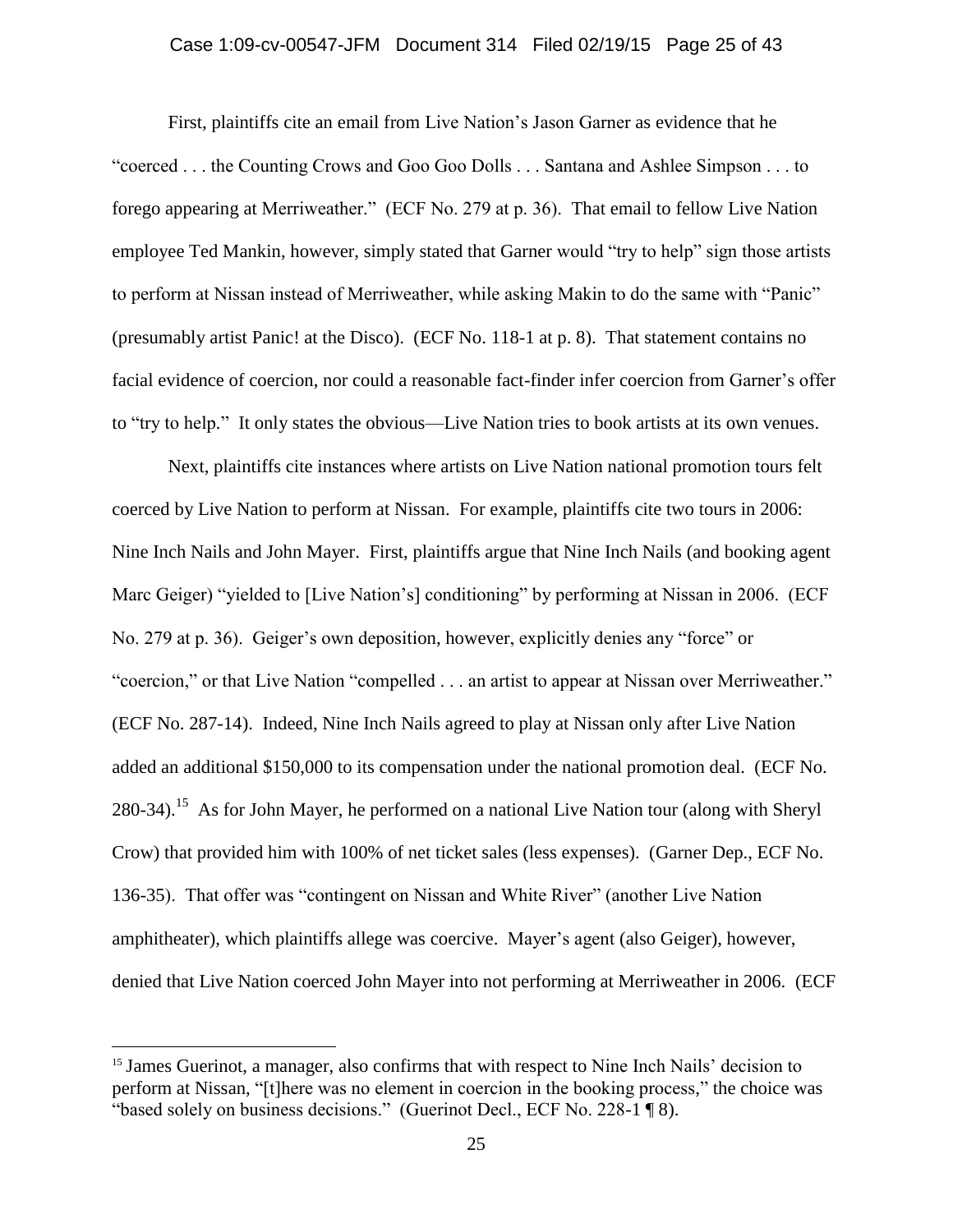No. 287-14 at p. 40:22–41:7) (stating "it's not true"). Even if John Mayer initially wanted to perform at Merriweather, the increased financial compensation offered by Live Nation (100% of ticket sales, less expenses) is evidence of negotiation, not coercion. *See id.* at p. 41:18–20 (Geiger explaining a decision to play at Nissan over Merriweather as based on "financial incentives").

Plaintiffs also claim that Live Nation "coerced" the Jonas Brothers to forego an appearance at Merriweather in August 2008. The Jonas Brothers had signed a national promotion contract with Live Nation in 2007, but plaintiffs submitted an offer for the artist to perform instead at Merriweather in August 2008. (ECF No. 287-6). The Jonas Brothers declined, and ultimately appeared at First Mariner (now the Baltimore Arena)—not Nissan—for \$12,000 more in guaranteed compensation. (*Compare id.*, *with* ECF No. 287-11). Plaintiffs argue nonetheless that agent David Zedeck's testimony raises a disputed material fact from which a reasonable fact-finder could conclude that the Jonas Brothers wanted to perform at Merriweather but were coerced by Live Nation. Zedeck does admit that he asked plaintiffs to "hold" a date at Merriweather for a potential performance by the Jonas Brothers, but in the same testimony also states that the Jonas Brothers never requested to perform at Merriweather. (ECF No. 280-17 at p. 93:1–3). Instead of suggesting coercion, Zedeck's testimony simply demonstrates that he was negotiating and shopping around for venue options on behalf of the Jonas Brothers. Plaintiffs have not cited any evidence that the Jonas Brothers were dissatisfied with the outcome: performing at First Mariner for more money.

Finally, plaintiffs cite an email sent by Live Nation employee Perry Lavoisne in reference to artist Sublime's 2010 Summer Tour. (ECF No. 280-20). Lavoisne states that Sublime's agent/manager "is in no position to tell us no. I will get it done or no tour offer," the "it"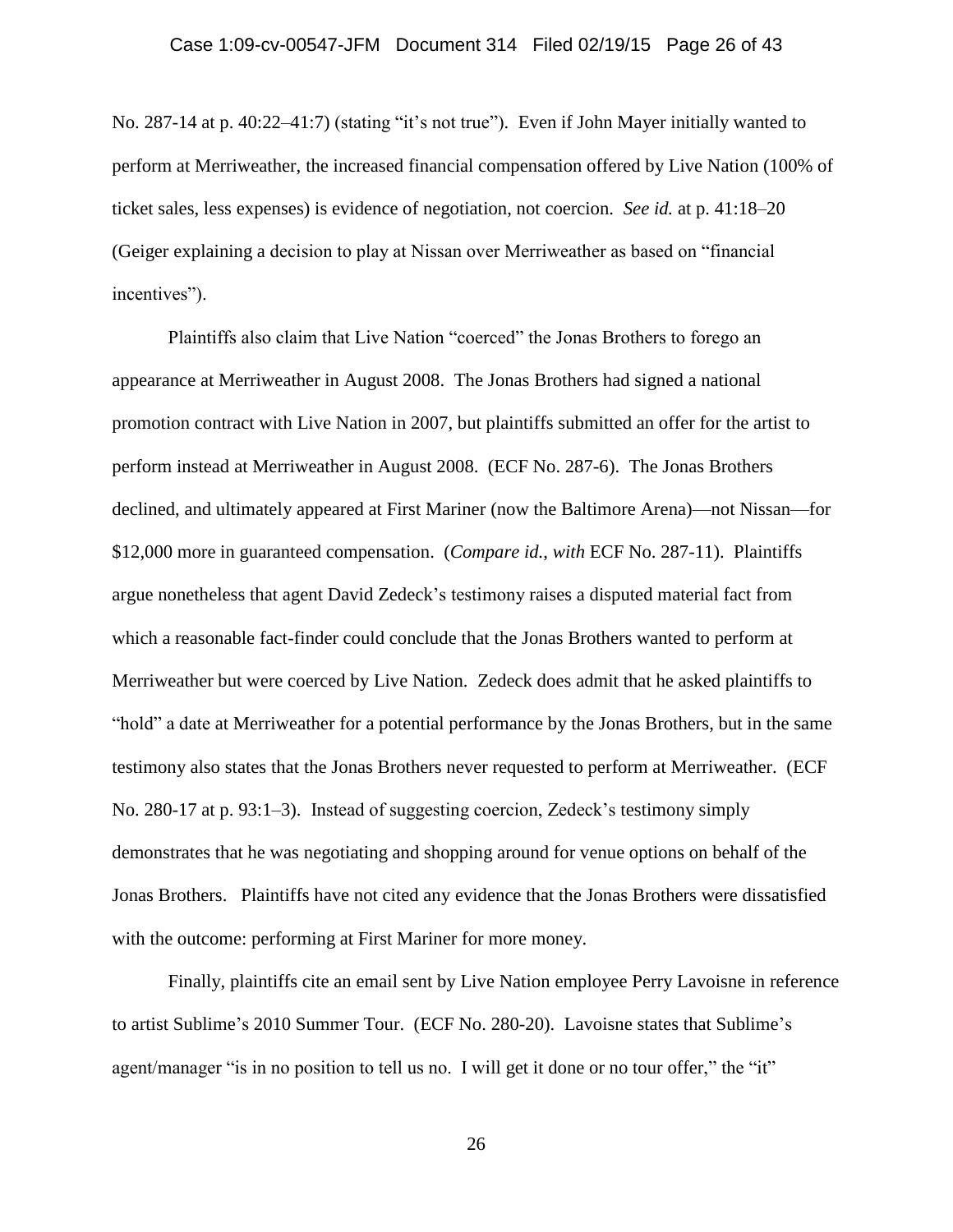### Case 1:09-cv-00547-JFM Document 314 Filed 02/19/15 Page 27 of 43

referring to performing at Nissan for the band's Baltimore-D.C. appearance. *Id.* In response, Sublime declined Live Nation's offer and the band performed at Pier Six Pavilion for the Baltimore-D.C. date on July 18, 2010. (ECF No. 285-8). Not only was Sublime not on a Live Nation national promotion tour—the alleged tying product in this case—the evidence only indicates that Sublime was free to perform at Merriweather and chose not to. Although Lavoisne may have (mistakenly) believed that Live Nation had leverage over Sublime, the evidence does not demonstrate coercion in any form.

Overall, these individual instances of alleged unlawful behavior by Live Nation are not facial evidence of coercion, and they do not permit a reasonable inference of coercion. The same artists, managers, and agents who make comments interpreted by plaintiffs as indicia of coercion often explicitly deny being coerced by Live Nation. Plaintiffs' cited evidence demonstrates vigorous competition by Merriweather and Nissan in negotiating with artists to perform at their respective venues. Courts have held that "sales pressure . . . . strong persuasion, encouragement or cajolery to the point of being obnoxious" are *not* unlawful. *Unijax, Inc. v. Champion Int'l*, *Inc.*, 683 F.2d 678, 684–85 (2d Cir. 1982). Negotiating is not tying.

# *iii. Paying "co-promotion" fees to Live Nation.*

Finally, plaintiffs allege as coercive Live Nation's charging a "co-promotion fee" to the local promoter or artist if the artist choose to perform at a non-Live Nation venue (i.e. Merriweather) while on a national Live Nation tour. Live Nation admits this practice, but offers a persuasive justification.

When Live Nation signs an artist to a national promotion contract and guarantees a certain payment, that payment is based (at least in part) on Live Nation's expected revenue and profit from the entire tour. Live Nation earns greater profits when artists perform in venues that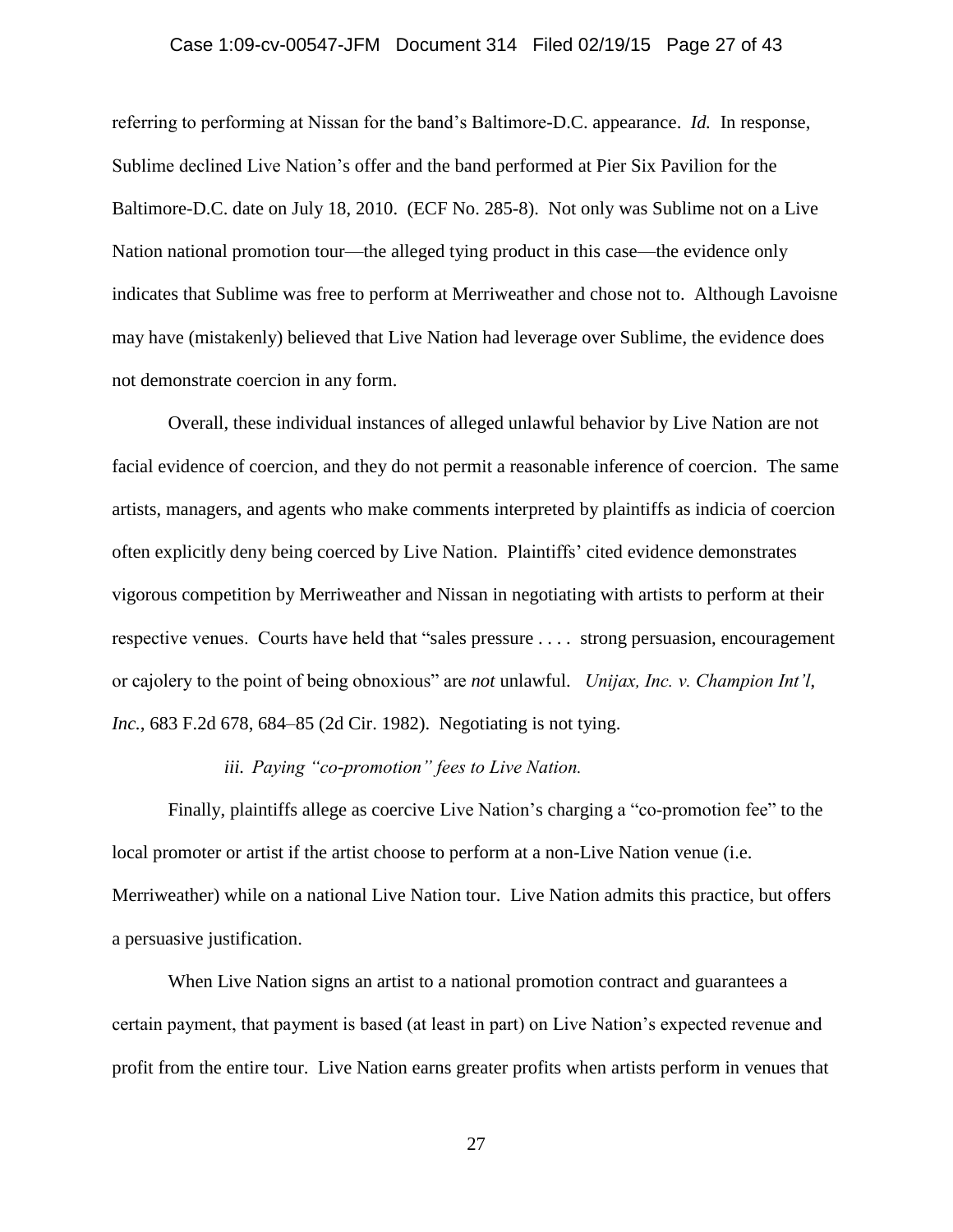#### Case 1:09-cv-00547-JFM Document 314 Filed 02/19/15 Page 28 of 43

it owns (due to vertical efficiencies), that permits it to pay artists more for the tour. If, however, an artist substitutes a non-Live Nation-owned venue, like Merriweather, for a Live Nation-owned venue, like Nissan, Live Nation will earn less money than it anticipated when it signed the artist and calculated the overall guaranteed payment. Accordingly, Live Nation either alters ("reformulates") the national contract and associated compensation, or asks for a portion of the revenue from the non-Live Nation concert to essentially make Live Nation "whole" on the national contract. (ECF No. 205-2 ¶ 14) (Live Nation Co-President explaining co-promotion fees as covering "Live Nation's lost earnings potential resulting from the sell-off" of a particular performance, for example substituting Merriweather for Nissan).

Plaintiffs cite the 2009 Nine Inch Nails tour as evidence that Live Nation's "copromotion" fees were coercive. The band was on a Live Nation national promotion tour, but wanted to perform at Merriweather for its Baltimore-D.C. performance. Plaintiffs characterize Live Nation as "relent[ing]" only after Nine Inch Nails paid \$100,000 of its earnings from Merriweather into the "tour pot." (ECF No. 118 at p. 79). While plaintiffs argue that the \$100,000 was unreasonable because Live Nation "contributed nothing" to promoting or hosting the concert, Live Nation justifies the payment as compensating for the profit Live Nation would have made if Nine Inch Nails had performed at Nissan. Indeed, that "co-promotion fee" went to Nine Inch Nails' overall tour account, into which all tour revenue was deposited to offset unexpected losses from underperforming concerts. Live Nation characterized it as "a fair solution that satisfied all parties," and thanked Nine Inch Nails' manager (Marc Geiger) "for being a great partner." *Id.* This episode illustrates the opposite of coercion: Nine Inch Nails performed where it wanted—Merriweather—in exchange for offsetting part of the "loss" in Live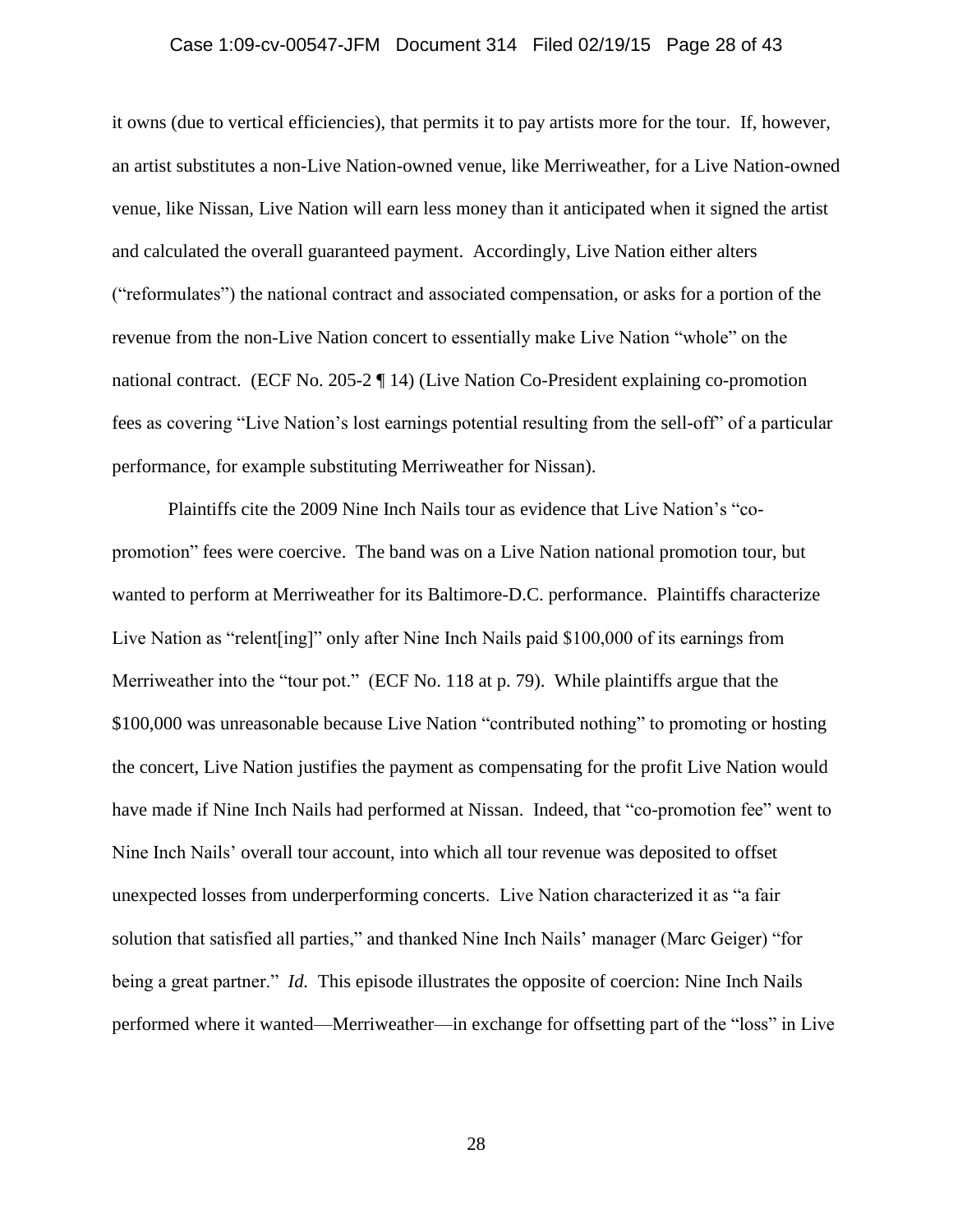#### Case 1:09-cv-00547-JFM Document 314 Filed 02/19/15 Page 29 of 43

Nation's overall revenue from the tour. A reasonable fact-finder would be unable to infer coercion from these events.

Similarly, The Fray, a rock band, signed a multi-appearance national tour contract with Live Nation, but asked to perform at Merriweather for its Baltimore-D.C. appearance. (ECF No. 287-9). After negotiation, Live Nation agreed to "release" The Fray to perform at Merriweather in return for a \$3.00 charge per ticket, paid for by reducing Live Nation's overall guaranteed payment to The Fray. (ECF No. 119-1 at p. 220,  $\P$  4(a)(i)). Again, Live Nation offered a guaranteed payment contingent on The Fray performing at a certain number of venues it owned. When The Fray switched out one such venue for Merriweather, its compensation from Live Nation was accordingly reduced.

Fundamentally, plaintiffs have not cited evidence that demonstrates Live Nation coerced, unlawfully pressured, or forced artists to perform at Live Nation-owned venues while on Live Nation national promotion tours. I cannot find any genuine disputes of material facts on this question despite sifting through the numerous depositions, affidavits, and emails cited by both sides. Live Nation's offering higher compensation to artists who perform at Nissan and charging "co-promotion fees" when it "releases" artists on a national tour to perform in non-Live Nation venues are emblematic of a large competitor utilizing its vertical efficiencies to cajole artists, not coerce them.

Because plaintiffs cannot cite sufficient evidence from which a reasonable fact-finder could infer coercion, they have not met their burden to prove a necessary element of their promotion-venue tying claim. Summary judgment for Live Nation on this claim, therefore, is appropriate.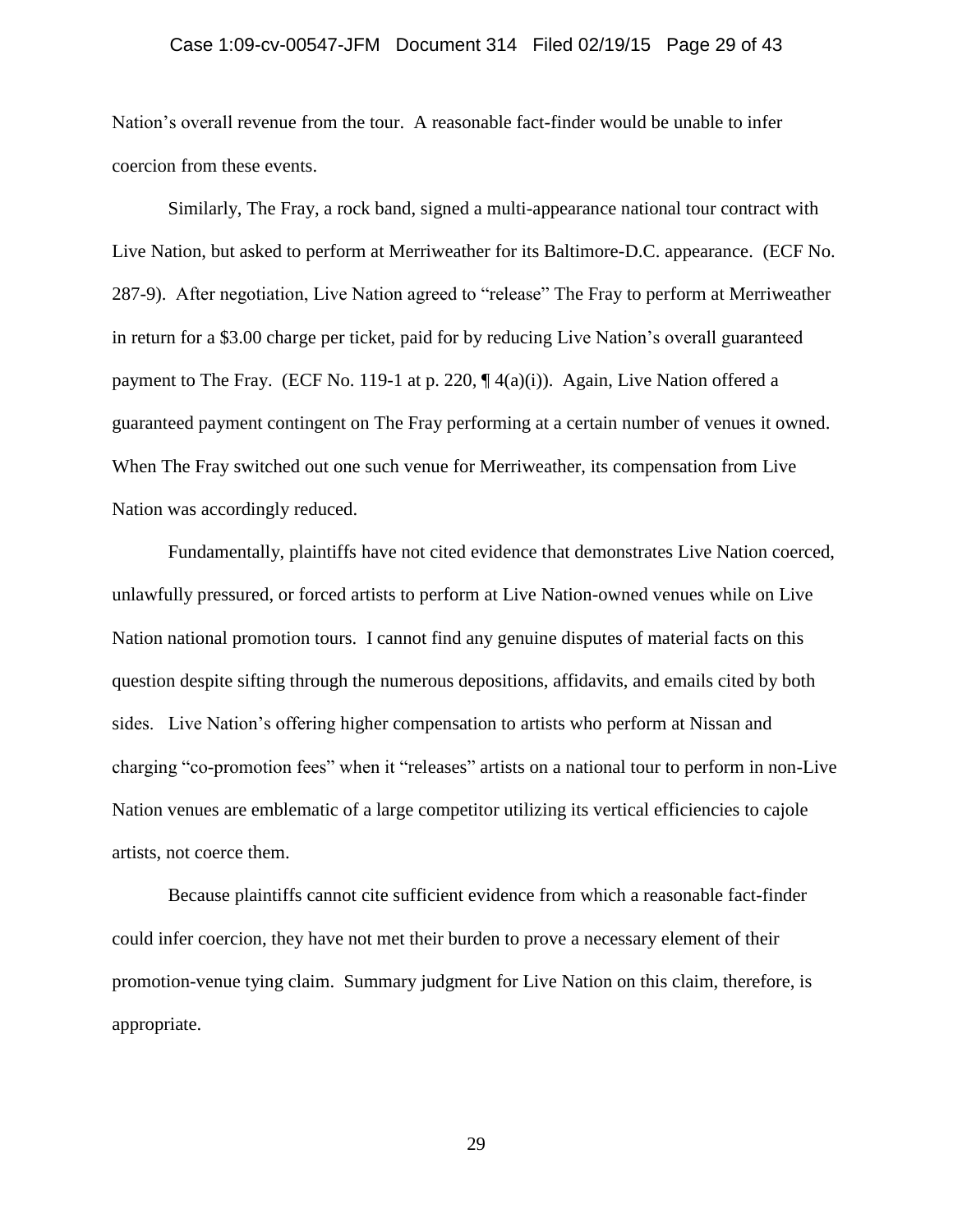### **2. Venue – venue tying.**

In addition to alleging promotion-venue tying, plaintiffs claim that Live Nation tied performances in venues it owned with performances in other venues under its control. Put differently, plaintiffs allege that Live Nation would require artists to perform at Venue B as a condition of performing at Venue A. This claim, however, suffers from the same two defects as plaintiffs' promotion-venue tying claim. First, plaintiffs' venue market definition is defective, negating a necessary element of their claim. Second, and independent, plaintiffs once again have not cited evidence that artists were coerced into performing at one Live Nation venue as a condition of performing at another.

### **a. Venue market definition is defective.**

Every tying claim requires defining the relevant product market in which the defendant exerts its alleged market power. *See generally E.I. du Pont de Nemours and Co.*, 637 F.3d at 441. As stated above, each market is comprised of two elements: a geographic dimension and a product dimension. The dispute over the promotion market, discussed above, centered on the geographic dimension: national vs. local. Here, both sides dispute the product dimension of the venue market definition. In short, Live Nation argues that plaintiffs and Elhauge impermissibly defined the venue market too narrowly, resulting in a "gerrymandered" market that excludes valid substitute venues and artificially inflates Live Nation's venue market share.

As discussed above in Section I.A., *supra*, Elhauge defined the relevant venue market in this case to only include outdoor amphitheaters. His justifies that limitation by claiming that certain artists "prefer amphitheaters" and thus constitute a subclass with inelastic demand that can be targeted by Live Nation for its tying arrangements. I conclude, however, that Elhauge's classification that some artists "prefer amphitheaters" is inadmissible under Rule 702. Even if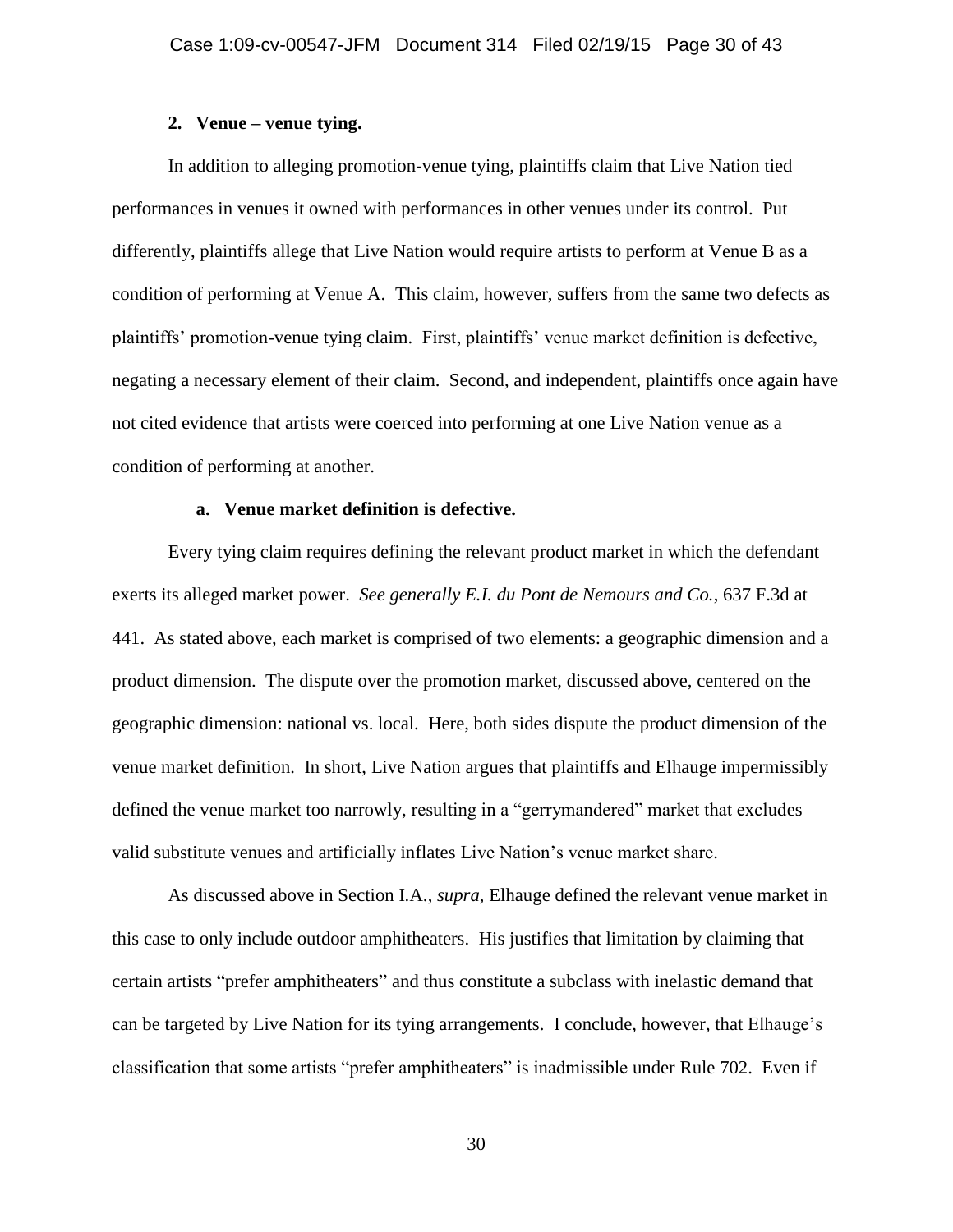#### Case 1:09-cv-00547-JFM Document 314 Filed 02/19/15 Page 31 of 43

Elhauge's U-shaped histogram is methodologically sound (which Live Nation and Klein dispute), and indicates that approximately 30% of artists earned more than 90% of their ticket revenue from shows at amphitheaters, Elhauge does not adequately link that finding to his conclusion—that certain artists so prefer amphitheaters to the extent that they would not perform at a non-amphitheater in response to an increase in the price to play at amphitheaters.

If the "artists who prefer amphitheaters" parameter is struck, Elhauge's entire definition of the venue market, which excludes non-amphitheaters such as indoor arenas, is defective. As the evidence indicates, artists regularly perform at both amphitheaters and non-amphitheaters. This fact is fatal to plaintiffs' venue-venue tying allegations, because an artist dissatisfied with Live Nation's conditioning of amphitheaters could simply perform at another venue.

Elhauge improperly defined the relevant venue market, excluding valid and reasonable substitute venues such as indoor arenas. Accordingly, his calculations of Live Nation's alleged market power in various markets are tainted. Without a defined market or market share calculations, summary judgment in favor of Live Nation on plaintiffs' venue-venue tying claim is warranted.

#### **b. Evidence of coercion is lacking.**

Even if plaintiffs' venue market definition and market power calculations are justified and admissible, plaintiffs' venue-venue tying claim would also suffer from the same defect as their promotion-venue tying claim: the lack of evidence that Live Nation coerced, forced, or compelled artists, their managers, or their agents. Such evidence is necessary, for an artist might voluntarily choose to perform at two or more Live Nation venues based on a myriad of factors, including increased financial compensation and venue availability on specific dates. Plaintiffs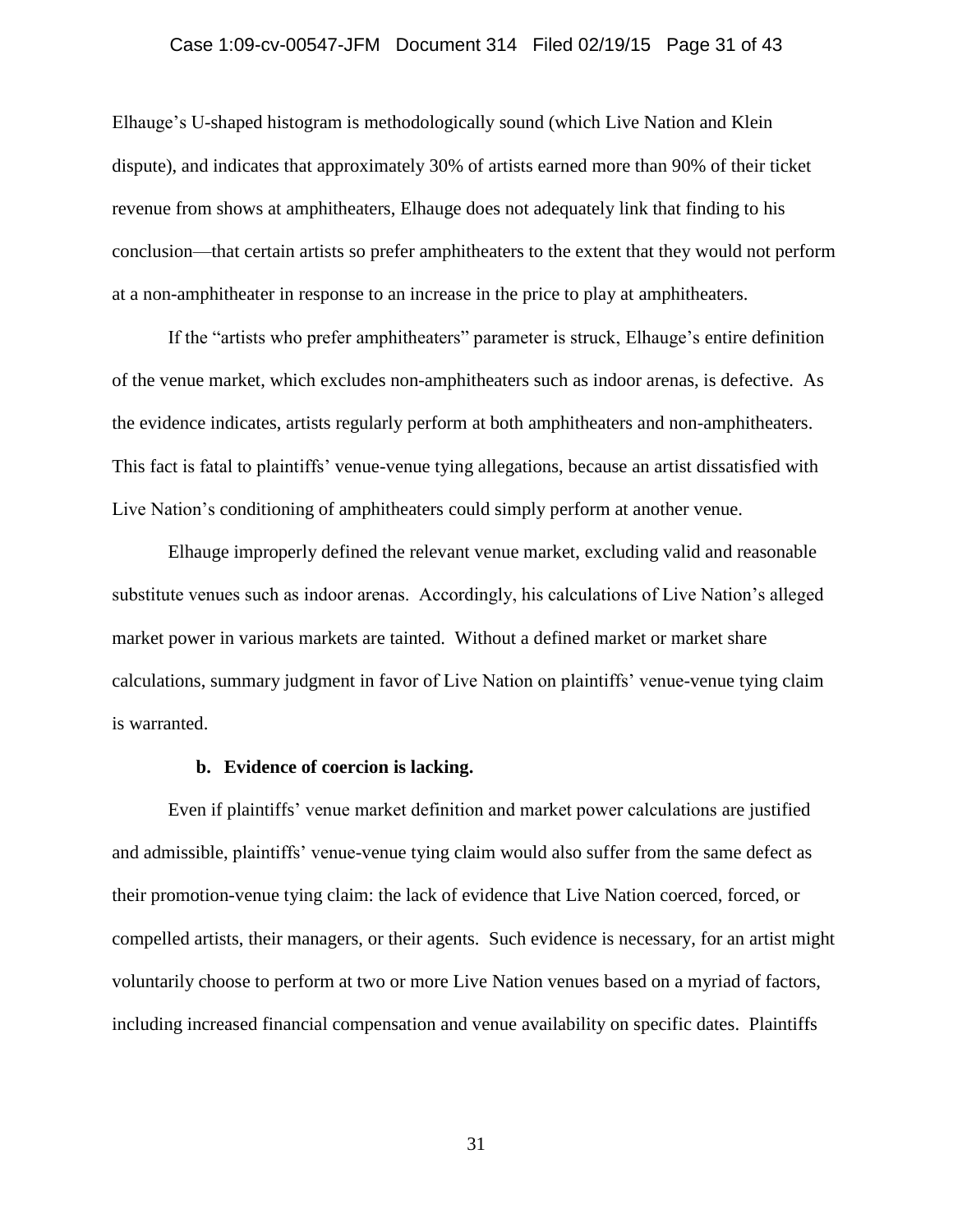cite only one unpersuasive instance of Live Nation supposedly coercing an artist to accept its venue-venue tie.

Plaintiffs argue that in 2006 Live Nation coerced the band 311 to perform at Nissan instead of Merriweather by threatening to eliminate performances at other Live Nation-owned venues. The only evidence to support this argument is an email from the band's manager (John Harrington) to Seth Hurwitz in which Harrington stated that if the band switched from Nissan to Merriweather its "Virginia Beach date would go out the window." (ECF No. 112-1 at p. 82). At Harrington's deposition, however, he stated that "Live Nation has never used tactics that I would consider coercive," and further explained his email to Hurwitz as aimed at "getting Seth off [his] back" regarding whether the band would substitute Nissan for Merriweather. (ECF No. 287-16 at pp. 43:4–5, 44:4). Moreover, at the time of this email, 311 had already negotiated with Live Nation to appear at Nissan as part of their tour, a fact that Hurwitz was aware of when he asked 311 to perform at Merriweather instead. (ECF No. 112 ¶ 97(j)).<sup>16</sup>

Because plaintiffs rely on an improper venue market definition, and cannot cite evidence that Live Nation coerced artists into accepting a venue-venue tying arrangement, they have not met their burden of proof. Accordingly, summary judgment for Live Nation on this claim is appropriate.

### **B. Plaintiffs' Monopolization Claims Under § 2.**

 $\overline{a}$ 

Plaintiffs initially alleged monopolization under § 2 of the Sherman Act in both the promotion and venue markets. Plaintiffs have dropped the venue allegation and focus instead on

<sup>&</sup>lt;sup>16</sup> Plaintiffs also cite regression analyses calculated by Elhauge which demonstrate that artists who perform at a Live Nation amphitheater in a town where it is the only amphitheater performed at Merriweather 26% of the time, in contrast to 84% when artists bypass Live Nation amphitheaters. This calculation is insufficient for a reasonable fact-finder to infer coercion, however, because it does not address whether artists were coerced into bypassing Merriweather, or instead did so voluntarily.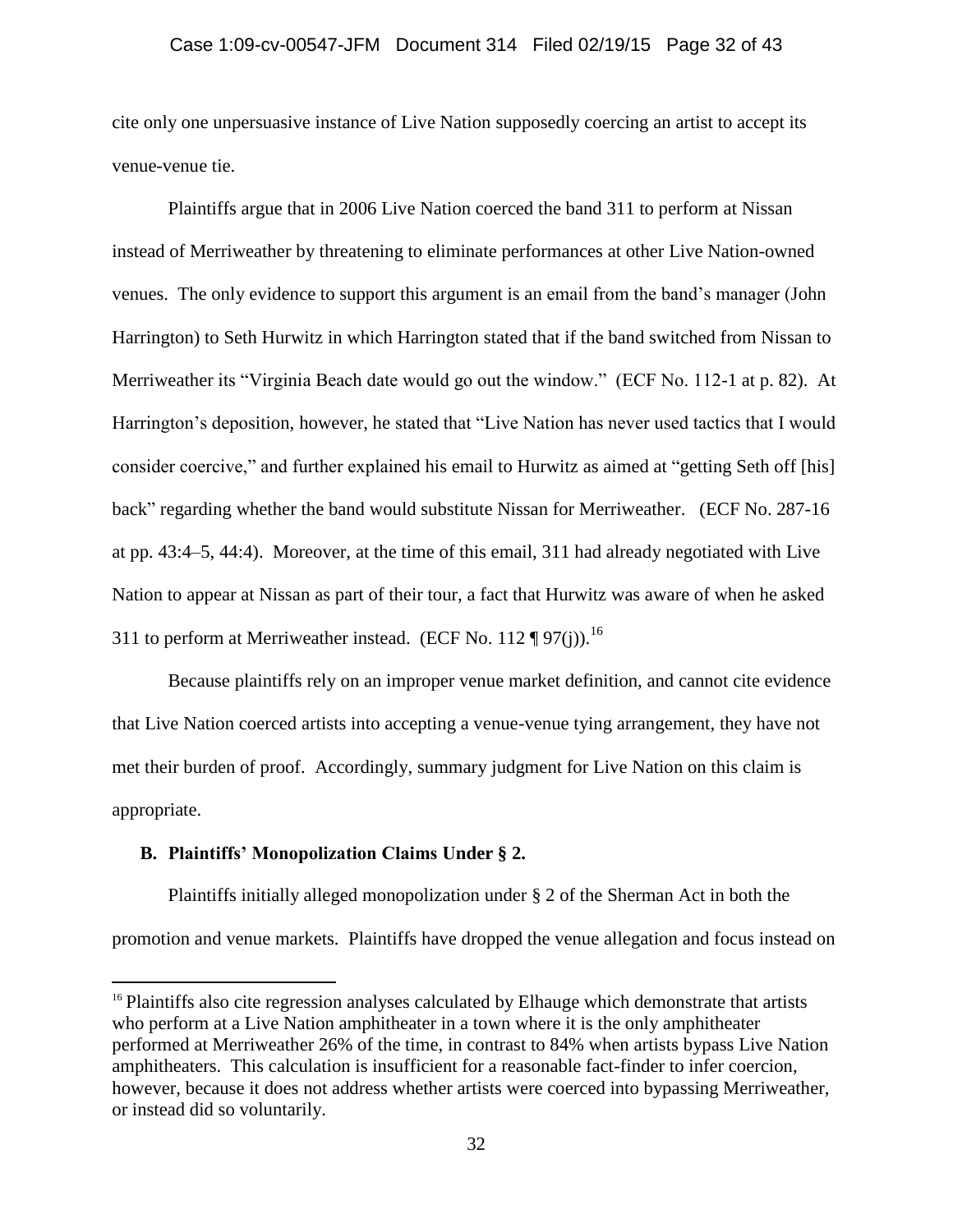Live Nation's power in the promotion market.<sup>17</sup> For the purposes of this section, I will assume that this market is national, even though I previously concluded that it is in fact local. *See* Section II.A.1.a, *supra*.

Under § 2 of the Sherman Act, a defendant is liable for monopolization when that defendant: (1) possesses monopoly power; and (2) willfully acquires or maintains that power. *Kolon Indus. Inc. v. E.I. DuPont de Nemours & Co.,* 748 F.3d 160, 173 (4th Cir. 2014) (internal citation omitted). Plaintiffs may not have satisfied the first prong, given that by their own admission, Live Nation has only at maximum sixty-six percent of the market share in the national promotion market. (ECF No. 217-1 at p. 53, Tbl. 10). Even assuming *arguendo* that Live Nation does have monopoly power, plaintiffs have not sufficiently made a showing that Live Nation has "willfully acquire[d] or maintains that power," under either a refusal to deal or exclusive dealing theory.

# **1. Live Nation does not have monopoly power.**

 $\overline{a}$ 

"Monopoly power is the power to control prices or exclude competition." *Kolon,* 748 F.3d at 173 (citing *United States v. E.I. du Pont de Nemours & Co.,* 351 U.S. 377, 391 (1956)). As a result, "a defendant possesses monopoly power in the relevant market if it is 'truly predominant in the market.'" *Id.* at 173–74 (quoting *White Bag Co. v. International Paper Co,* 579 F.2d 1384, 1387 (4th Cir. 1974)). The level of market share required for monopoly power is substantial. *See Eastman Kodak Co. v. Image Technical Servs., Inc.,* 504 U.S. 451, 481 (1992) ("Monopoly power under  $\S 2$  requires, of course, something greater than market power under  $\S$ 1.").

<sup>&</sup>lt;sup>17</sup> Plaintiffs state that "none of plaintiffs' claims are based upon the finding that LN exercised monopoly power in the Baltimore/DC venue market." (ECF No. 279 at p. 54).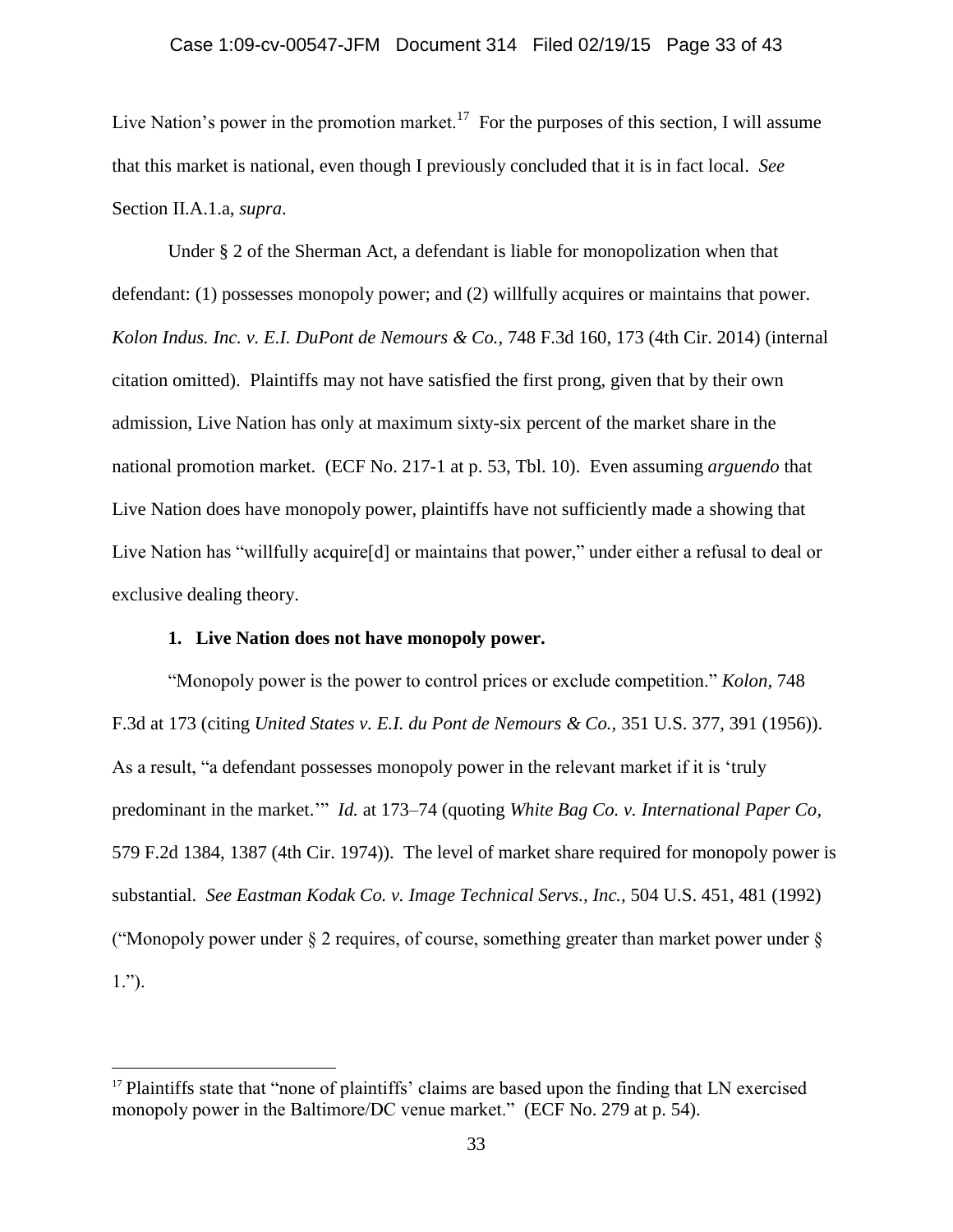#### Case 1:09-cv-00547-JFM Document 314 Filed 02/19/15 Page 34 of 43

The test to determine monopoly power is not rigid, indeed "there is no fixed percentage market share that conclusively resolves whether monopoly power exists." *Kolon,* 748 F.3d at 174. It is also true, however, that "the Supreme Court has never found a party with less than 75% market share to have monopoly power." *Id.* (citing *Antitrust Laws & Trade Regulation: Desk Ed.* § 3.02[2][c][ii]). Importantly, the Fourth Circuit has "observed that when monopolization has been found the defendant controlled *seventy to one hundred percent* of the relevant market." *Id.* (internal citations and quotations omitted) (emphasis added).

The inquiry, however, is not exclusively numeric. In determining monopoly power, courts may look "beyond percentage market share" into the specific facts and context of the relevant market. *E.g.*, *Kolon,* 748 F.3d at 174. In this vein, courts are permitted to consider "the durability of the defendant's market power, done with an eye toward other firms (in)ability to enter the market." *Id.* (internal citation omitted) (modification in original). Durability is, in essence, "the ability to maintain power over pricing and competition 'for a significant period without erosion by new entry or expansion.'" *Kolon Indus., Inc. v. E.I. du Pont De Nemours & Co.,* No. 3:11CV622, 2012 WL 1155218, at \*11 (E.D. Va. Apr. 5, 2012), *aff'd sub nom. Kolon Indus. Inc. v. E.I. DuPont de Nemours & Co.*, 748 F.3d 160 (4th Cir. 2014) (quoting 2B Phillip E. Areeda, et al., *Antitrust Law* P 501, at 111 (3d ed.2007)).

Plaintiffs and Live Nation do not significantly dispute the percentage of the national promotion market that Live Nation has. Both parties rely on Elhauge's report for their figures. In his report, Elhauge presents a chart calculating Live Nation's market share from 2006 to 2010. For the five years in that time frame the shares are respectively: 64%, 64%, 62%, 66%, 60%. Live Nation reads the case law to establish a "70% market share minimum . . . for monopoly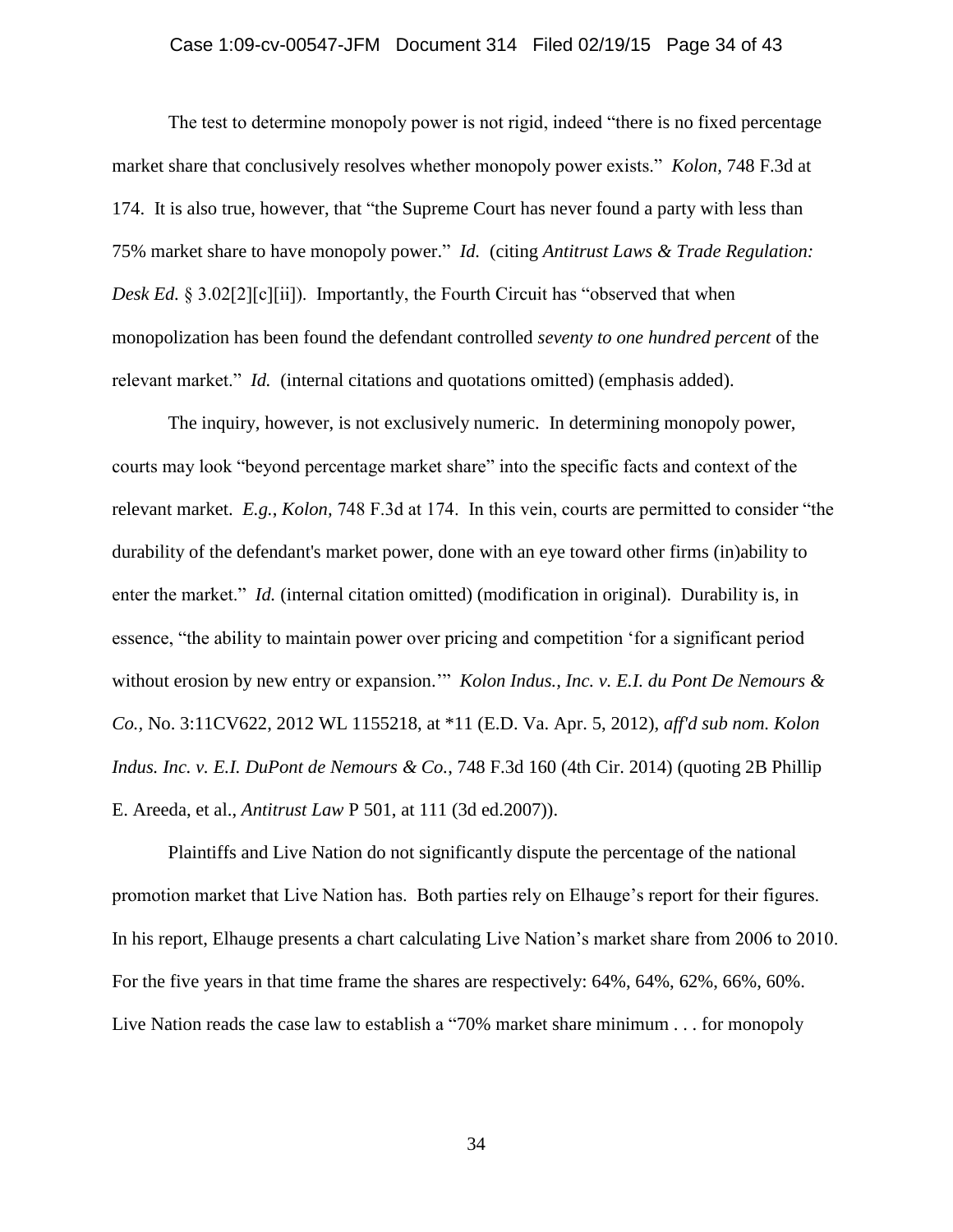#### Case 1:09-cv-00547-JFM Document 314 Filed 02/19/15 Page 35 of 43

power in a section 2 case," and thus draws a simple conclusion from these numbers—their share is not sufficient to establish monopoly power. (ECF No. 205 at p. 39).

Plaintiffs cite these same figures, but dispute how the law should be interpreted and applied to them. According to plaintiffs, 70% is not an absolute minimum threshold required for monopoly power, but a figure that courts have found can serve as "an adequate basis to infer" such power. (ECF No. 279 at p. 53). To prove this point, plaintiffs cite other circuit courts of appeal that found monopoly power when a defendant had less than a 70% market share. *See Reazin v. Blue Cross & Blue Shield of Kansas, Inc.,* 899 F.2d 951, 967-68 (10th Cir. 1990) (finding 60% sufficient); *Arthur S. Langenderfer, Inc. v. S.E. Johnson Co.,* 917 F.2d 1413, 1443 (6th Cir. 1990) (finding 58% sufficient). Plaintiffs also emphasize the fact that from 2006 to 2009 Live Nation's share of the national market increased two percent: from 64% to 66%, to highlight dominance. (*Id.* at p. 52) (citing Elhauge Rpt., ECF No. 217-1 at ¶ 85). Perhaps conveniently though, plaintiffs do not accord the same weight to the decline in market share from 66% in 2009 to 60% in 2010. *Id.* ("[o]ne year does not establish a trend in any event.").

I find that plaintiffs have not met their burden to establish that Live Nation's power in the national promotion market rises to the level required for a monopoly. Live Nation's share has fluctuated between 60–66% for the relevant time period. Even at its peak, then, this is less than the guidelines set forth by both the Fourth Circuit and the Supreme Court. And although these guideline figures are not absolutes, they still inform the analysis under § 2. I am simply not prepared to conclude that a fluctuating market share, between 60–66%, constitutes monopoly power. *See Kolon*, 748 F.3d at 174 (stating that a share below the 70% threshold "[q]uite simply . . . falls significantly short of where we have previously drawn the line for monopoly power").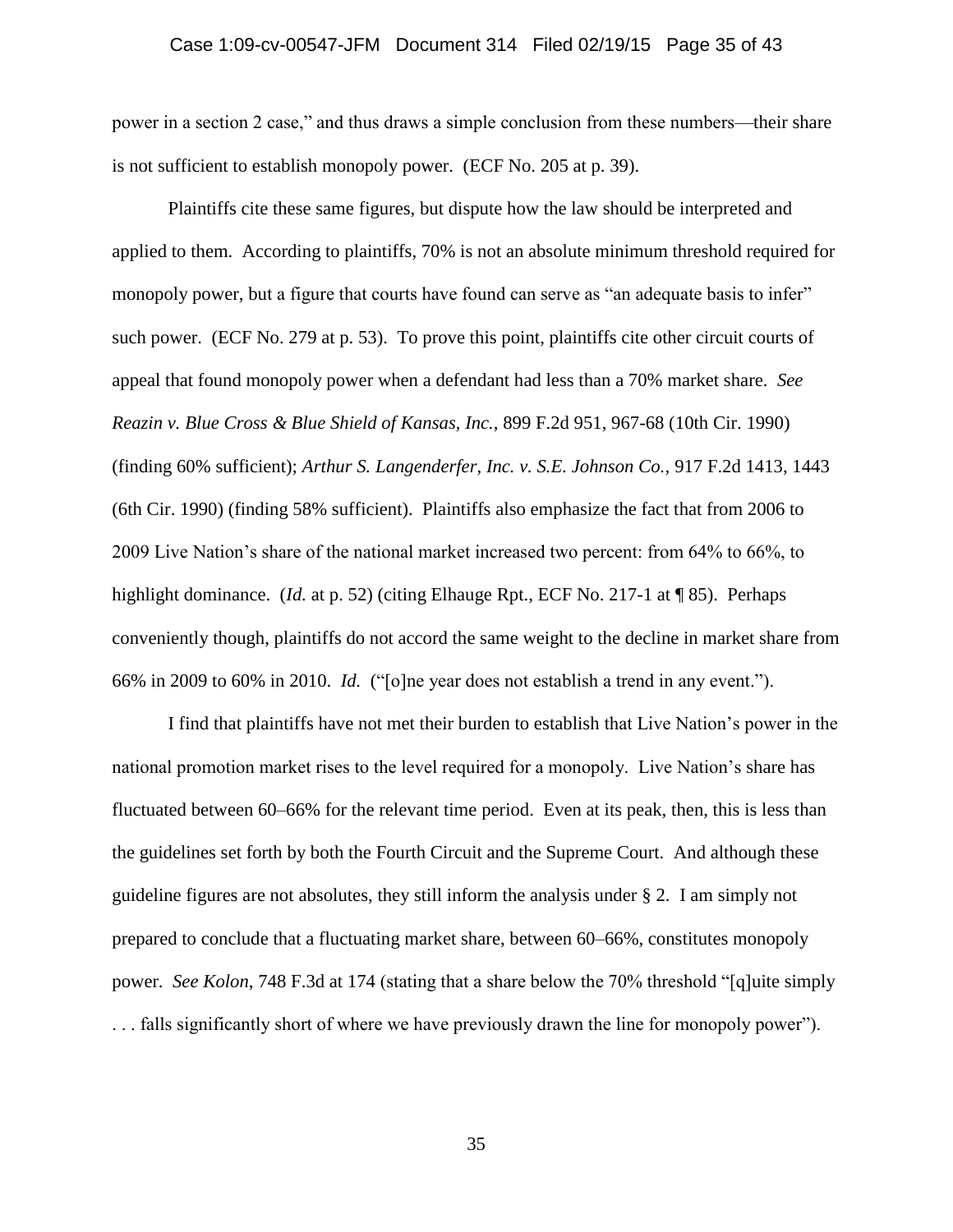### Case 1:09-cv-00547-JFM Document 314 Filed 02/19/15 Page 36 of 43

This is also true because plaintiffs have not made a sufficient showing that the "durability" of Live Nation's market share is so strong as to warrant a finding of monopolization. To make this showing, plaintiffs argue that Live Nation has erected several "artificial barriers to entry," including: "(1) contracts that foreclose rival promoters from access to popular music artists by tying promotion to venues; (2) exclusive dealing promotion contracts that foreclose rival promoters from access to artists, and (3) Live Nation control of venues that make it difficult for rival promoters to book venues for artists." (Elhauge Rpt., ECF No. 217-1 ¶ 89). Plaintiffs also make much of statements by Live Nation executives regarding their market position including Live Nation's CEO's statement of its "incredible market power around the world." (ECF No. 279 at p. 53).

These arguments are not relevant or persuasive. Evidence of allegedly illegal tying arrangements go to violations of § 1, and exclusive dealing arrangements are considered under the second prong of a monopolization claim. Neither address the durability of Live Nation's market share, or long-term ability to exclude competition and control prices, that is the central question in this inquiry. And while plaintiffs do show that Live Nation has "strength" in the market, I am guided by the principle that a "showing of . . . 'market power' is not itself sufficient to prove that . . . [a defendant] possesses 'monopoly power.'" *Kolon,* 748 F.3d at 174 (4th Cir. 2014) (citing *Eastman Kodak Co. v. Image Technical Servs., Inc.,* 504 U.S. 451, 481, (1992) ("Monopoly power under  $\S 2$  requires, of course, something greater than market power under  $\S$ 1.").

Even when I examine the "durability" of Live Nation's market power, it is insufficient to meet plaintiffs' burden in opposing summary judgment. Live Nation's market share declined six percent in the last year for which there is data, from 66% to 60%. Other firms, primarily AEG,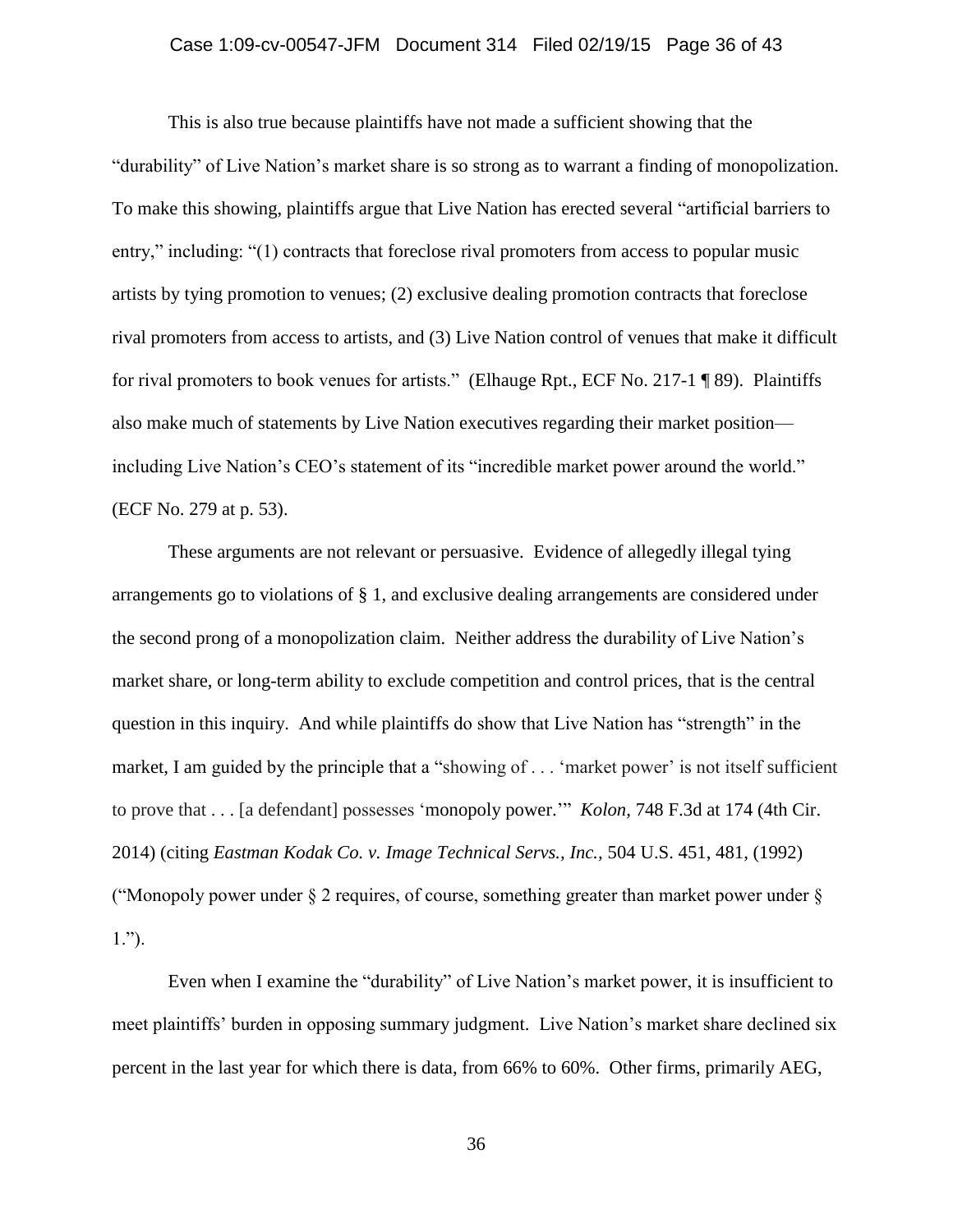#### Case 1:09-cv-00547-JFM Document 314 Filed 02/19/15 Page 37 of 43

participate in the national promotion market and compete against Live Nation. (Elhauge Rep., ECF No. 217-1, Tbl. 10). There is also evidence of promoters who work in specific areas, like IMP, competing against Live Nation in particular regions of the country. In fact, during the relevant period, the number of concerts at Merriweather increased, and for four of the five years analyzed by Elhauge the number of concerts at Merriweather has been greater than the number at Nissan. (Klein Rebuttal, ECF No. 217-5 at 51–55). In short, I do not find that there is a basis to conclude that Live Nation has become "truly predominant in the market," *White Bag,* 579 F.2d at 1387, and had power to completely "exclude competition." *United States v. du Pont,* 351 U.S. at 391. I also note that there is no evidence of Live Nation controlling prices, another indicator of monopoly power. Plaintiffs only claim that Live Nation overpays artists to perform at their venues, thereby charging a lower, rather than a higher, price. Since plaintiffs have not alleged a predatory pricing scheme, this evidence does not support a finding of monopoly power.

### **2. Live Nation did not willfully acquire or maintain any power.**

Even if I were to assume, *arguendo*, that Live Nation did have monopoly power, plaintiffs have not shown that Live Nation willfully acquired or maintains that power as required under § 2. "To violate this prong, a defendant must engage in conduct 'to foreclose competition, to gain a competitive advantage, or destroy a competitor.'" *Kolon,* 748 F.3d at 176 (quoting *Eastman Kodak Co.*, 504 U.S. at 482–83).

Plaintiffs argue that there is at least a genuine issue of material fact as to whether Live Nation has engaged in anticompetitive conduct. They primarily rely on two types of anticompetitive conduct to support this claim. First, plaintiffs argue that Live Nation's "forcing artists to use it promotion services at its venues . . . [is actionable] as part of a scheme to enhance, maintain and abuse monopoly power." (ECF No. 279 at p. 40). Plaintiffs initially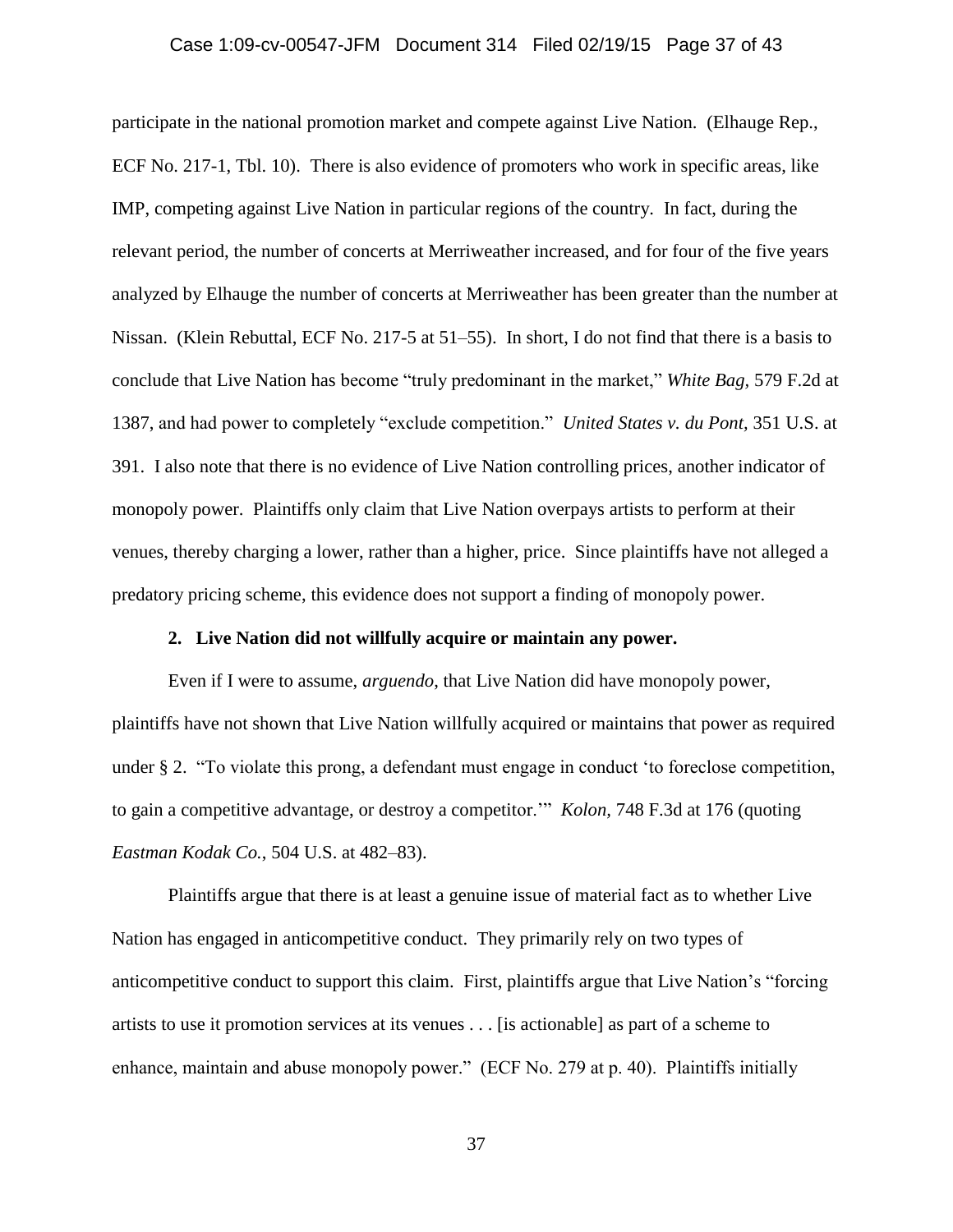### Case 1:09-cv-00547-JFM Document 314 Filed 02/19/15 Page 38 of 43

characterize this as a tying claim—and Live Nation argues it is actually a claim for refusal to deal. I will consider it as a refusal to deal claim. Second, plaintiffs argue that "LN obtains overly broad exclusivity clauses from artists" to further their monopoly scheme. *Id.*

Plaintiffs' theory is that Live Nation "refuses to provide venue services" to certain artists—meaning Live Nation will not allow an artist it does not promote to perform at one of its venues. *(Id.* at p. 41). According to plaintiffs, in so doing Live Nation is "forego[ing] the shortrun profits it would earn form the concert to harm competitors and enhance its monopoly position," constituting anticompetitive conduct that unreasonably restrains trade. *Id.*

This does not constitute "refusing to deal" as defined by the Supreme Court. The primary case that upheld a finding of monopolization using a "refusal to deal" theory involved a defendant who previously cooperated with a competitor, but withdrew participation and refused to renegotiate, even when the competitor offered strong economic incentives to do so. *See Aspen Skiing Co. v. Aspen Highlands Skiing Corp.*, 472 U.S. 585 (2004). The Court found that "[t]he jury may well have concluded that [the defendant] elected to forgo these short term benefits because it was more interested in reducing competition . . . over the long run by harming its smaller competitor." *Id.* at 608. A later case has defined this decision as "at or near the boundary of § 2 liability." *Verizon Commc'ns Inc. v. Law Offices of Curtis v. Trinko, LLP*, 540 U.S. 398, 409 (2004). In so holding, the Court stated that a refusal to deal claim does not arise when the competitor had not "voluntarily engaged in a course of dealing with its rivals." *Id.* at 409. In sum, it is "clear that if a firm has no antitrust duty to deal with its competitors at wholesale, it certainly has no duty to deal under terms and conditions that the rivals find commercially advantageous." *Pac. Bell Tel. Co. v. Linkline Commc'ns, Inc.*, 555 U.S. 438, 450 (2009).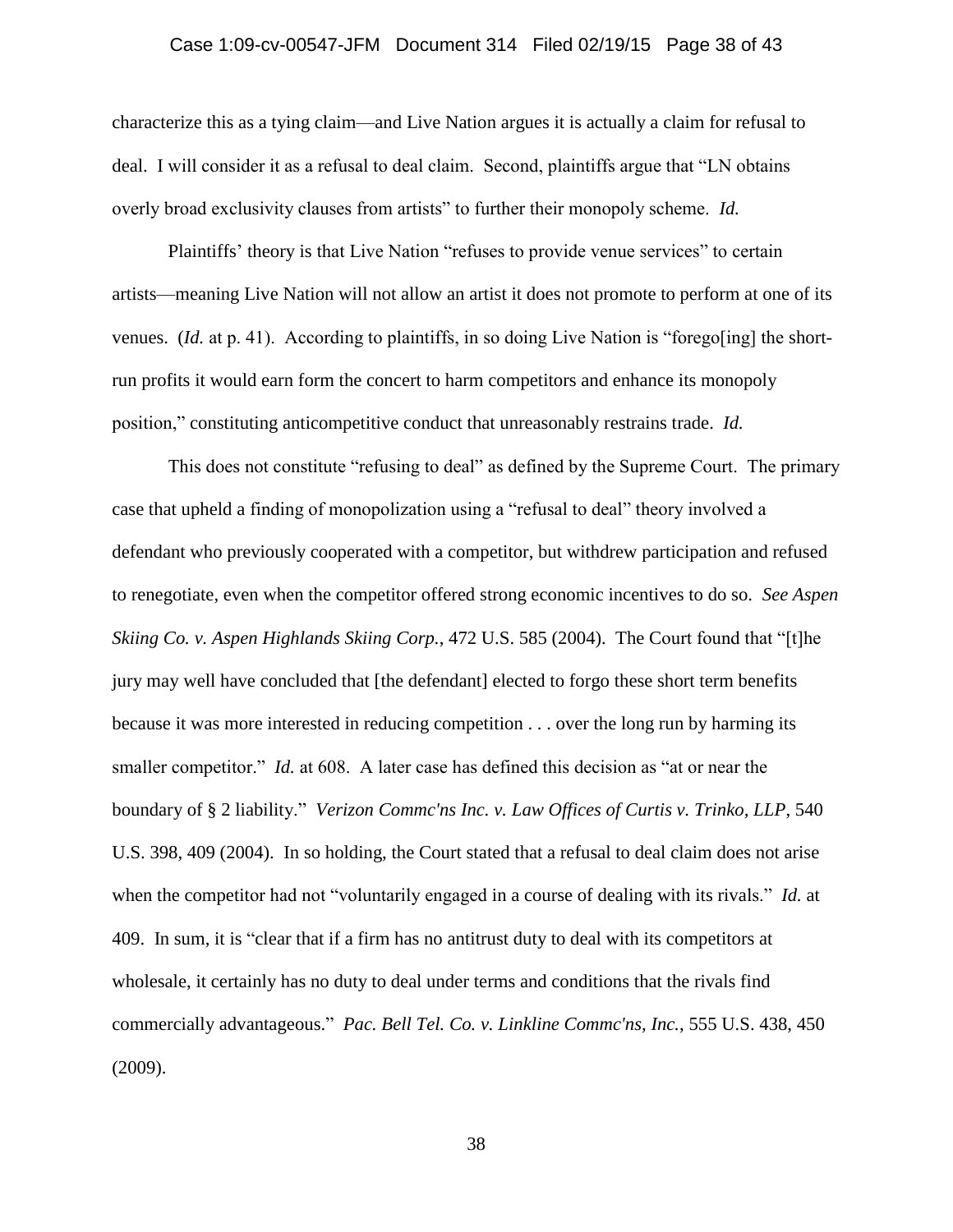### Case 1:09-cv-00547-JFM Document 314 Filed 02/19/15 Page 39 of 43

Given these guidelines, plaintiffs obviously cannot succeed on their "refusal to deal" claim. Plaintiffs have not indicated any theory under which their argument would align with the law. They have not shown that Live Nation previously engaged in a cooperative scheme with other promoters and allowed them to book concerts at its venues and later withdrew this support. Indeed, plaintiffs have not shown that they ever asked to promote a show at a Live Nation venue in an effort to cooperate and were rebuffed. (ECF No. 205 at p. 22). I therefore reject this claim.

Plaintiffs also argue that Live Nation has engaged in anticompetitive behavior in the form of exclusive dealing arrangements. The idea is that Live Nation "target[s] the most highly popular artists to which it submits 'all or nothing' tour deals that require the artist to work only with LN (or entities it designates) for extended periods." (ECF No. 279 at p. 43). These arrangements take the form of "express exclusivity clauses or overbroad radius clauses." *Id.* The latter are clauses that "prohibit artists from performing anywhere in the United States or North America, not just within the area of performance, for an extended period of any tour performance." *Id.*

While not "per se illegal, [exclusive dealing arrangements] may be an improper means of acquiring or maintaining a monopoly power." *Kolon*, 748 F.3d at 175 (internal quotations and citations omitted). According to the Supreme Court, such an agreement is not unlawful unless its probable effect is to "foreclose competition in a substantial share of the line of commerce affected." *Tampa Elec. Co. v. Nashville Coal Co.*, 365 U.S. 320, 327 (1961). The Fourth Circuit has echoed this idea and stated "[t]he market share foreclosed is important because, for the contract to adversely affect competition, 'the opportunities for other traders to enter into or remain in that market must be significantly limited[.]'" *Kolon*, 748 F.3d at 175 (internal citations and quotations omitted). After proving substantial foreclosure, a plaintiff must also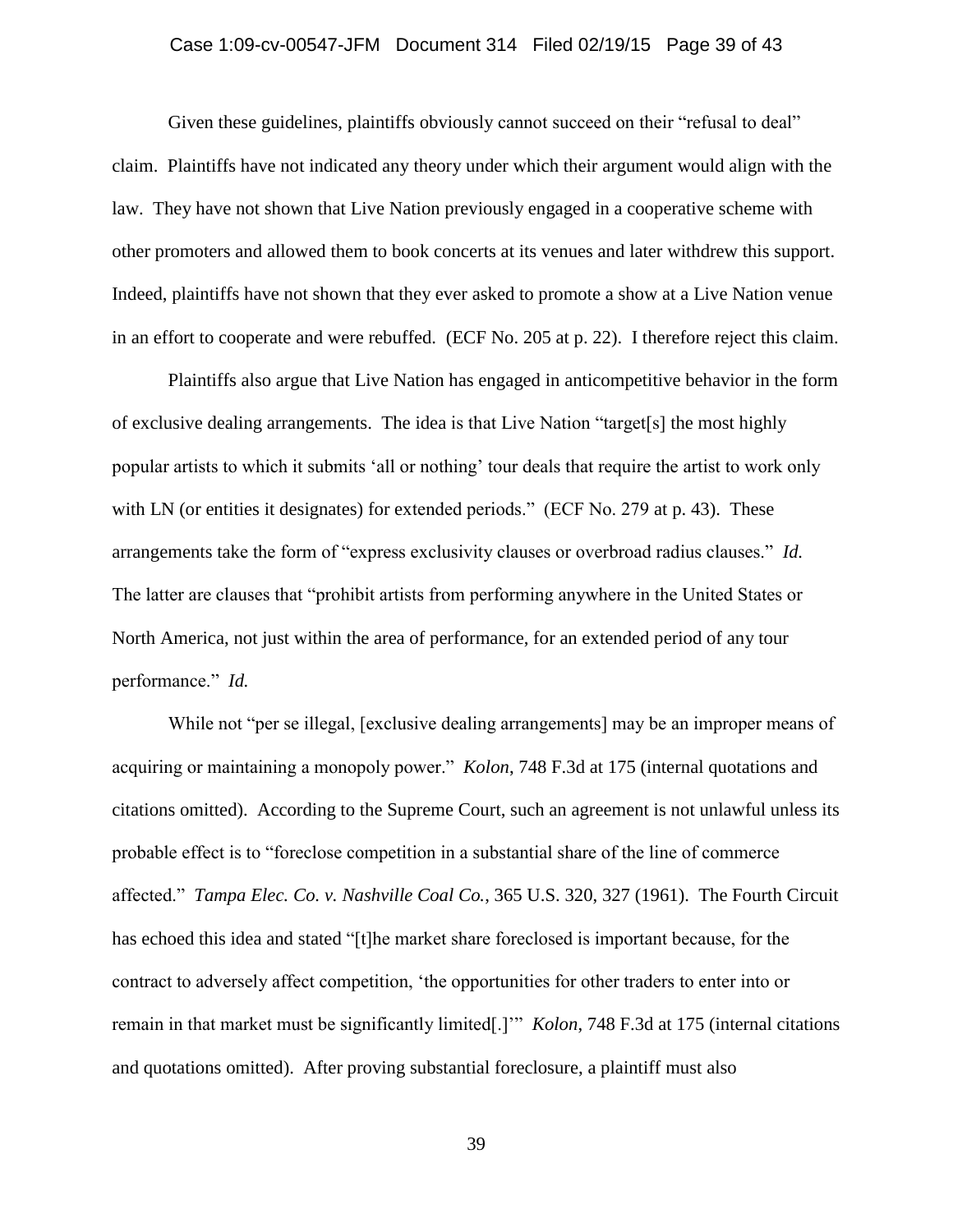"demonstrate that the conduct had 'a negative impact on competition in the market as a whole.'" *Id.* (quoting *Chuck's Feed & Seed Co. v. Ralston Purina Co.*, 810 F.2d 1289, 1295 (4th Cir. 1987)).

Plaintiffs have not demonstrated that the arrangements they identify have substantially foreclosed commerce. Elhauge calculates that Live Nation's activities have foreclosed "between 23% and 30% of the North American promotion market from 2006 through 2010 and over \$1.5 billion in ticket revenues during the same period." *Id.*; (*see also* Elhauge Rpt., ECF No. 217-1 at Tbl. 22). This figure, however, is based upon the proportion of the market that has been foreclosed through alleged tying arrangements *and* exclusive dealing. It does not separately calculate the relevant figure—the share foreclosed only by the exclusive dealing contracts. Even if this figure were accepted, it does not meet the Fourth Circuit's threshold for "substantial." *See, e.g.*, *R. J. Reynolds Tobacco Co. v. Philip Morris Inc.*, 199 F. Supp. 2d 362, 390 (M.D.N.C. 2002), *aff'd sub nom. RJ Reynolds Tobacco Co. v. Philip Morris USA, Inc.*, 67 F. App'x 810 (4th Cir. 2003) (finding that 34% market foreclosure was not substantial).

In conclusion, even if I concluded that Live Nation possessed monopoly power, plaintiffs still have not shown that Live Nation willfully acquired or maintained that power. Both their refusal to deal and exclusive dealing theories fail. Live Nation's conduct is not of the type that § 2 of the Sherman Antitrust Act seeks to restrain. Accordingly, summary judgment is granted to Live Nation on Counts III, V, and VI of plaintiffs' complaint.

### **C. Plaintiffs' Attempted Monopolization Claims Under § 2.**

Plaintiffs also bring a claim for attempted monopolization under § 2 in both the concert promotion and venue markets. (ECF No. 279 at p. 55). "Attempted monopolization employs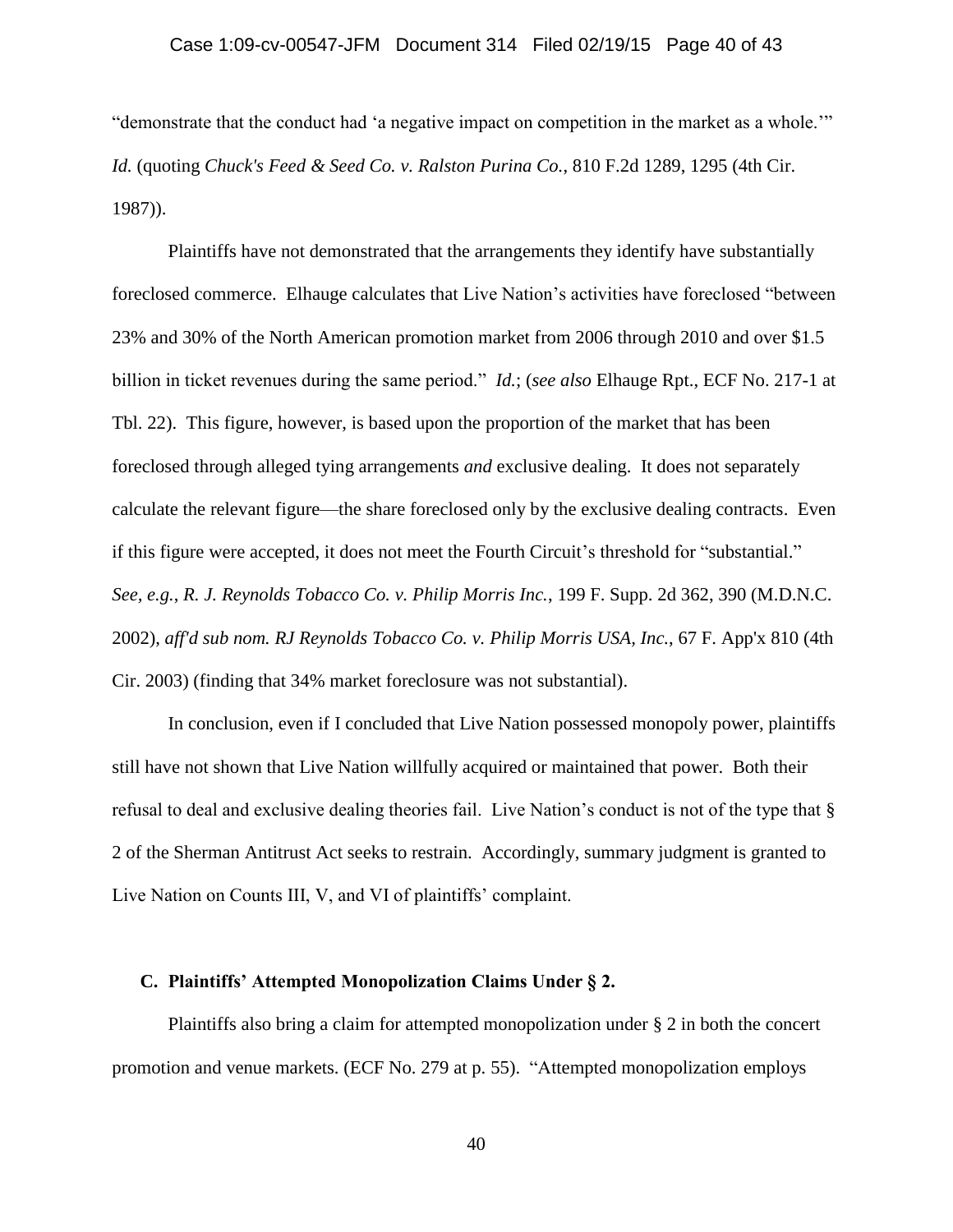### Case 1:09-cv-00547-JFM Document 314 Filed 02/19/15 Page 41 of 43

methods, means and practices which would, if successful, accomplish monopolization, and which, though falling short, nevertheless approach so close as to create a dangerous probability of it." *Kolon*, 748 F.3d at 177 (internal quotations and citations omitted). To prevail on an attempted monopolization claim, a party must show: (1) a specific intent to monopolize a relevant market; (2) predatory or anticompetitive acts; and (3) a dangerous probability of successful monopolization. *Id.* (citing *Spectrum Sports, Inc. v. McQuillan,* 506 U.S. 447, 456 (1993)).

This claim must necessarily fail because I have concluded that Live Nation has not engaged in anticompetitive acts, either through illegal tying arrangements, a refusal to deal, or exclusive dealing. In short, without evidence of any wrongdoing, I will not uphold a claim of attempted monopolization. For this reason, I also grant Live Nation's motion for summary judgment on Counts IV and VII of plaintiffs' complaint.

#### **D. State Law Claims.**

The last three counts of plaintiffs' complaint allege that Live Nation violated the Maryland Antitrust Act, committed Tortious Interference with Prospective Contractual Relationships, and committed Unfair Competition. Live Nation's motion for summary judgment will be granted as to Counts VIII, X, and  $X1.18$ 

#### **1. Maryland antitrust act**

 $\overline{a}$ 

Live Nation's liability under the Maryland Antitrust Act depends on its liability under plaintiffs' federal claims. *See, e.g.*, *Berlyn, Inc. v. Gazette Newspapers, Inc.*, 223 F. Supp. 2d

<sup>&</sup>lt;sup>18</sup> Plaintiffs' complaint does not contain an enumerated Count IX.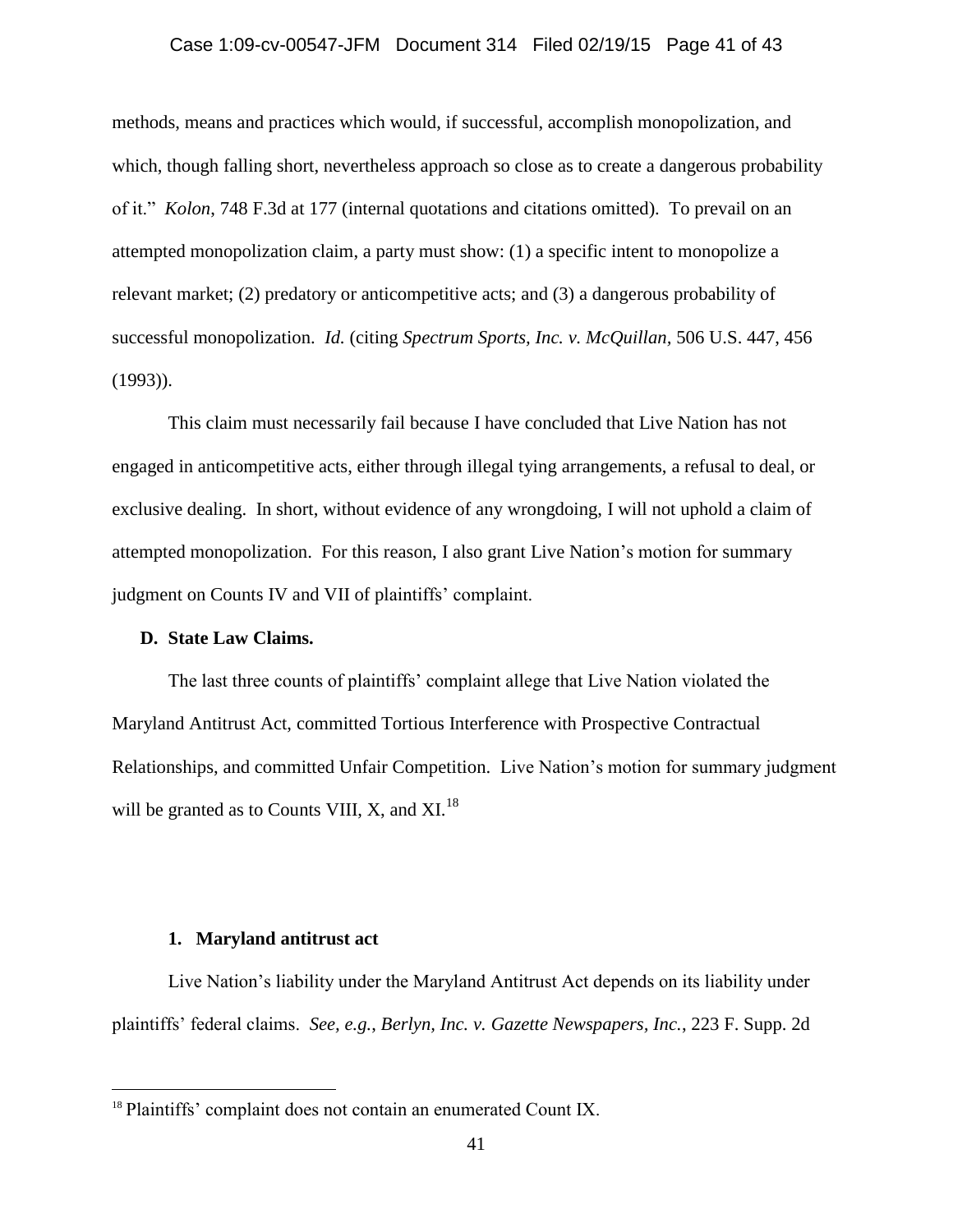718, 741 (D. Md. 2002) (holding that the "Maryland Antitrust Act substantially mirrors its federal counterparts"). Because all of plaintiffs' federal claims fail as a matter of law, so too does its state antitrust claim.

### **2. Tortious interference with prospective contractual relationships.**

A tortious interference with a prospective economic relationship claim requires wrongful conduct by the defendant. *E.g.*, *Berlyn, Inc.*, 223 F. Supp. 2d at 741. That conduct must be "independently wrongful or unlawful." *Id.* (quoting *Alexander & Alexander, Inc. v. B. Dixon Evander & Assocs., Inc.*, 650 A.2d 260 (Md. 1994)). Here, because the only independently "wrongful" conduct cited by plaintiffs is Live Nation's alleged antitrust violations, this claim is also not viable because plaintiffs' federal antitrust claims are defective.

### **3. Unfair competition.**

An unfair competition claim involves "simply the principles of old-fashioned honesty." *Elecs. Store, Inc. v. Cellco P'ship*, 732 A.2d 980, 991 (Md. Ct. Spec. App. 1999). Accordingly, a plaintiff normally bears the burden to prove some kind of deceit or deception. Here, because plaintiffs have not cited any evidence showing dishonest or deceptive acts by Live Nation, summary judgment in favor of Live Nation is warranted.

#### **CONCLUSION**

For the reasons stated above, Live Nation's motion for summary judgment is granted and plaintiffs' cross-motion for summary judgment is denied. All pending motions to strike exhibits are denied, and all motions to exclude expert testimony are denied except for Live Nation's motion to exclude Elhauge's testimony, which is granted in part. Live Nation is undisputedly large, and utilizes its size and global reach to sign artists to exclusive contracts and steer them to perform in venues that it owns. With this lawsuit, however, plaintiffs are seeking only "the